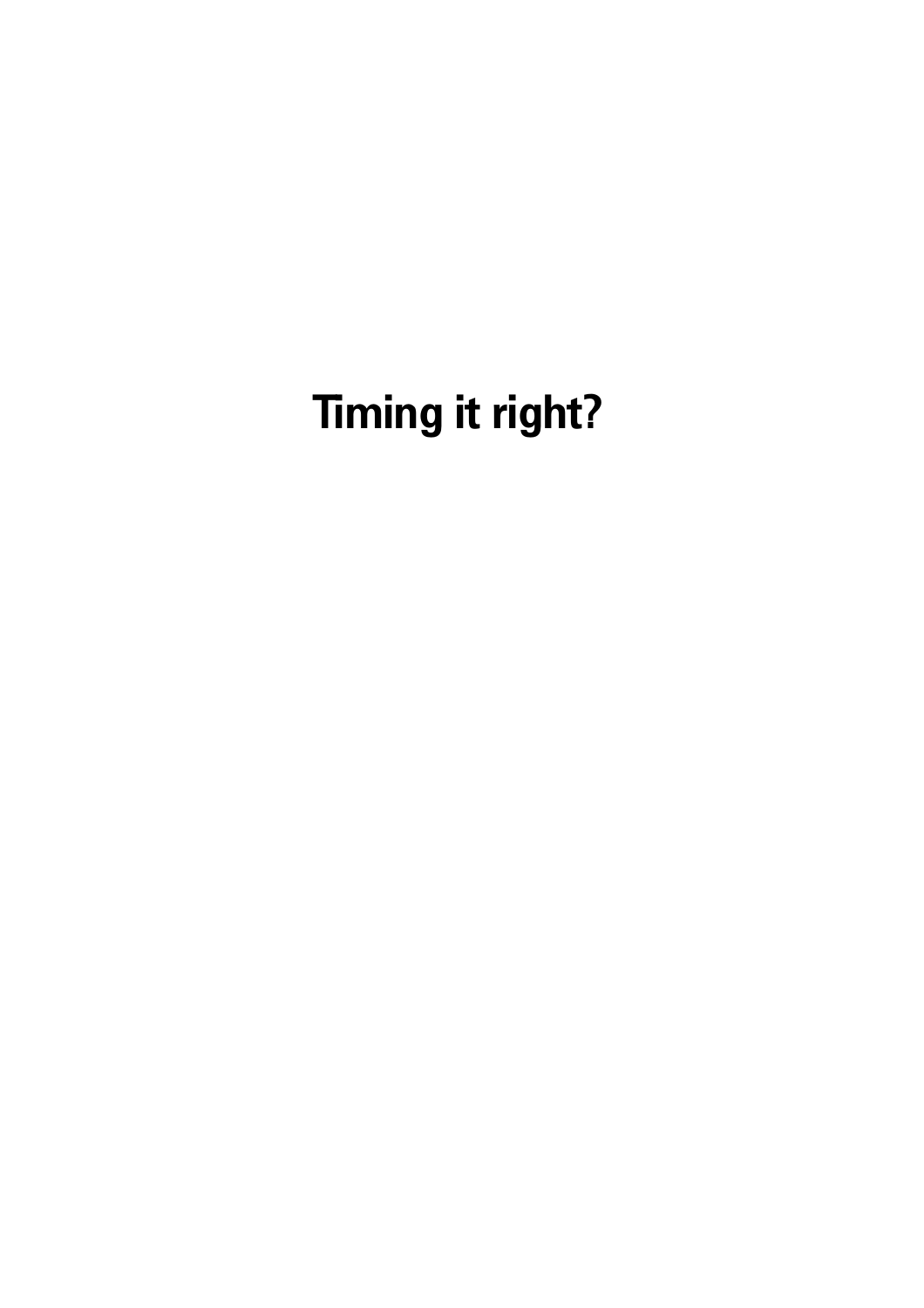#### **Also available from the Joseph Rowntree Foundation**

**The Employment Tax Credit and issues for the future of in-work support** *Edited by Fran Bennett and Donald Hirsch*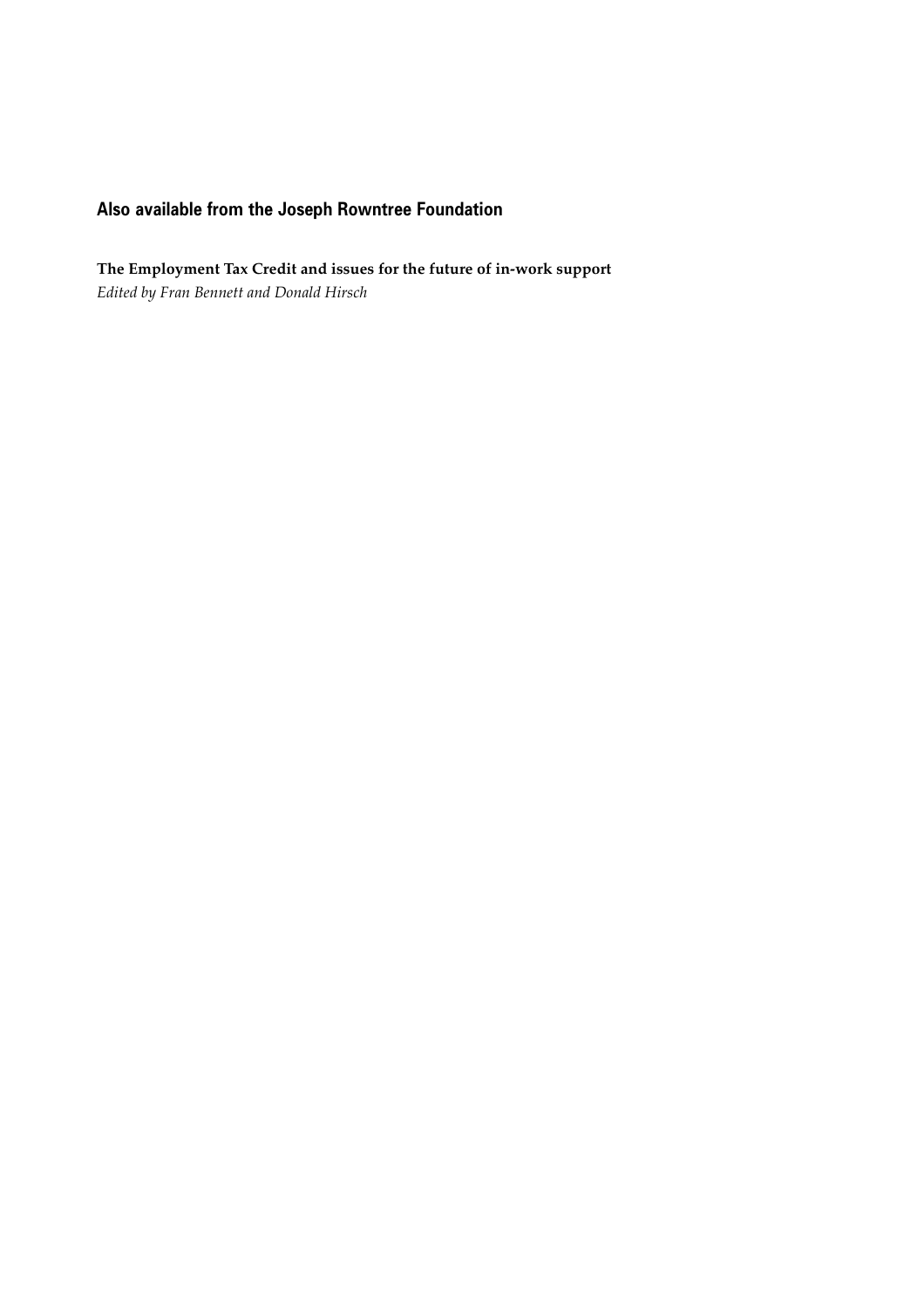## **Timing it right?**

### **Tax credits and how to respond to income changes**

**Peter Whiteford, Michael Mendelson and Jane Millar**

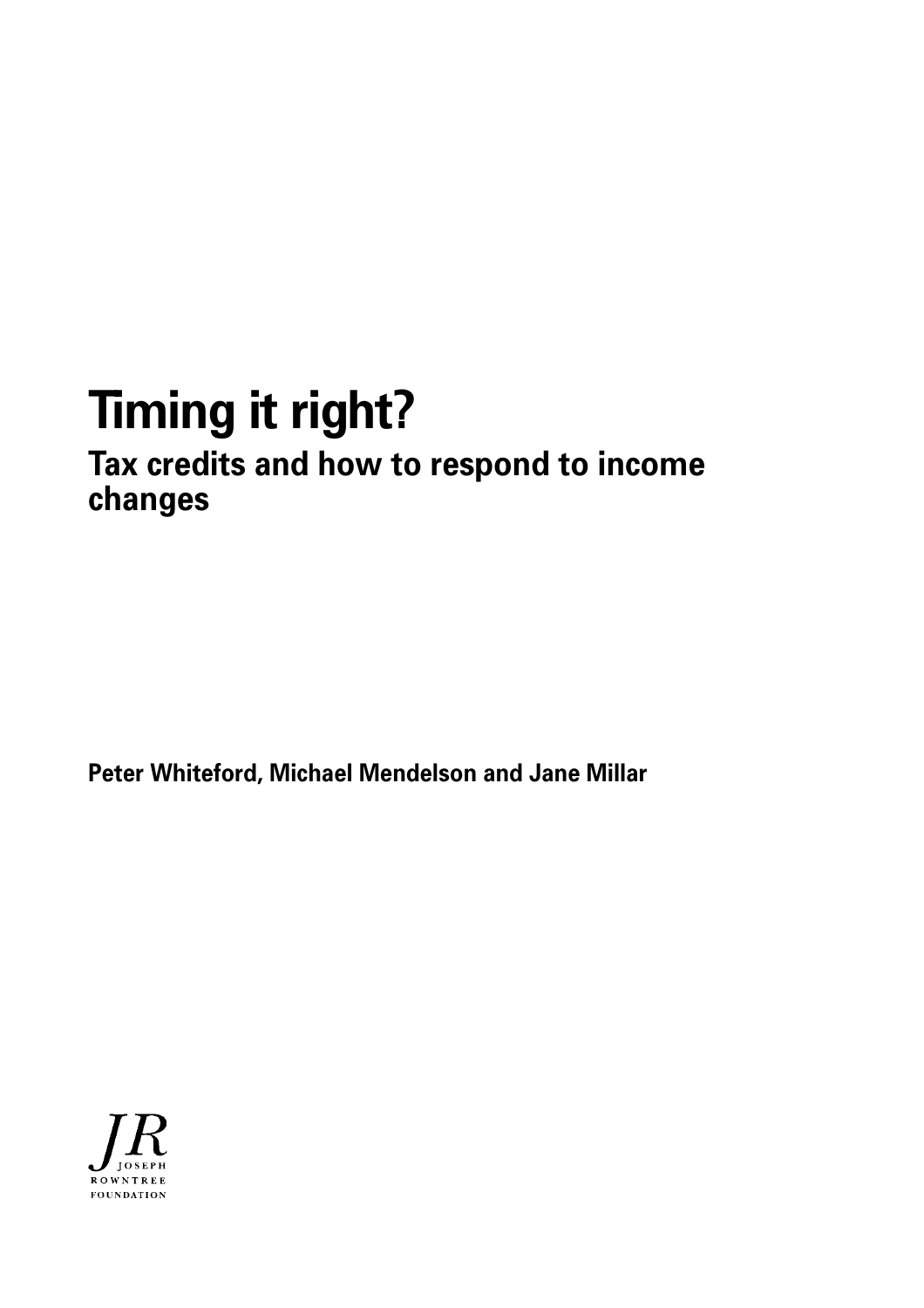The **Joseph Rowntree Foundation** has supported this project as part of its programme of research and innovative development projects, which it hopes will be of value to policy makers, practitioners and service users. The facts presented and views expressed in this report are, however, those of the authors and not necessarily those of the Foundation.

Joseph Rowntree Foundation The Homestead 40 Water End York YO30 6WP Website: www. jrf.org.uk

Peter Whiteford is a Principal Administrator (Social Policies), Directorate for Employment, Labour and Social Affairs, OECD, Paris

Michael Mendelson is a Senior Scholar with the Caledon Institute of Social Policy in Ottawa, Canada Jane Millar is a Professor of Social Policy and Director of the Centre for the Analysis of Social Policy at the University of Bath, UK.

© University of Bath 2003

First published 2003 by the Joseph Rowntree Foundation

All rights reserved. Reproduction of this report by photocopying or electronic means for non-commercial purposes is permitted. Otherwise, no part of this report may be reproduced, adapted, stored in a retrieval system or transmitted by any means, electronic, mechanical, photocopying, or otherwise without the prior written permission of the Joseph Rowntree Foundation.

A CIP catalogue record for this report is available from the British Library.

ISBN 1 85935 109 3 (paperback) ISBN 1 85935 110 7 (pdf: available at www.jrf.org.uk)

Cover design by Adkins Design

Prepared and printed by: York Publishing Services Ltd 64 Hallfield Road Layerthorpe York YO31 7ZQ Tel: 01904 430033; Fax: 01904 430868; Website: www.yps-publishing.co.uk

*Further copies of this report, or any other JRF publication, can be obtained either from the JRF website (www.jrf.org.uk/bookshop/) or from our distributor, York Publishing Services Ltd, at the above address.*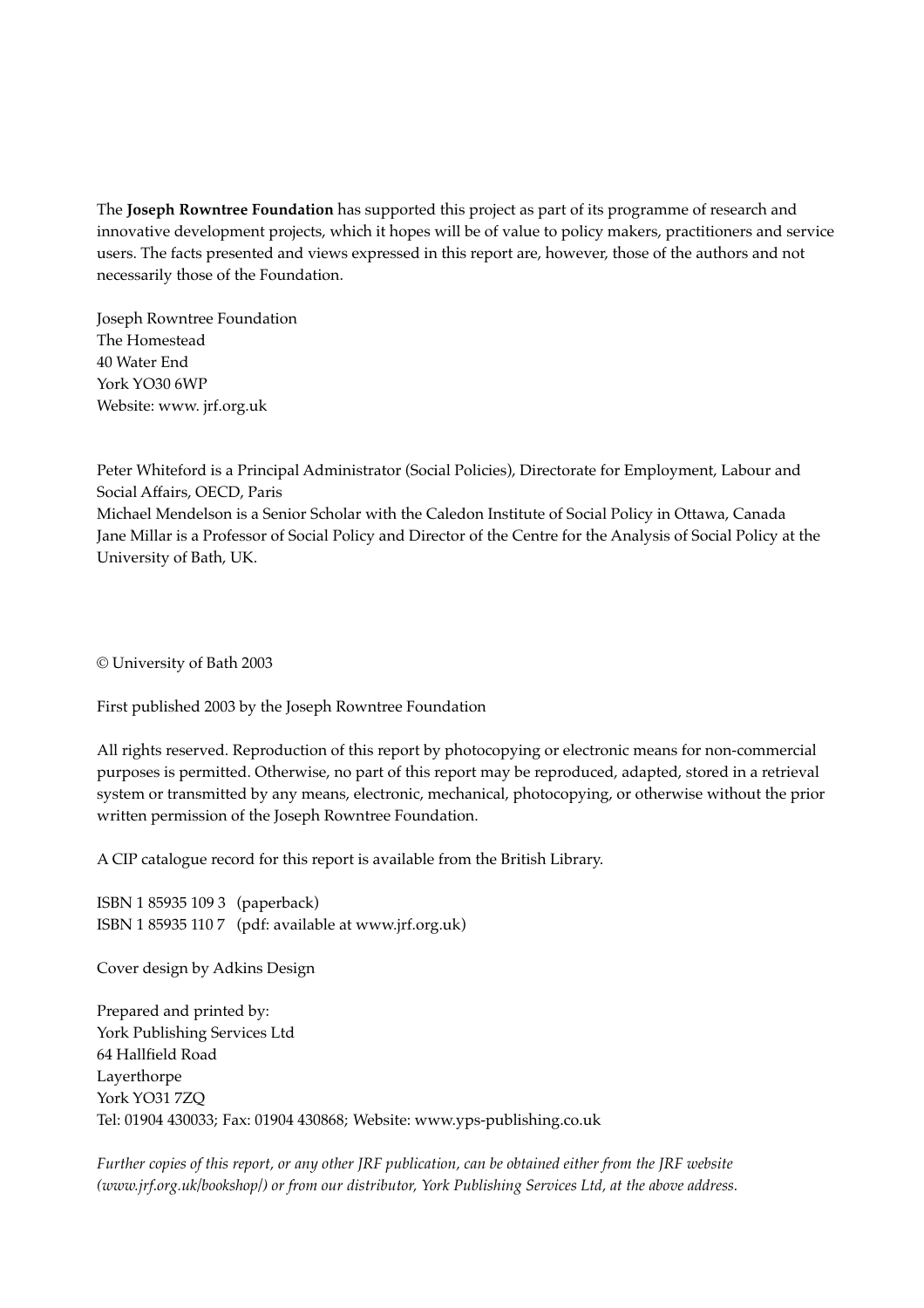### **Contents**

|                         | Acknowledgements                                            | vi             |
|-------------------------|-------------------------------------------------------------|----------------|
|                         | Introduction                                                | 1              |
| 1                       | Australia: responsiveness and reconciliation in practice    | $\mathfrak{Z}$ |
|                         | The evolution of the Australian system                      | $\mathfrak{Z}$ |
|                         | Responding to income changes                                | 4              |
|                         | Implementation: issues and problems                         | 6              |
| $\overline{\mathbf{2}}$ | The Canadian approach: simple but non-responsive            | 9              |
|                         | The structure and evolution of the Canada Child Tax Benefit | 9              |
|                         | Responsiveness in the Canadian system                       | 10             |
| 3                       | The UK proposals                                            | 13             |
|                         | The new UK tax credits                                      | 13             |
|                         | Responsiveness in the new UK system                         | 14             |
|                         | Learning lessons?                                           | 19             |
| 4                       | <b>Discussion</b>                                           | 21             |
|                         | Comparative analysis of responsiveness in each system       | 21             |
|                         | Administrative burden                                       | 22             |
|                         | Transparency, intrusiveness and customer compliance costs   | 23             |
|                         | Equity                                                      | 25             |
|                         | Responsiveness and work incentives                          | 25             |
| 5                       | Conclusion                                                  | 26             |
| <b>Notes</b>            |                                                             | 28             |
|                         | References                                                  | 31             |
|                         | Appendix: The UK Tax Credits: how the income test works     | 33             |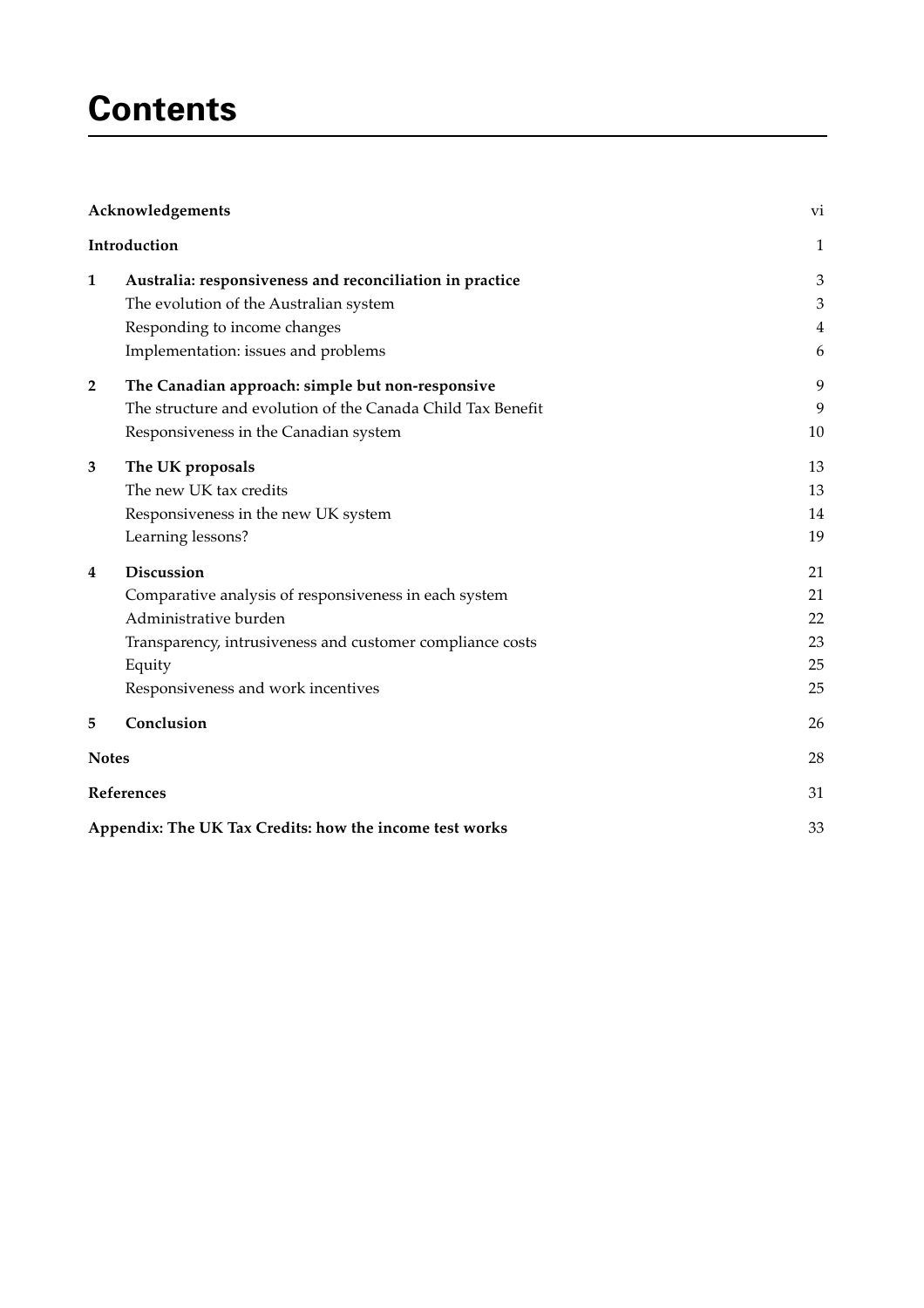We are grateful for comments received from Fran Bennett, Mike Brewer, Helen John, Tony Orhnial, Pietro Toigo, Helen Morris and other participants at the seminar held at HM Treasury in December 2002. Also from Nicholas Barr, David Rowlands, David Stanton and the Australian Department of Family and Community Services. And, in Canada, thanks for comments from Rick August of Saskatchewan Social Services, Doug Murphy, Yves Gingras and Matthew Holmes of Human Resources Development Canada and Greg Cartier, Norm Jeffrey and Kathy Turner of the Canadian Customs and Revenue Agency. Any errors are our own.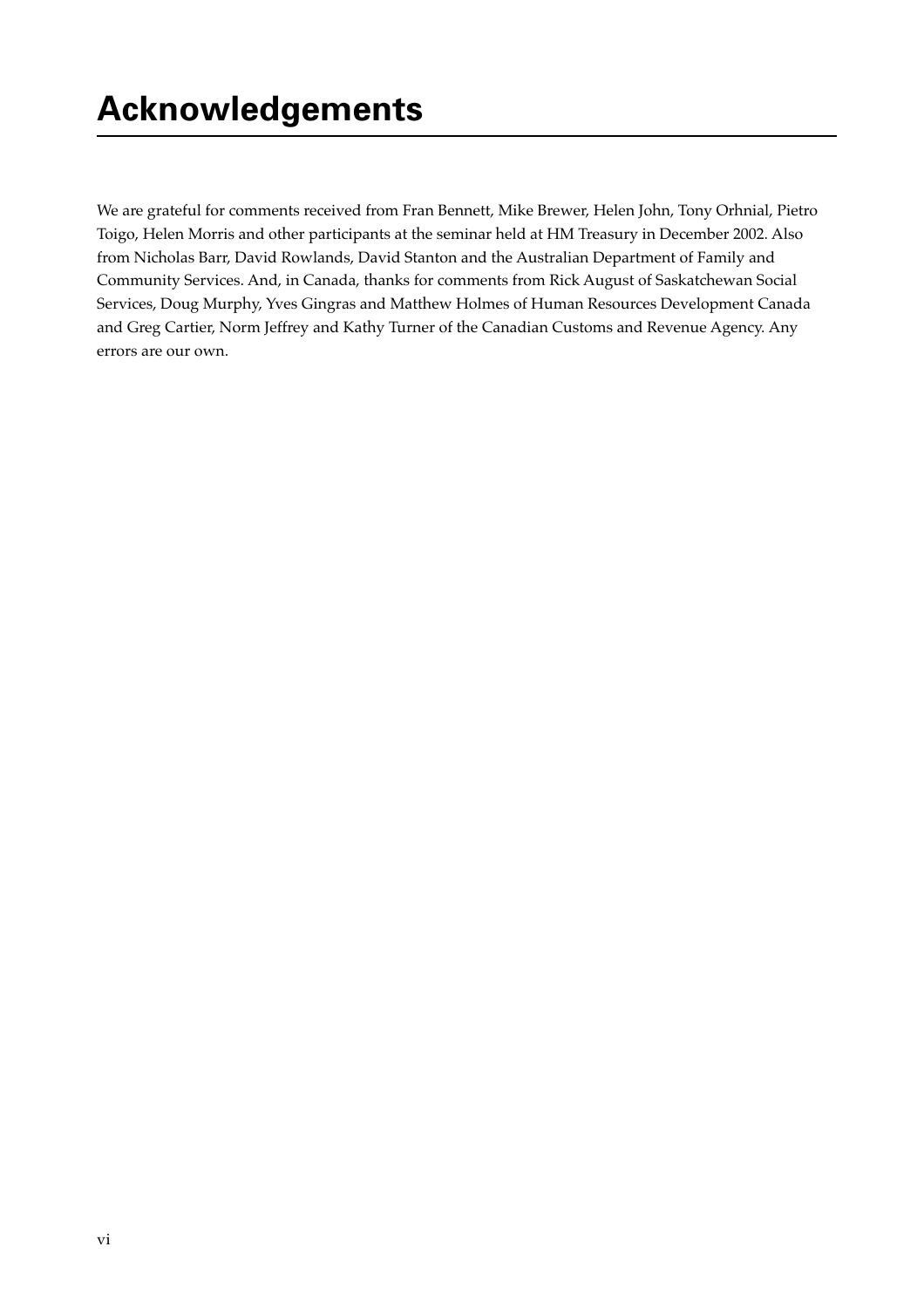The tax system deals with payments *by* citizens to the government. The social security benefits system deals with payments *to* citizens from the government. Each plays a different role in income redistribution. Although it has often been proposed that the two should be brought together into one single delivery system, in the UK taxes and benefits have generally retained their distinct identities, their different roles, their separate administrations, and their diverse approaches to income testing – that is, until now.

After the abolition of child tax allowances in the mid 1970s, the UK relied solely on the benefit system to provide financial support for families. This began to change in 1999 when the Labour government first introduced relatively modest taxbased payments. Now, the Labour government is planning to make the tax system, rather than the benefits system, responsible for delivering the main new programme providing financial support to families. The Inland Revenue – the tax administration department of government – took over responsibility for delivering the universal Child Benefit in April 2002. Starting in April 2003, the Inland Revenue will become responsible for two new refundable tax credits for working-age people: the Child Tax Credit, for most families with children, and the Working Tax Credit, for low-paid working adults, with and without children.

The new UK tax credits have two main aims: to tackle child poverty and to improve financial incentives to work. The Child Tax Credit will bring together into one system the various existing elements of support for children. It will be paid in addition to Child Benefit, but replace the child additions1 paid to families receiving social security benefits (Income Support and Job Seekers' Allowance) and those paid to low to middle income working families (Working Families Tax Credit/Disabled Person's Tax Credit), as well as the small amount of tax relief now provided for taxpayers supporting children (the Children's Tax Credit). For the first time, the same financial

support from the same source will be paid on behalf of children in families across a wide income range, with the amounts received related to income but not to parental employment status.

Having this integrated system2 delivered by the tax, rather than the social security system, is seen by the government to offer important advantages:

… the income tax system provides a light touch and non-stigmatising way of measuring income. … The advent of the new tax credits offers the opportunity to introduce a new system based on the principle of progressive universalism. This means supporting all families with children, but offering greatest help to those who need it most through a light touch income test. (HM Treasury, 2002, p. 4)

But even a 'light touch' income test involves making a number of decisions – what is taken into account as income, whose income in a family unit is counted, over what time period income is measured, how long awards should last, and how responsive the system should be to changes in income and circumstances during the period of the award. These are the main design issues that the tax system must address in delivering benefits. Achieving a light touch means designing a system which, on the one hand, provides families with the help they need at the time when they need it, while, on the other hand, minimising the need for intrusive, complex, costly and administratively burdensome procedures. In short, the system must balance responsiveness and simplicity.

While using the tax system to administer benefits is a new innovation in the UK, the tax system has been used for this purpose in other Anglo-American countries for many years. Benefits for children and/or low-paid workers are administered through the tax system in Canada (the Canada Child Tax Benefit) and the USA (the Earned Income Tax Credit), and partly in Australia (the Family Tax Benefits). 3 In designing the UK system, the Treasury paper notes, 'the Government has drawn upon both the Canadian and Australian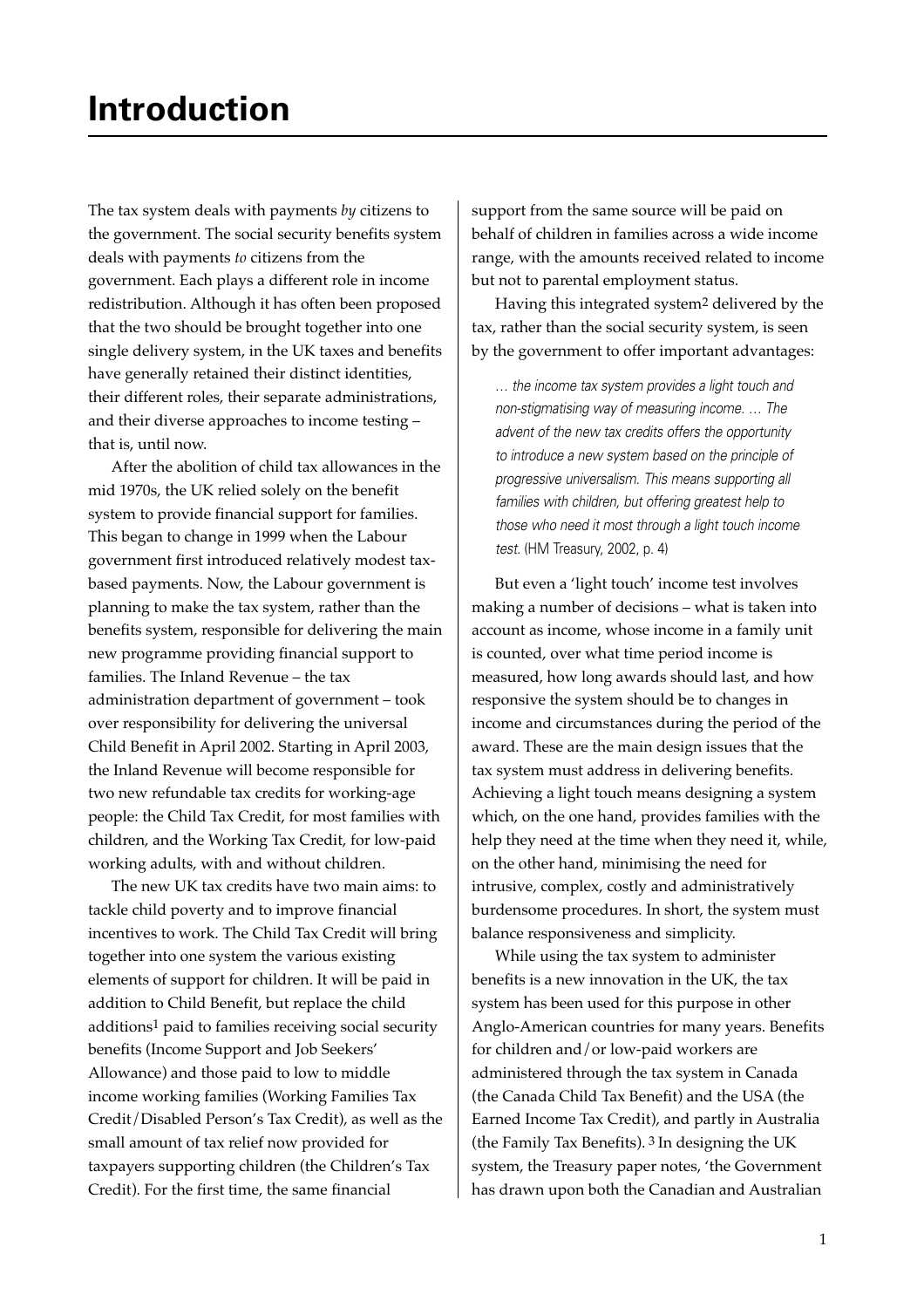experiences to design a system which steers a course between the two' (HM Treasury, 2002, p. 22). In chapters 1 and 2 of this report, we examine how Australia and Canada4 have addressed responsiveness to changes in income and circumstances in their systems, and how this has actually worked in practice. In chapter 3, we describe the treatment of responsiveness in the soon-to-be-implemented UK system. In chapter 4,

we compare the way each country deals with responsiveness – timeliness of change in benefits in response to income change – and assess these different trade-offs between simplicity and responsiveness in relation to: administrative burden; transparency, intrusiveness and compliance costs for recipients; equity; and work incentives.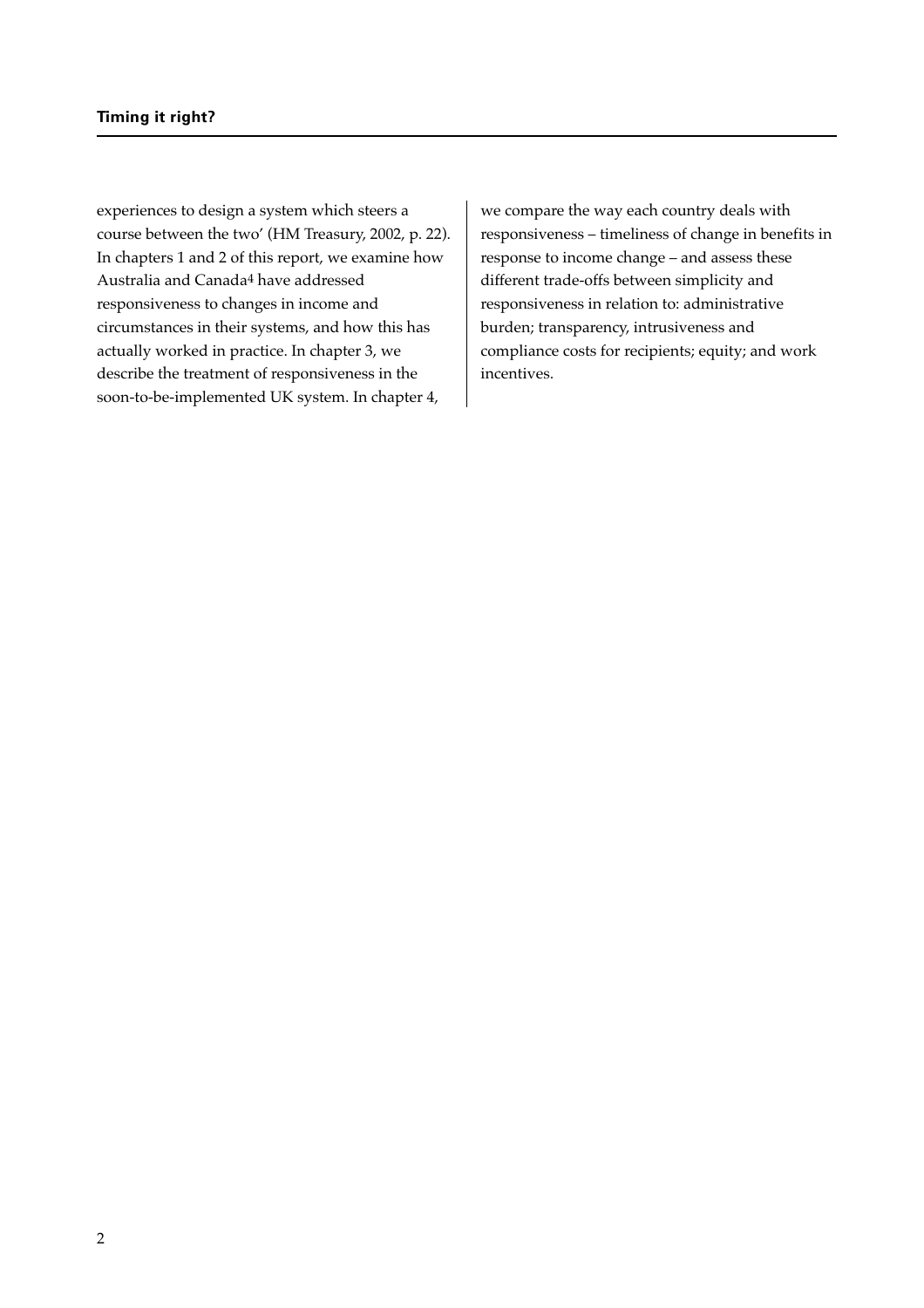### **1 Australia: responsiveness and reconciliation in practice**

#### **The evolution of the Australian system**

Australia has a relatively long experience of dealing with the issues involved in providing an integrated form of assistance for working and nonworking families with children, primarily using the benefit system. More recently, it has started to deal with issues relating to the integration of the tax and benefit systems to deliver family assistance. A modest programme (Family Income Supplement or FIS) was introduced in 1983, providing incometested assistance for low income working families, at the same rates of payment per child as for income support recipients. Over the next 15 years coverage was expanded from only 1 per cent to nearly 14 per cent of children. The programme was expanded in stages (Stanton and Fuery, 1995). In 1987, Family Allowance Supplement (FAS) was introduced at higher rates and with a more generous income test, as part of the then government's pledge to 'abolish child poverty' by 1990. In 1993, the benefit was fully integrated with payments for families receiving income support payments. In 1995, reforms to income support payments, including the introduction of a new income test and payments of income support direct to mothers, further increased the number of families eligible for payments. At the same time, one of the remaining forms of tax assistance for 'dependent' spouses with children was largely replaced by a cash payment direct to mothers. After some further changes, by 1996 there was an integrated cash payment for all low to middle income families with children, with the money usually paid directly to mothers.

Since 1996, the means of delivering assistance have started to shift back towards using the tax system. The first step was the introduction of the Family Tax Initiative, which provided additional, small benefits payable in cash to lower income families or through the tax system to middle to higher income families. The most recent reforms

came in July 2000, when the government introduced major changes to the tax system including the introduction of a Value Added Tax, accompanied by an extensive compensation package for social security recipients, and further major changes to assistance for families. These changes simplified family payments, and provided higher levels of assistance, with reductions in the income-test withdrawal rates. The new structure combines twelve of the pre-existing types of assistance into three new programmes. Family Tax Benefit Part A assists with the general costs of raising children; Family Tax Benefit Part B is directed to single-income and sole-parent families; and Child Care Benefit assists with the costs of child care. 5

Family Tax Benefit Part A is a two-tier payment directed to most families with children. From July 2002, maximum payments per child under 13 years are A\$126.70 per fortnight or A\$3,303.25 per year, with A\$160.72 per fortnight (A\$ 4,190.20 per year) per child aged 13 to 15 years. The maximum rate is payable to those receiving income support, plus those with a gross family income of less than A\$30,807 per year. 6 For those with incomes above this level, payments are reduced by 30 cents for every extra dollar of pre-tax income, until the minimum rate (A\$1,062.15 per year) is reached. The minimum rate is payable up to a family income of A\$79,643 (plus an additional A\$3,212 for each dependent child after the first). Payments are then reduced by 30 cents in every dollar over that amount until the payment reaches nil. 7

Family Tax Benefit Part B provides further assistance to single-income families, including sole parents, with higher rates for families with children under five years of age. This is a flat rate payment of A\$108.78 per fortnight (A\$2,836.05 per year) for a family with a child under five years of age, and A\$75.88 per fortnight (A\$1,978.30 per year) for a family with a child over five years of age. There is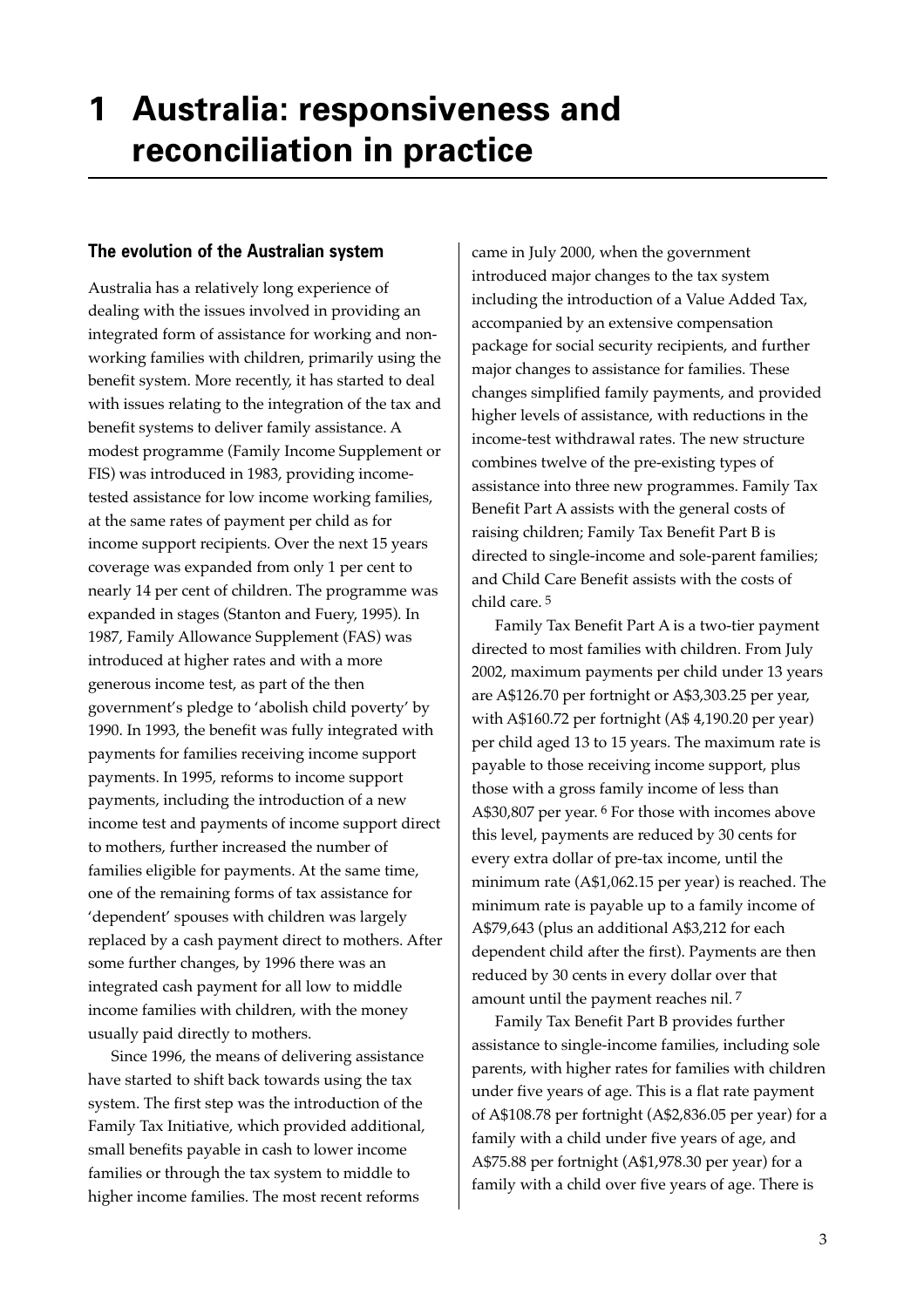no income test on the first earner's income, so in the case of sole parents the payment is universal. In a couple, earnings of a second earner are ignored if these are below A\$1,752 a year. Above that level, payments are reduced by 30 cents for every extra dollar of the second earner's income. 8

The new system provides a wider range of choices of how family assistance can be paid. Families can choose to receive direct payments into bank or credit union accounts each fortnight, or they can choose to receive payments through the tax system, either as a lump sum or periodically by employers reducing their tax instalment deductions. Families are also able to change their method of payment at any time during the year. For example, they could get fortnightly payments for the first six months but decide to claim the remaining six months as a lump sum through the tax system. There are exceptions. For people receiving income support benefits, or Rent Assistance, family payments must be paid fortnightly into their bank or credit union account.

Of the 2.6 million families with children in Australia, around 2 million families receive one or both of these income-tested payments with 1.8 million receiving Family Tax Benefit Part A and 1.2 million receiving Family Tax Benefit Part B (Commonwealth of Australia, 2001, CA 394). Table 1 provides further details of the distribution of Australian families by type and level of payment.

#### **Responding to income changes**

There have been a number of revisions over the years to the way in which the income test responds to income changes. When introduced in 1983, entitlement to Family Income Supplement was based on average joint parental taxable income in the four weeks preceding application. Entitlements were reviewed every six months. Recipients whose income fell could apply for reassessment at any time. Those whose income increased to more than 125 per cent of previously assessed income (or more than 125 per cent of the threshold for those receiving the maximum rate) were obliged to inform the Department of Social Security so that entitlement could be reassessed.

In 1988–89, following the introduction of the more generous Family Allowance Supplement, these arrangements were changed so that entitlement was set for the 12 months of the calendar year on the basis of joint parental taxable income in the financial year ending in the previous year (that is, benefits were initially set from 1 January to 31 December each year on the basis of taxable income in the 12 months ending on the previous 30 June).

| Table 1 Number of clients assisted, Australia, 30 June 2001 |  |  |  |  |  |  |  |  |  |
|-------------------------------------------------------------|--|--|--|--|--|--|--|--|--|
|-------------------------------------------------------------|--|--|--|--|--|--|--|--|--|

| <b>Families</b> | Children  |
|-----------------|-----------|
|                 |           |
| 509,785         | 962,202   |
| 127,231         | 243,831   |
| 406,105         | 874,747   |
| 725,392         | 1,333,047 |
| 31.193          | 68,463    |
|                 |           |
| 559,359         | 951,225   |
| 289,965         | 622,654   |
| 331,716         | 702,254   |
|                 |           |

Source: Department of Family and Community Services, http://www.facs.gov.au/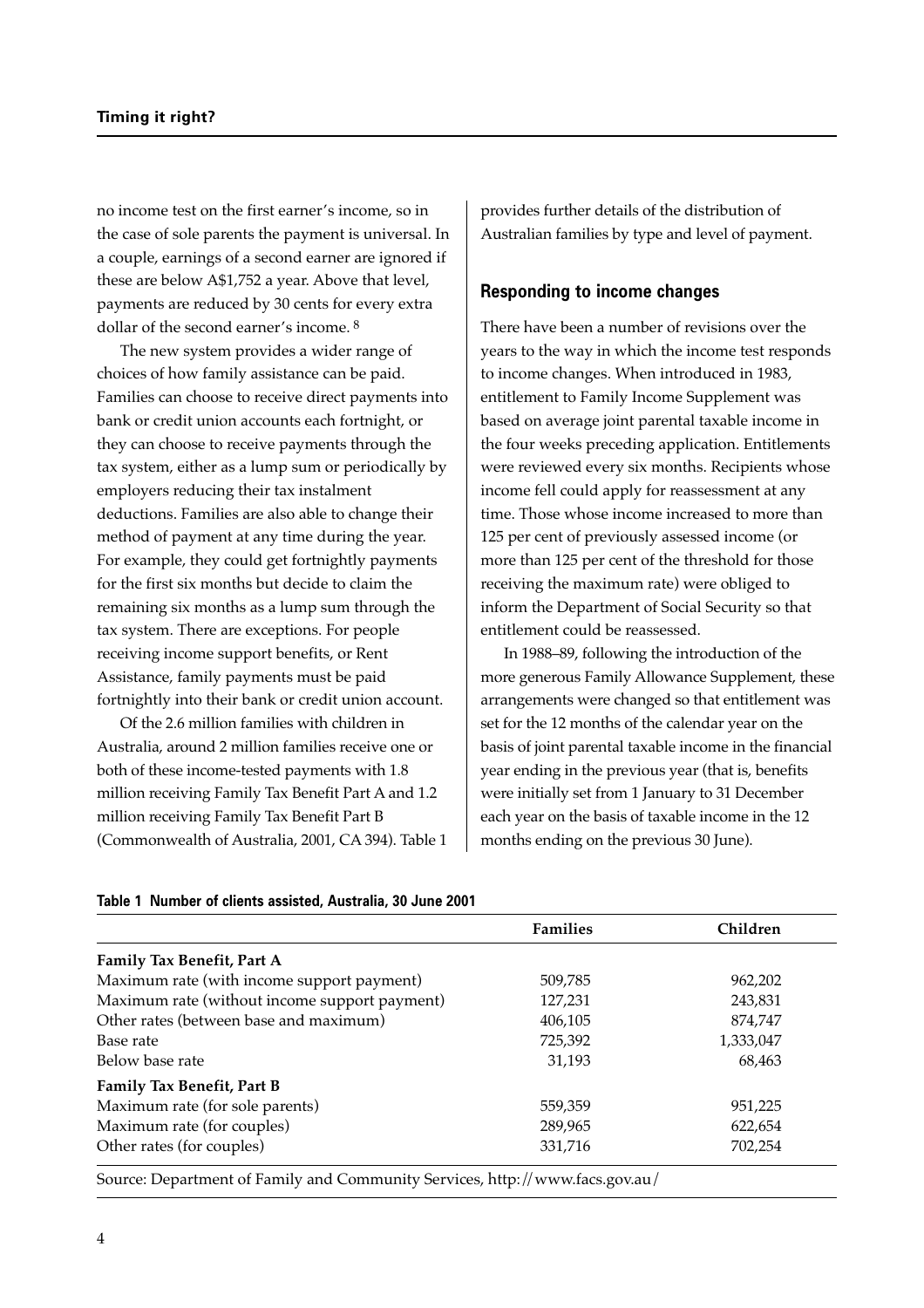Entitlements could be reviewed during the year if the family experienced an increase or decrease of 25 per cent or more in current, fortnightly taxable income compared to the average fortnightly income implied by their income in the previous year. 9 From 1990, payments were only changed if income increased by more than 25 per cent. If income fell by less than 25 per cent, families could have their payments reassessed but benefits would be adjusted only for families who thereby became entitled to the maximum rate of assistance.

The system was again changed in 1996. From January 1996 families could apply for reassessment on the basis of current fortnightly income, no matter how small the reduction in income compared to the average for the previous year. Families whose current income rose were obliged to have payments reassessed if income was 10 per cent or more above their base year income or 10 per cent above the income threshold. If incomes rose by more than this amount and payments were not reassessed, families would incur a debt. This change was mainly intended to reduce expenditure on the programme.

Under the system from July 2000, two significant changes were made. First, instead of being assessed on the basis of income in the previous tax year, customers who choose to receive Family Tax Benefit as a regular payment or regular reduced tax deduction are asked in April or May to estimate their taxable income for the next financial year to determine their fortnightly entitlement for the forthcoming year. Second, there is an end-offinancial-year reconciliation for all families when payments received are assessed against actual income. If actual income is less than had been estimated, there is an extra payment, and vice versa. For example, when completing their tax forms by 31 October 2001 the amount of the family's *actual* income in the tax year 1 July 2000 to 30 June 2001 was reconciled against the income they had previously estimated. The amount of the family payment they would have received based on their actual income was then calculated and the difference between what they had been paid and what they should have been paid based on actual income was then either paid as a top-up or became an overpayment to be recovered.

This end-of-year reconciliation is a new feature of the system and reflects a number of objectives. Two of the primary objectives were that families receive assistance when they need it and that families could choose the means of delivery of assistance, including through the tax system. Given that the income tax system involves submitting annual returns, which then are used to reconcile under- or overpayments of tax, this was perceived as implying an extension of the principle of reconciliation to the new system of family assistance. The prospective reporting of income by customers who choose to receive Family Tax Benefit as a regular fortnightly payment or as a regular tax deduction further strengthens the requirement for reconciliation. If there were no reconciliation period, there is a risk that many people would seek to underestimate their income to maximise their payments. In addition, anyone choosing an end-of-year lump sum payment would be penalised relative to those who prospectively underestimated their income. Reconciliation was therefore seen as a way of ensuring that families with the same *annual* incomes would receive the same Family Tax Benefit entitlement, irrespective of the choice of delivery mechanism.

As noted, the reconciliation allows for either a top-up payment if income was initially overestimated, or an overpayment to be recovered if income had been under-estimated. The reconciliation also allows for an overpayment to be offset against a tax refund, and for an income tax debt to be offset against a family payment entitlement. However, the Part A income test does not apply during any period that the person or partner is receiving income support. 10 Therefore the period on income support is quarantined from the reconciliation for this payment.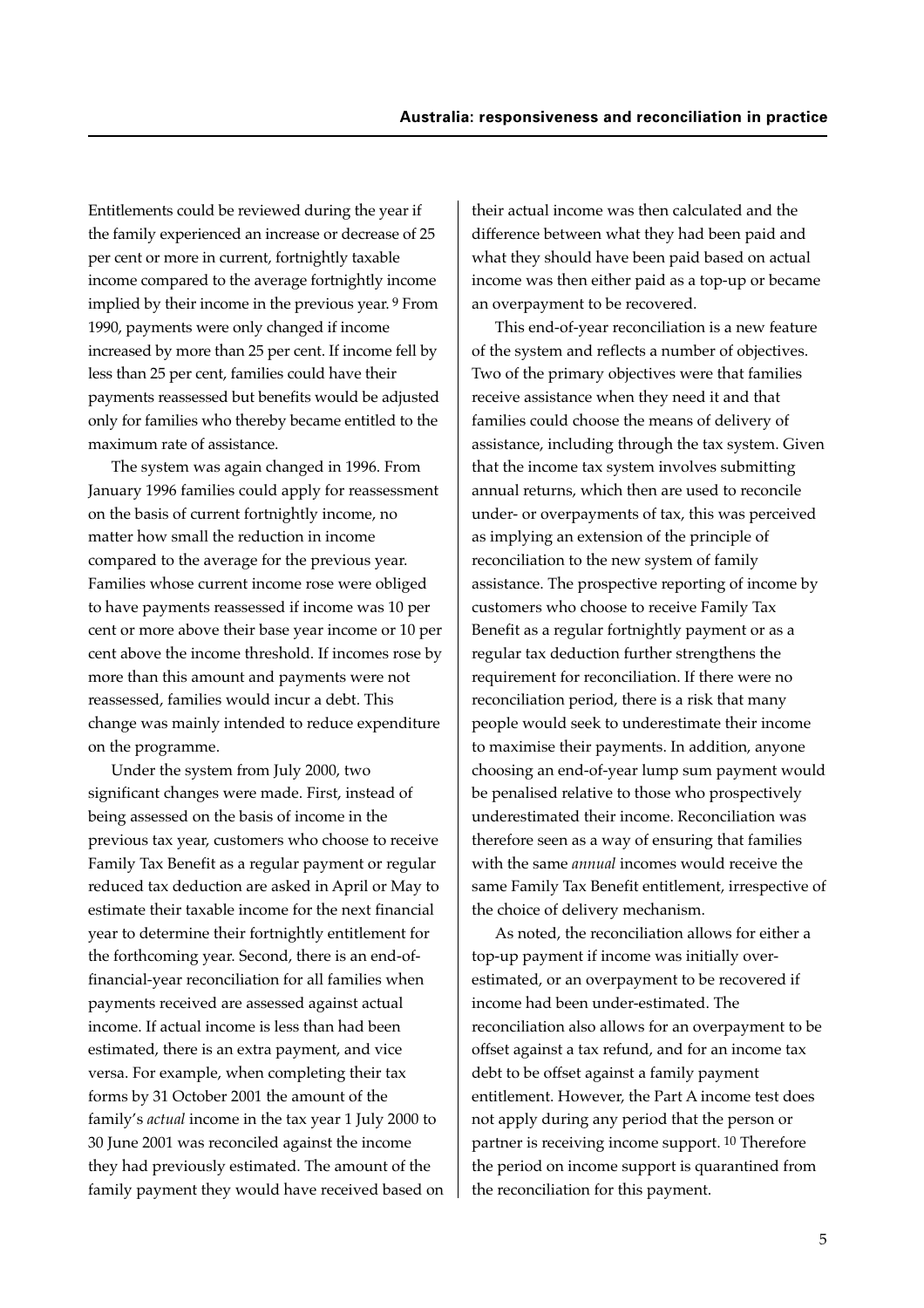#### **Implementation: issues and problems**

Controversy about the new system started towards the end of the 2000–2001 financial year when the time first approached for reconciling customers' entitlements. The issue was raised by the Opposition in the Senate Estimates Committee in May 2001 (Commonwealth of Australia, 2001), and following Press Releases by the Opposition spokesman on Family and Community Services, for example, entitled 'Zero tolerance for families', there was considerable media attention. Headlines included 'Families to be hit with order to pay' (*Sydney Morning Herald*, 28 June 2001), and 'Families to be hit with debt notices' (*Canberra Times*, 28 June 2001). In July 2001, just before what was then regarded as an important by-election, the government announced that the first A\$1,000 of all overpayments would be waived. The cost to revenue of this decision was around A\$357 million. The government narrowly won the by-election, which they had been expected to lose, although of course it is not possible to determine what role was played by this decision.

Even forgiving A\$1,000 did not, however, resolve all problems. The issue continued to be voiced in the Australian parliament, both in questions to the minister responsible and in Grievance Debates. Overpayments were raised in the election campaign towards the end of 2001, and it was asserted by the Opposition that the government was delaying the mail-out of letters requesting repayments to be made until after the election. In November 2001 the government was reelected. Media reports continued into 2002, with headlines like 'Thousands caught in welfare trap' *(The Australian*, 22 February 2002, p. 8), 'Family assistance letters sent with the words 10,000 SA families don't want to hear – give back the cash' (*Adelaide Advertiser*, 23 January 2002). The issue was again raised in the Senate Estimates Committee in February 2002, where the questioning takes up nearly 70 pages of transcript (Commonwealth of

Australia, 2002). Again, in April 2002 there have been headlines 'Family payments in crisis' (*The Australian*, 4 April 2002).

How significant is the issue? Media reports obviously are not necessarily reliable sources for estimating the scope of the problem, but the evidence given to the Senate Estimates Committee in February 2002 provides a more balanced picture. Under the system operating before July 2000, there were limited data on the number of people who advised of a notifiable event or an increase in income of more than 10 per cent on the base year. Typically, 140,000 to 150,000 working families receiving more than the minimum rate were being paid on a current year estimate (i.e. their incomes and/or circumstances had changed during the year). In the following year, after the new system came into operation, more than 800,000 families had notified a change in their estimate of income by May 2001 (Commonwealth of Australia, 2002). The latter includes all families reporting a change (not just those receiving more than the minimum rate) so is not directly comparable with the previous year. But it is nevertheless a very substantial increase and means that more than one-third of the 2 million families receiving Family Tax Benefits reported an income change during the year.

Probably the more relevant number is how many had a debt at the end of the year. Again there was a significant increase, as would be expected given the 'buffer' arrangements under the previous system. In 1999–2000, there were about 51,800 families with debts at the end of the year. In contrast, after the introduction of new reconciliation arrangements, it is estimated 670,000 families were overpaid – more than 12 times as many as the previous year. The waiver reduced this to 198,000 families with overpayments to repay.11 The total gross value of overpayments was estimated at A\$584 million; subtracting the cost of the waiver of A\$357 million, leaves a remaining level of overpayments to be recovered of around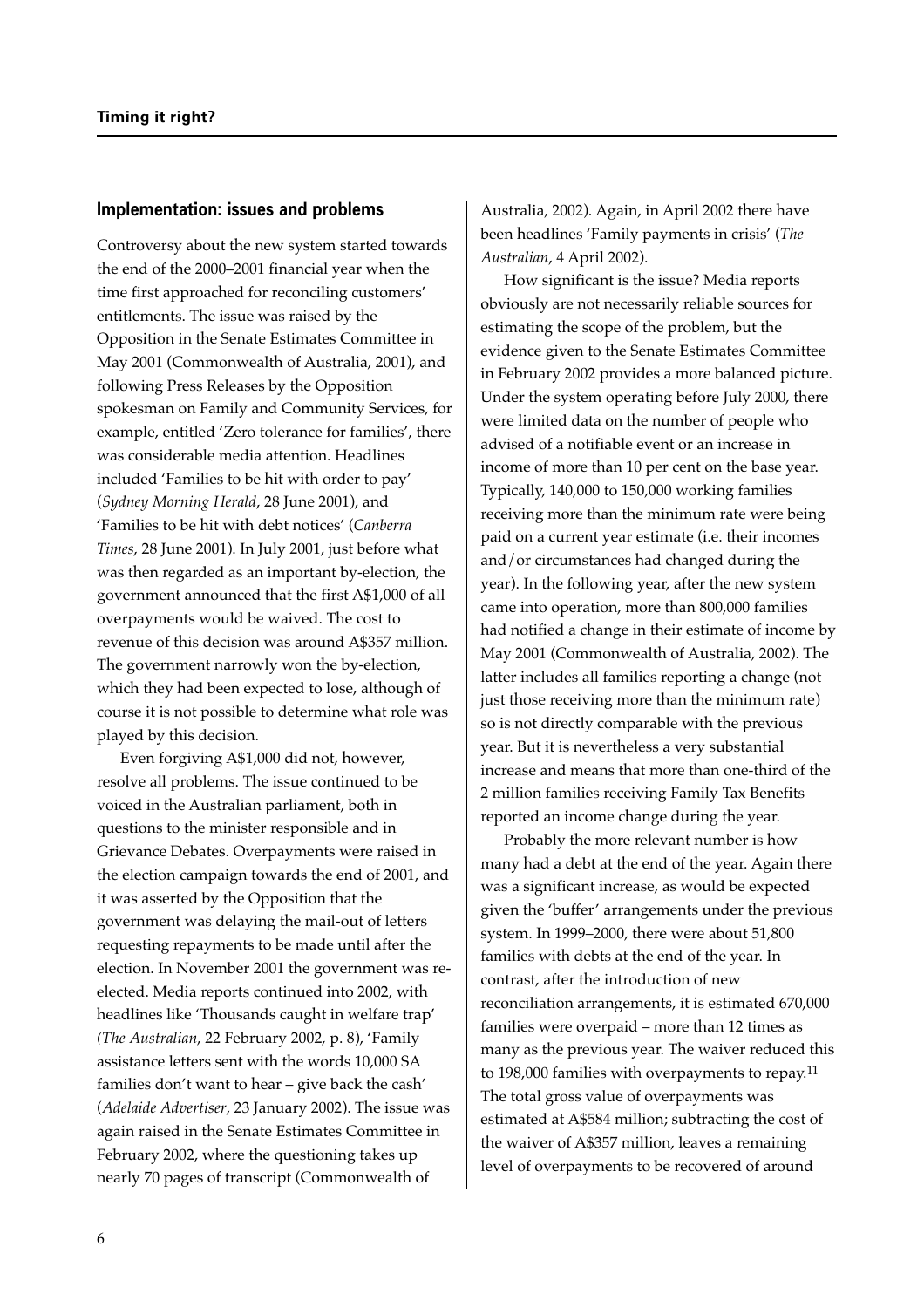A\$227 million. The recovery of these overpayments continued to attract media attention.

This also implies that the 'gross overpayment rate' was around one-third of all families receiving payments. Moreover, there are many families who are very unlikely to have been affected by income changes (those receiving income support benefits, those whose income stayed under the lower income threshold, and those who receive the minimum rate of Family Tax Benefit). If these families are excluded, then it appears to imply that more than half of the remaining families – that is, families in the lower to middle income ranges – underestimated their income and so received more than they should have. On the other hand, around 271,000 families received additional assistance of A\$279 million – an average of A\$1,028 per family – because they had initially overestimated their incomes. This top-up would not have occurred under the previous system. But if we add these families to those who incurred an overpayment then end-year reconciliation affected the family payments of around 940,000 families.

There were four groups affected by overpayments. The families most affected were those whose incomes were in the first income withdrawal range (e.g. A\$30,000 to A\$45,000 for a couple with two children), whose entitlements to Family Tax Benefit A were changed. These are mainly families at moderate to average levels of earnings, but where these earnings fluctuate or the second earner increases hours of work. The second most significant group were those receiving Family Tax Benefit B, where the second earner's income moved above A\$1,679, as a consequence of (re-)entering the labour force. The third most significant group were those whose entitlements were affected by maintenance income, where this was received as a lump sum (Commonwealth of Australia, 2002). Another factor is that families are entitled to receive Family Tax Benefit Part A for a child aged 16 or more only if the child's income is less than \$8,346. Therefore, the fourth group were

those who found that they were liable for overpayments when their child entered the workforce part-way through the year (the academic year finishes about half-way through the financial year for tax purposes).

Why did the level of overpayments increase so significantly? Part of the answer is that the previous system simply ignored a substantial part of what the new system treats as overpayments. But it also seems that families were more likely to underestimate their income than they were to overestimate, or indeed to get their estimates right. Given that families did not know in advance that the government would waive the first \$1,000 of overpayments, this was presumably not the result of calculation (or even more families may have underestimated their income). One possibility is that families may be over-cautious in estimating their future incomes, preferring to under-estimate rather than over-estimate. Families may be basing their estimate on last year's actual income, without factoring in rises over time. Alternatively, perhaps families need the money now or simply prefer to get the money now on the theory of a 'bird in the hand?' Another possibility is that family incomes may be more variable than is often considered, and in this context it can be noted that Australia is only now conducting its first longitudinal survey that will measure income dynamics.

The second year of the system suggested that there might be some improvement, but significant problems remained. Preliminary estimates given to a Senate Committee in November 2002 were that by that stage around 1 million of the 1.8 million families receiving payments had lodged their tax returns. Of these 336,000 families had incurred overpayments and 265,000 families were entitled to top-ups. This was around 33.4 per cent of families with debts, compared to just under 39 per cent in the previous year. Extrapolating to all families this implies that around 576,000 would be facing debts. Correspondingly, the number of families entitled to top-up payments would appear to have risen from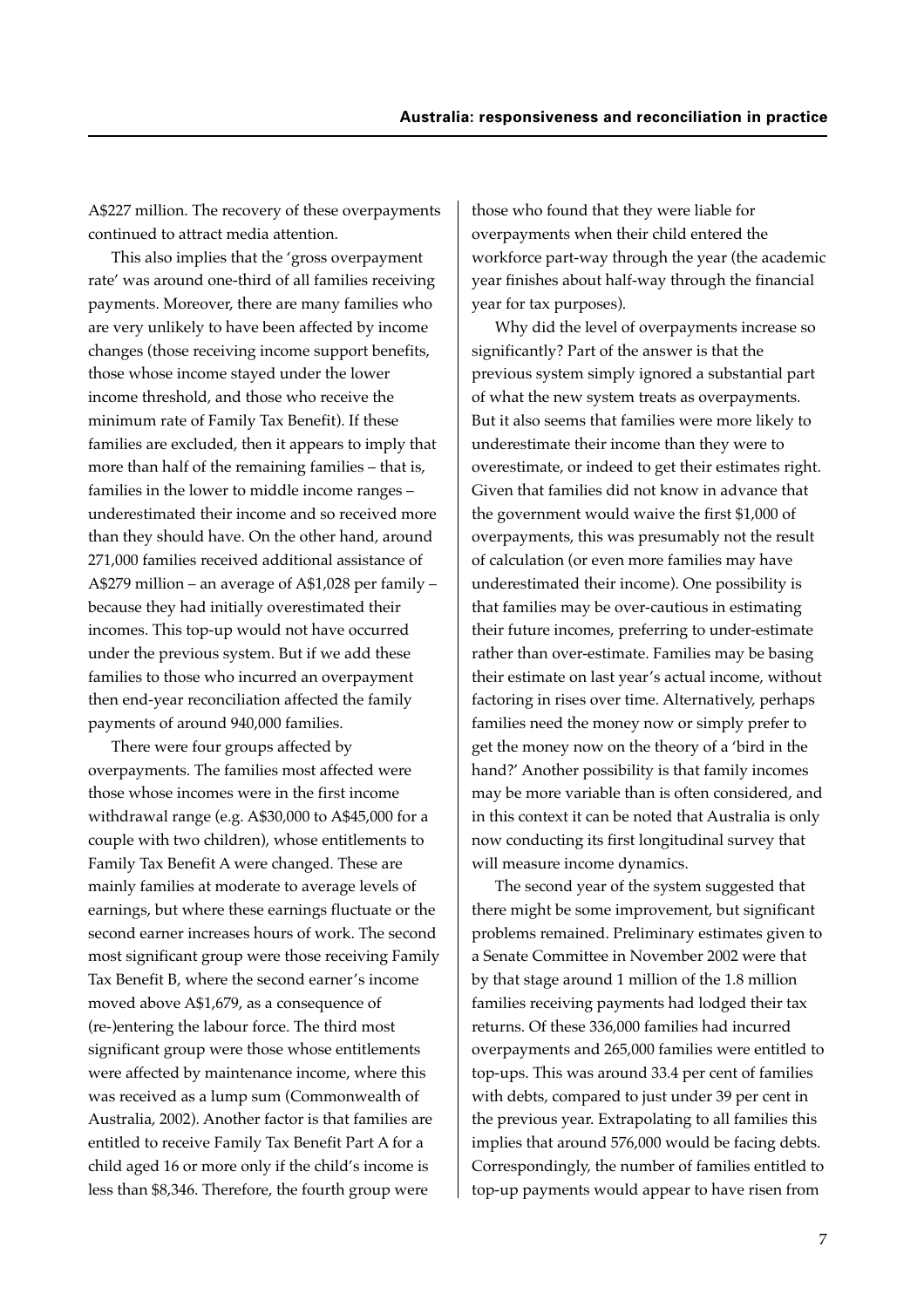around 16 per cent to 26 per cent of all families. Overall, this suggests that the problem may have reduced somewhat.

In September 2002, the Australian government announced that it would further 'fine-tune' the family assistance system. Under the new measures that took effect from November 2002, families have a number of additional options in the way they receive payments. One option is that families with a change of income during the year can ask to be paid at a lower rate than their actual entitlement for the remainder of the year. Families will also be given the choice to receive some of their payments during the year and the balance at the end. This means that they can, in effect, set themselves a regular rate of payment in order to ensure that they receive some ongoing assistance, and also ensure that they are less likely to accumulate an overpayment. In addition, families can also defer payments for their older teenagers, so that they will not incur an overpayment for them, while continuing to receive regular payments for their younger children. Finally, families have also been given the choice of only receiving the base rate of Family Tax Benefit Part A on a fortnightly basis, and the rest as a lump sum at the end of the year. This will mean that so long as income remains below A\$80,000 they will not accrue an overpayment. The government sees these initiatives adding flexibility and choice to the system, while reducing the likelihood that families will be overpaid.

However, in February 2003 the Commonwealth Ombudsman released a report detailing the results of an investigation of the famliy assistance scheme (Australia, Commonwealth Ombudsman, 2003). This report was motivated by the roughly 1,800 complaints about the operation of the scheme

received by the Ombudsman's Office between July 2000 and September 2002. The main areas of concern highlighted by the Ombudsman's report included:

- that the system seems to inherently result in a large number of debts and that many debts are significantly high
- that debts arising from the scheme are affecting many lower-income families
- that debts may be unavoidable, even when families fully comply with all requirements
- that debts seem to have an unfair retrospective effect in some circumstances (for example, changes in family circumstances during the financial year, which families cannot anticipate and may be beyond their control, can result in significant debts and/or other losses)
- concern about the manner in which debts are recovered, and
- concern about the effect of debts on other entitlements.

The report noted that the measures already announced by the government in September 2002 would address some of these issues and also made some specific recommendations. Nevertheless the Ombudsman concluded ' … the analysis suggests that, even if my recommendations are adopted in full, the scheme is likely to continue to result in significant numbers of unavoidable debts for families' (Australia, Commonwealth Ombudsman, 2003, p. 10). As a result, it was suggested that the government should consider further options for policy change.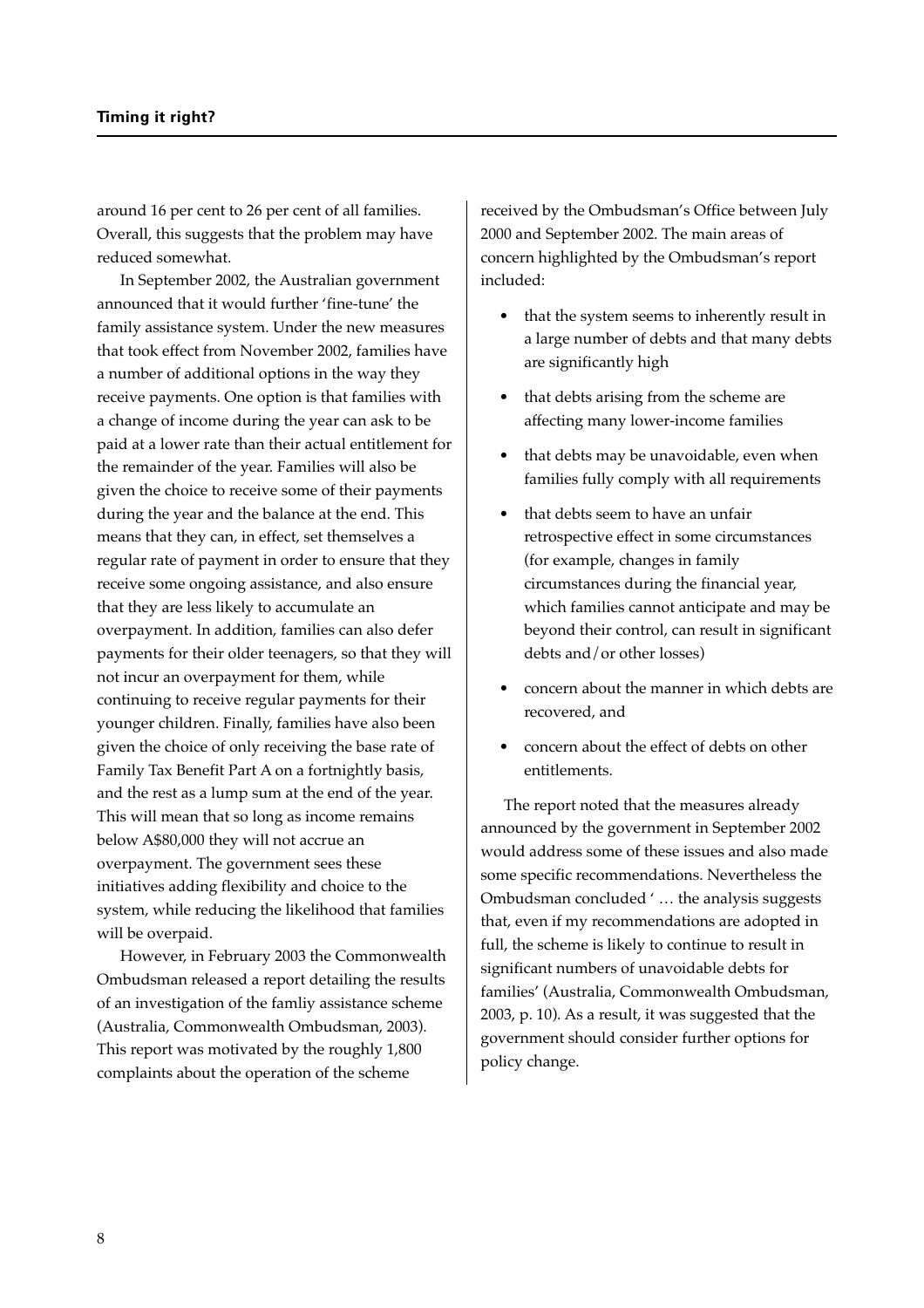#### **The structure and evolution of the Canada Child Tax Benefit**

The Canada Child Tax Benefit has a complex twopart structure whose parameters change somewhat each year with indexing to the Consumer Price Index, even if there is no *ad hoc* increase otherwise implemented. For the 12-month payment period July 2002– June 2003, the first element of the Canada Child Tax Benefit, the basic Child Tax Benefit, paid a maximum C\$1,151 per year per child under age 18 from July 2002 to June 2003 inclusive.1

Maximum payments went to families with net incomes under C\$32,960. Maximum benefits were reduced above this level at the rate of 2.5 per cent for families with one child and 5 per cent for those with two or more children, which will be lowered by 2004 to 2 per cent for one child and to 4 per cent for two or more children. Eligibility for benefits ended at relatively high incomes – C\$79,000 income for families with one or two children. The Canada Child Tax Benefit paid some benefit to more than 80 per cent (about 2.9 million) of Canadian families with children. Canadian average gross family income in 1999 was about C\$73,000 for two-parent families with children and about C\$30,500 for loneparent families with children (Statistics Canada, 2001). Median net income reported on tax forms is lower, thus accounting for the high percentage of families receiving some child benefits.

On top of the basic Child Tax Benefit is a second element called the National Child Benefit Supplement that goes to low income families only. For the 12-month period July 2002–June 2003, the National Child Benefit Supplement paid a maximum C\$1,293 for the first child, C\$1,087 for the second child and C\$1,009 for each additional child. The National Child Benefit Supplement phases out above net family income of C\$22,397 at the rate of 12.2 per cent for one child, 22.5 per cent

for two children and 32.1 per cent for larger families. The National Child Benefit Supplement falls to nil once net family income reaches C\$32,960 for families with one, two or three children (the level at which the basic Child Tax Benefit begins to reduce its payments). Together, the basic Child Tax Benefit and the National Child Benefit Supplement paid a maximum annual Canada Child Tax Benefit of C\$2,444 for one child, C\$2,238 for the second child and C\$2,239 for each additional child from July 2002 to June 2003 inclusive.

As in Australia, almost all Canadian adults fill out and submit a detailed annual tax form. Most working Canadians make regular fortnightly, monthly or quarterly tax instalments, either in the form of deductions from pay, or in payments directly to tax authorities for the self-employed, but these payments are only loosely calibrated to the actual tax owed. Therefore, the annual tax filing acts for most Canadians as a reconciliation process, wherein the precise level of tax owed can be reconciled against the total already paid, and a refund or an amount owing can be determined.

The annual reconciliation process is a feature of the tax system in all countries that do not maintain a strict pay-as-you-earn system like the UK's. The existence of this annual process provides a ready vehicle for all sorts of adjustments and credits. For example, if a provincial government deems it wise to reduce property taxes (equivalent of council tax in the UK) for the elderly, it need not do so through complex indirect arrangements paying funds to municipal governments, instead the provincial government can do so directly by building in a special tax credit just for its elderly constituents. There are obvious advantages for any government in making its tax reductions directly to its taxpayers, rather than indirectly. This tax vehicle has become even more attractive as information technology has made processing complex transactions less expensive.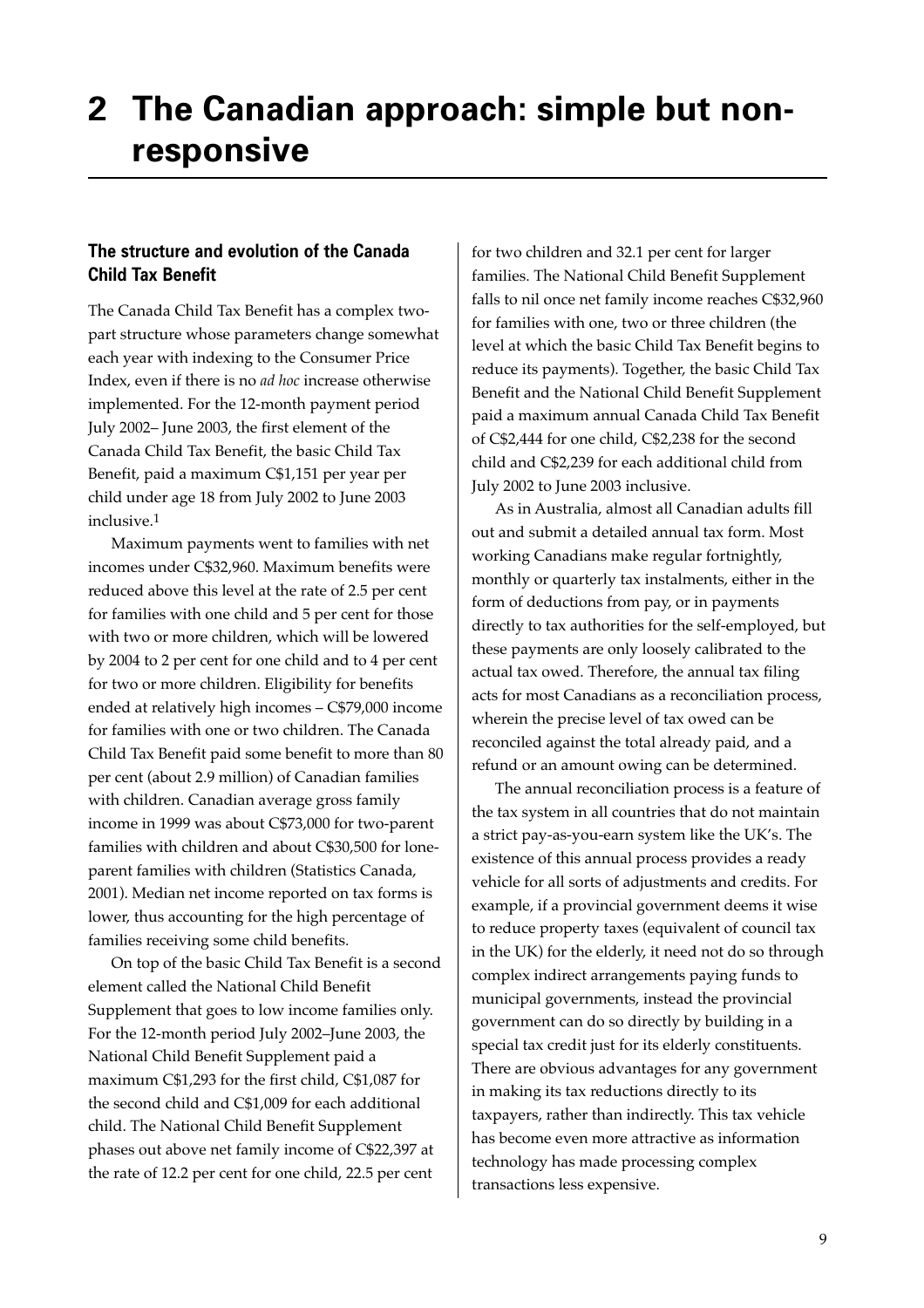Although there are many types of tax credits now built into the tax system in Canada, credits have been most importantly used for the payment of benefits to families on behalf of their children, beginning over two decades ago. In 1978, Canada introduced the Refundable Child Tax Credit. This credit was called 'refundable' because, unlike past credits, it was not simply subtracted from income tax payable but paid the full benefit as a 'negative tax' even if there was no or little tax owing. This was Canada's first use of the income tax system to deliver benefits to families too poor to owe income tax. However, parallel to the new Refundable Child Tax Credit the federal government continued to maintain a system of universal child benefits, as well as an exemption in the tax system for each dependent child. In addition, Canadian provinces also provided child-related benefits in their social assistance systems, and were discouraged from integrating their social assistance rate structures with the new Refundable Child Tax Credit.2

Over the next decade and a half, experience accumulated in administering a positive benefit through the income tax system until, in 1993, a new Child Tax Benefit payment replaced all previous major federal child benefit programmes. At the same time, a Working Income Supplement was introduced, payable only to low-income families with children and with earned income, modelled on the US Earned Income Tax Credit. As well, provincial social assistance continued to pay an independent non-integrated child-related benefit.

In 1998, the federal government restructured its Child Tax Benefit and Working Income Supplement into what is now called the Canada Child Tax Benefit, increasing the amount of the benefit and paying it regardless of employment status. Further, an accord was reached with provinces to integrate the Canada Child Tax Benefit into social assistance rates; thus for the first time Canada was attempting to begin developing a fully integrated child benefit system. The expectation is that as the Canada Child Tax Benefit is increased over time, it will eventually replace child benefits in the provincial social assistance system. 3

#### **Responsiveness in the Canadian system**

The Canada Child Tax Benefit is paid on a monthly basis, either in the form of a cheque or a direct electronic fund transfer. More than 70 per cent of recipients now have direct deposits and this is rising. The payment is made to the primary caregiver, which is presumed to be the mother unless indicated otherwise. The amount to be paid is determined according to the *family* net income (income of both parents, net of certain standard deductions such as pension contributions and union dues) for the previous calendar year reported in April tax filing time, 4 with the amount of the benefit set for July to June inclusive. The monthly payment is simply the annual entitlement divided by twelve. Thus, for example, tax returns must be filed by 30 April 2002, reporting annual income for January to December 2001 inclusive, and the Canada Child Tax Benefit payable is then adjusted accordingly beginning in July 2002 and continuing until June 2003. In July 2003, Canada Child Tax Benefit payable will be adjusted anew according to the income that has been reported by the end of April 2003 for the January to December 2002 tax year.

There are no mid-year adjustments due to changes in income *per se*; however, mid-year corrections are made for changes in family composition, such as marriage or common-law arrangements, or divorce or separation, which of course affects family income. Examples of other changes that attract immediate response include the birth, adoption or death of a child. 5 Out of approximately 2.9 million families receiving the Canada Child Tax Benefit, there are about 80,000 mid-year corrections due to change in marital status and about 600,000 mid-year changes to add or reduce the number of children. 6 Families are required to fill out a separate application form only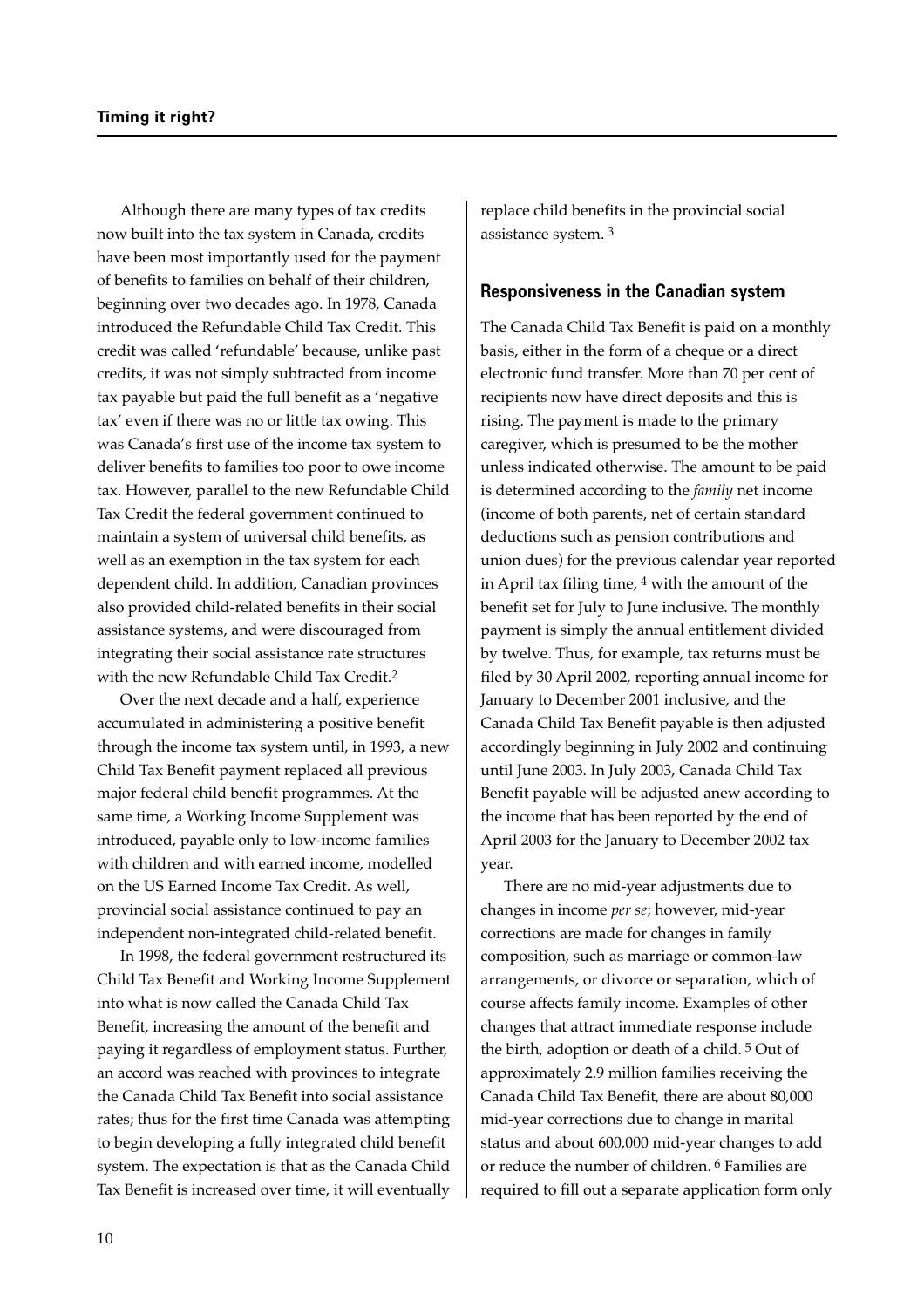once, when the family has an eligible child (usually at birth), or upon change in family composition, but then must file tax returns each year to continue receiving the Canada Child Tax Benefit.

In the event that a family has a dramatic drop in income during the year, the family may be entitled to claim provincial social assistance. Provincial social assistance will top up the amount the family gets to the equivalent of provincial social assistance rates for children. Families who were not receiving the full Canada Child Tax Benefit, whose composition remains the same and whose income drops, but does not drop sufficiently to entitle the family to social assistance, are *not* eligible for a mid-year adjustment of their Canada Child Tax Benefit. They must wait until the next July. Similarly, families whose income increases do not report the increase until they file taxes and their benefit is not adjusted downwards until the next July. In sum, the only response to current income change *per se* is through an emergency back-up system – social assistance – that applies solely to those in very dire straits.

There is no repayment of the Canada Child Tax Benefit required (except in cases of fraud, unreported death or changes in family composition, or retrospective reassessments of net family income, for example following a tax audit), because benefits are paid strictly according to income reported in the previous year. 7 This means that the income used to determine the value of the Child Tax Benefit may be up to about two years out of date, in some cases – for example, if a family loses all its income in June 2000, it will report half its previous annual income for the 2000 tax year in the next tax filing in April 2001 and only show no income for the 2001 tax year in the tax filed in April 2002. The full adjustment of the Child Tax Benefit will therefore not occur until July 2002 for a decline in income that happened two years earlier, in June 2000.

Despite these long time lags in adjustment, the Canada Child Tax Benefit's lack of responsiveness has never arisen as a public or political issue and has not been noted by advocacy groups as a problem. However, officials designing the Canada Child Tax Benefit and its federal and provincial predecessors have extensively discussed the issue of responsiveness in the planning stages. At least at the provincial level, responsiveness became a particular focus of design discussions when it was decided to develop an integrated child benefit where such benefit would also be the only childrelated payment for people on social assistance (see, for example, Naylor *et al*., 1994). While it was felt that lower middle income families could make do for a year or so while awaiting an adjustment in income, this was not possible for families on social assistance who needed every penny of their entitlement immediately. Allowing all families whose incomes fell to collect added benefits, but not reducing the benefits of those families whose income increased, would have added roughly 10 per cent to the total cost of the programme, according to calculations done in Ontario. Therefore, unless they were willing to pay a hefty premium, government could not just take the 'easy way out' by ignoring increases while responding to decreases in income, and had to apply any process changing benefits symmetrically to benefits going down as well as up.

In the end this problem was resolved, if not solved, pragmatically by allowing last-resort social assistance programmes to play the role of fallback programme on an interim basis. Data indicate that this affects a very small number of social assistance recipients, about 6 per cent of the caseload. 8 This solution has meant that families with a drop in income during the year who are not entitled to social assistance must wait, but this has never been seen as a problem in Canada, as noted. 9 It has also added a little to total costs, since there is no symmetrical requirement at the upper end, but very few families who are not poor enough to collect full Canada Child Tax Benefits find themselves entitled to social assistance in just one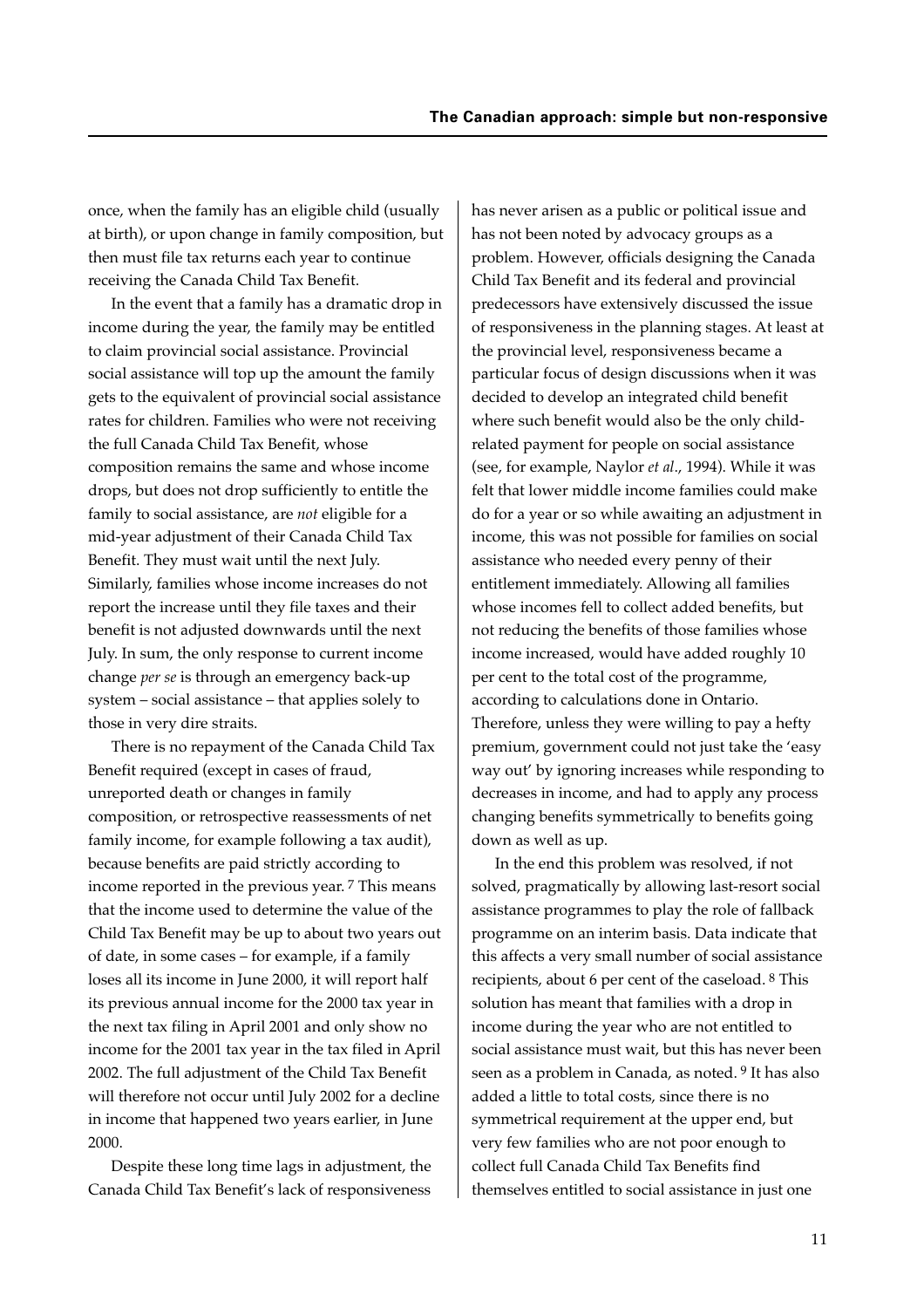year. In other words, if you were earning more than the income level at which full benefits are no longer paid, and there is no change in family composition, you are not likely going to be eligible for social assistance the next year, or even two year's hence.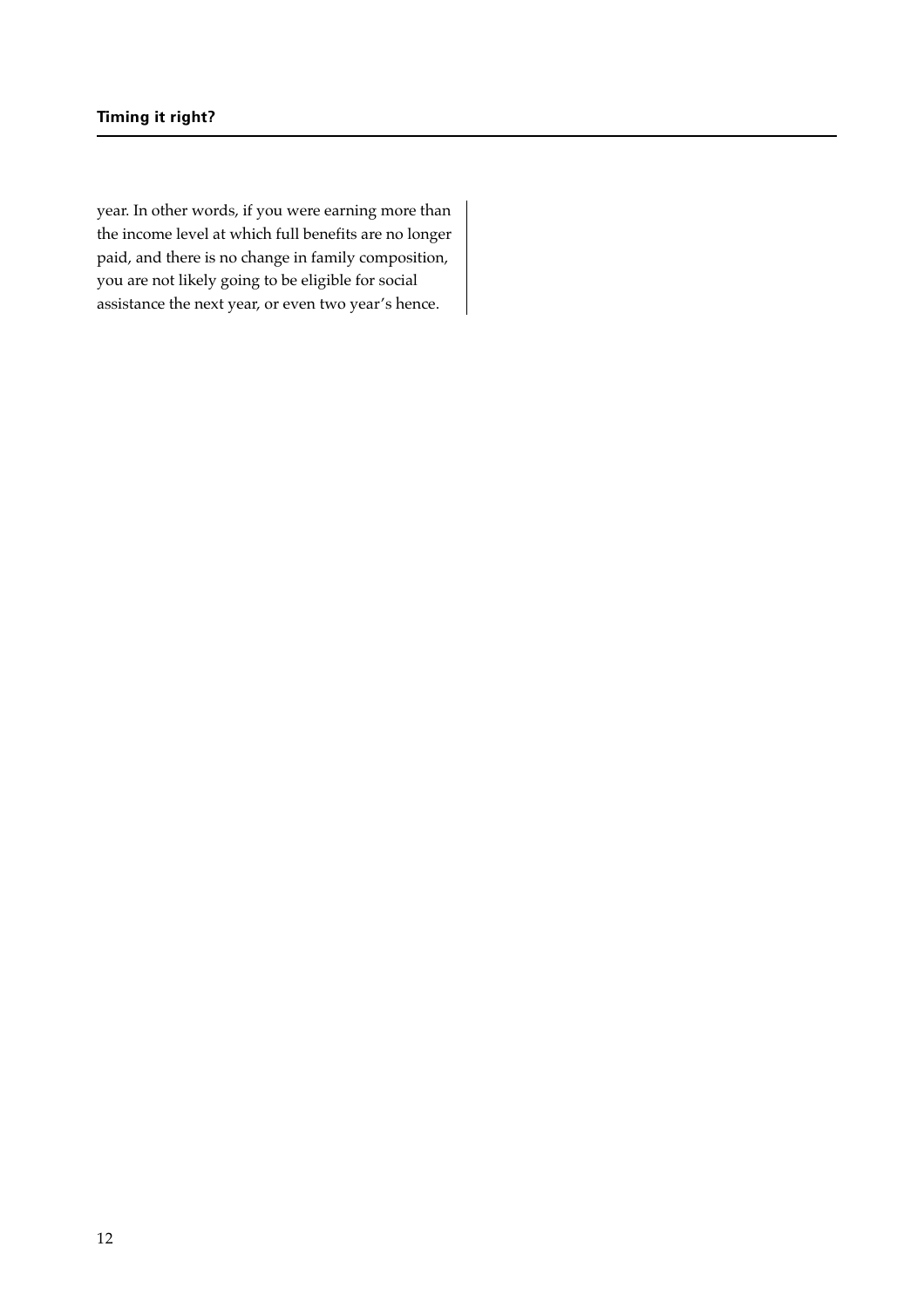#### **The new UK tax credits**

There are to be two new tax credits in the UK: the Child Tax Credit and the Working Tax Credit.1 The Child Tax Credit will be paid in addition to Child Benefit and replaces the child payments in social security benefits, the tax allowance for children, and the child component of the Working Families and Disabled Person's Tax Credits. It is intended to meet two of the government's key policy objectives: to provide additional financial support to families and to help combat child poverty. It will therefore be paid to the majority of families (about 90 per cent will be eligible overall), but with higher amounts for the poorest families. The amount payable will be based on the combined annual income of a couple (see below), and be 'jointly owned' by them, although it will be paid to the 'main carer,' on either a weekly or a monthly basis.<sup>2</sup>

The Working Tax Credit replaces the adult component of the Working Families and Disabled Person's Tax Credits, providing a wage supplement for low-income workers, and is intended to improve financial incentives to work. It will include childless couples and single people aged 25 and above but with a higher hours requirement (30 hours per week, as opposed to the 16 hours per week for those with children and disabled people). The Working Tax Credit will include an element intended to meet part of the costs of registered childcare for employed parents, but for couples this only applies if both parents are in work for 16 or more hours per week. As with the Child Tax Credit, the assessment will be based on joint annual income. Employers will pay the Working Tax Credit via the pay packet, alongside wages. 3 But the childcare component will be paid alongside the Child Tax Credit, to the main carer. Thus, as Duncan (2002, p. 25) puts it:

The aim is to streamline and simplify the existing system. For example, the integrated child credit [now Child Tax Credit] will combine three sources of support for families with children into a single instrument paid directly to the caring parent. And the employment tax credit [now Working Tax Credit] will be available to all low-income working households, not just those in families with children. This makes the logic of the system easier to understand: child support will be paid directly to the caring parent while the employment credit will be paid with wages by employers. It should therefore be easier to target each of the three stated policy objectives of the UK government (supporting families, alleviating poverty and promoting employment) through the separate policy instruments.

However, although these tax credits may be described as separate instruments in formal design terms, they will all be assessed in the same way by the same system, and will be subject to the same withdrawal rates. The level of tax credit entitlement is calculated by adding up the various elements to establish a maximum amount (see the Appendix). This is then compared with gross income to calculate the amount of the tax credit award. Income is either the previous tax year's annual family income or expected annual family income in the current tax year.4 Joint income will be calculated for couples by adding their individual incomes together. Those with an annual joint income below the first threshold of £5,060 per year will receive the maximum amount. For those with annual joint incomes above £5,060 the maximum amount will be reduced by 37 pence per pound of income. This reduction will be applied first to the Working Tax Credit, next to the childcare element, and finally to the Child Tax Credit.<sup>5</sup> Thus £13,230 is the lowest income level from which the Child Tax Credit starts to be withdrawn (although Working Tax Credit will be withdrawn from £5,060) and the family component (and baby element) of Child Tax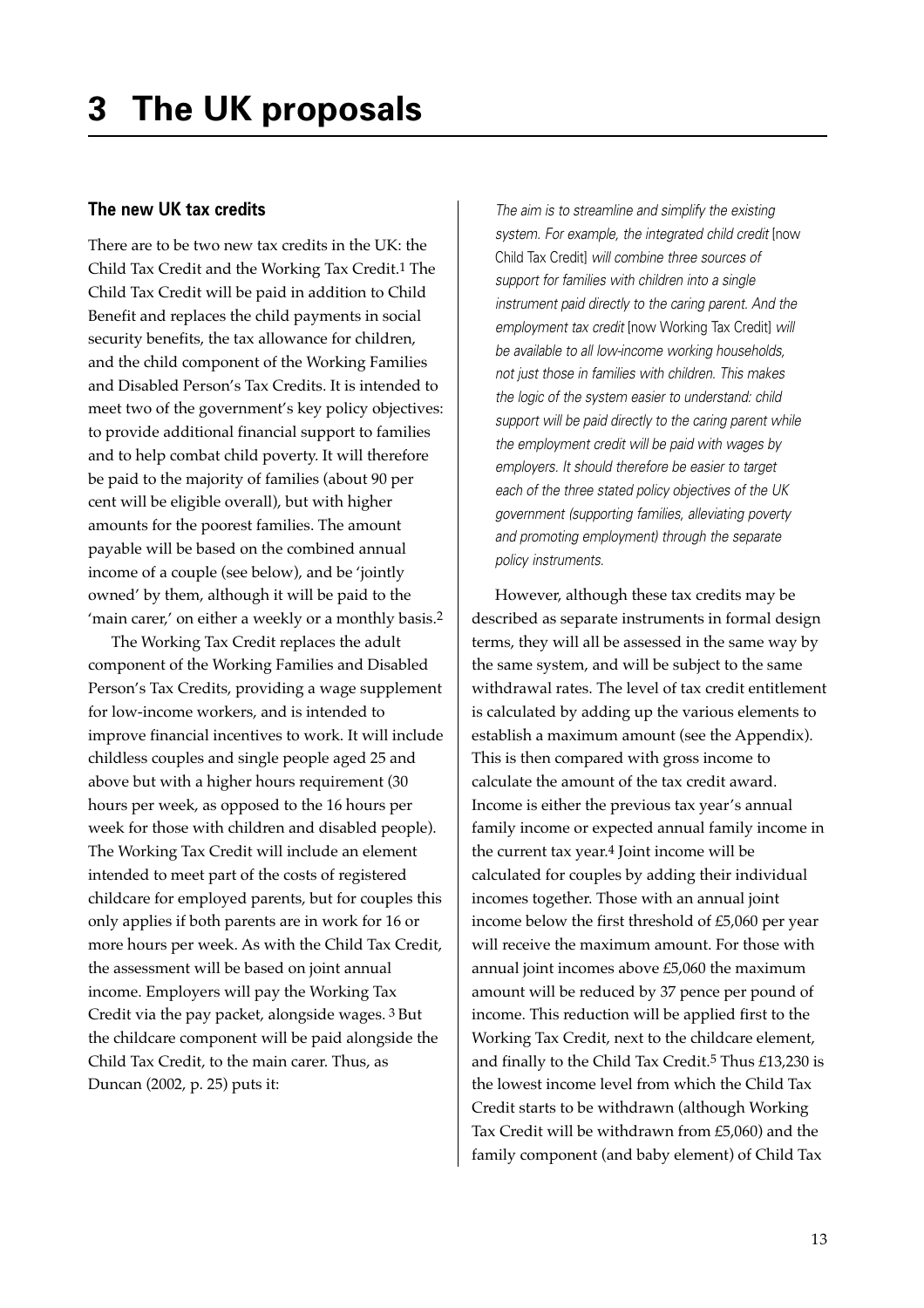Credit will be retained in full until income reaches the next threshold of £50,000. After this income level, the Child Tax Credit will be reduced at a rate of 6.67 per cent (£1 for every £15) above the threshold, finally disappearing at £58,000 or, for those receiving the baby addition (paid in the first year of life) at £66,000.

#### **Responsiveness in the new UK system**

The UK system is intended to combine 'continuity of support for those who are not experiencing significant changes in circumstances or income, with the ability to adjust quickly for those who are facing major changes' (HM Treasury, 2002, p. 19). The key features of this 'responsive system' apply in the same way to all tax credits, and are as follows:

- The amount of tax credit to be paid will initially be calculated with respect to previous tax year's annual gross income and the award will run for up to the next 12 months.
- There will be annual renewal forms sent out at the end of the tax year. The forms will include information on income and circumstances already held by the Inland Revenue, which applicants will be asked to confirm or to modify. This will provide the basis for any reconciliation of credits that should have been paid during the year against what was actually paid, given any income changes which were not notified during the year, as well as providing the basis for the next years' tax credit award.
- If the number of adults in the family changes, then the tax credit award will be deemed to have ended. This is also the case if one adult leaves or another joins the family. Claimants are required to notify this change within three months. Their claim will be re-

assessed in the usual way (i.e. on the previous year's income), which means newly-formed couples would be initially assessed on the basis of 'joint' income made up from the sum of their individual incomes before they started living together.

- Families receiving support for childcare costs will be required to notify the Inland Revenue if they cease to use qualifying childcare, or have a significant reduction in the cost of this.
- Families can choose to report other changes in circumstances that would affect the amount of credit they would receive (e.g. children leaving home) but they are not required to notify these until the end of the tax year. However backdated payments can only be made for a maximum of three months. So any change that would increase the amount of tax credit must be reported within three months for the family to receive the full amount.
- Families whose income changes during the course of the year can either notify the Inland Revenue at the time or they can wait until their annual re-assessment. Each family will receive guidance (with their annual assessment) as to what level of change in their annual income would change their award, in order to help them decide whether to notify the change. Whether the change is reported at the time it happens, or at the end of the year, will make no difference to the tax credit entitlement for that year.
- Any income rise from the previous to the current year that is less than £2,500 will be disregarded for the current year. This means that if income rises by less than £2,500 there will be no change in the assessment. If income rises by more than £2,500, the assessment will be based on current year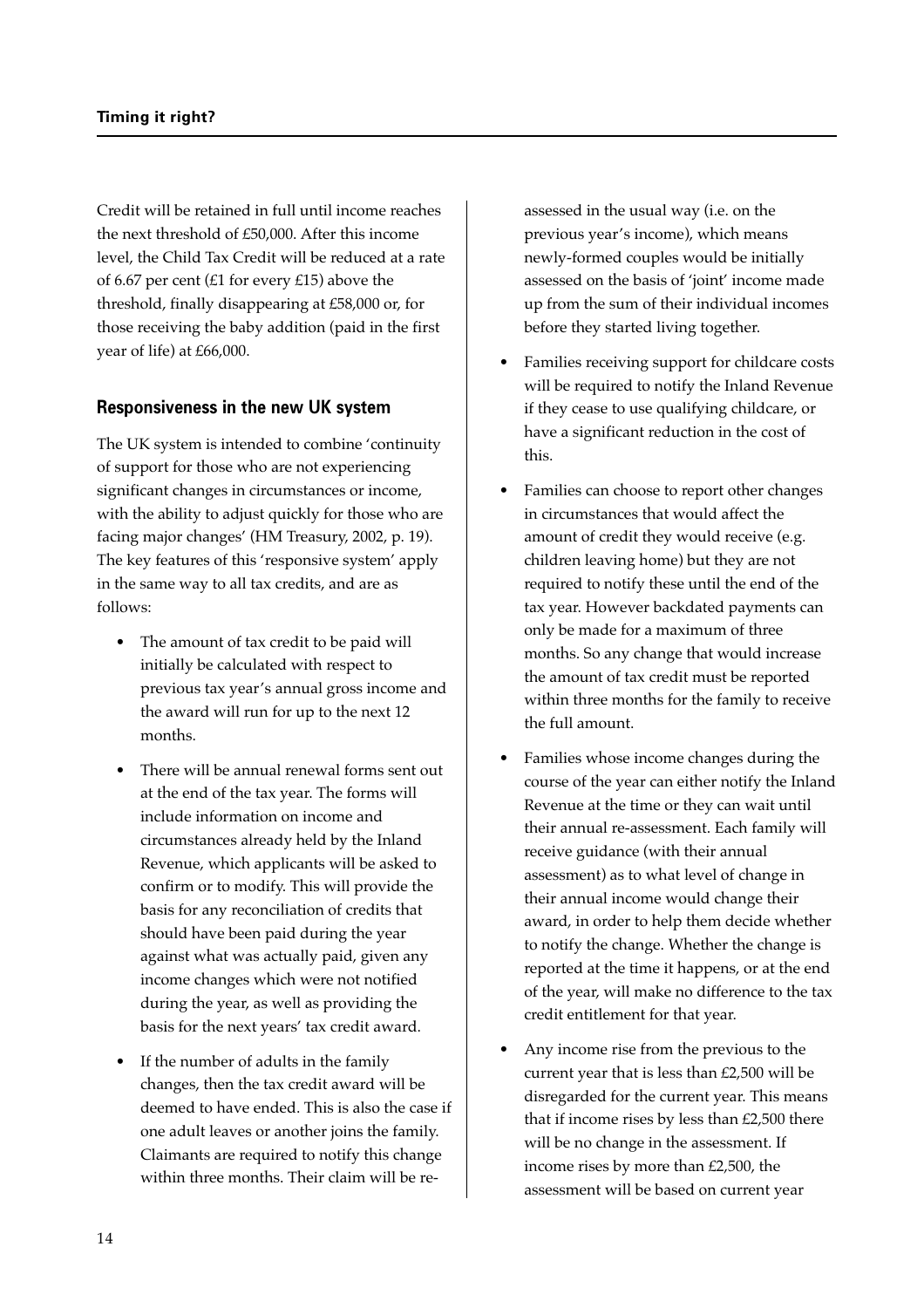annual income minus £2,500. The disregard applies only to the tax year in which income rises.

- Any income fall from the previous to the current year can be fully taken into account in the current year. If income in the current year is less than income in the previous year the assessment is based on current year annual income.
- Families who start to receive Income Support or Jobseeker's Allowance will automatically receive the maximum amount of Child Tax Credit for the duration of the claim.
- At the time of the annual renewal there will be reconciliation when entitlement for the year ended will be finalised with reference to actual income and other circumstances during that year. If there has been an underpayment this will be covered by a single lump-sum payment. If there has been an overpayment, this will be recovered either by adjusting subsequent tax credit awards or (if tax credits are no longer due) by adjustments to PAYE tax codes. Or, if these are not possible, by direct repayment.

The Treasury paper gives two examples to illustrate what would happen if income falls or rises during the period of an award (HM Treasury, 2002, pp. 24, 26). In the first, a married couple with two children and a joint gross income of £18,000 in the previous tax year receive a tax credit award of £2,270. In the current year their gross income falls to £14,000 and their award is re-assessed on the basis of their new annual total, giving an award of £3,750.6 In the second, a lone father with one child has an income of £8,000 in the previous tax year and so is awarded a tax credit of £4,527. In the current tax year his income rises to £11,500. The first £2,500 of this is disregarded and so his tax credit award is based on an income of £9,000 (£11,500 minus £2,500), giving him a new award of £4,157. In the following year, however, his previous year's income would be calculated as the full £11,500 (the disregard only applies in the year in which income rises) and so his award would fall again to about £3,224.

Thus the system starts initially with previous years' income but this is then, in certain circumstances, recalculated to adjust benefits according to the payment in the year just completed. The final amount paid in respect of any given year will therefore be based on that given year's income. As the current year's income is not finally known until after the conclusion of the current year, a reconciliation period is required. Thus, to illustrate, the payments to be made in year 2 are calculated initially according to income in year 1, but at the end of year 2 the amount that was paid is recalculated according to income in year 2, and the amount paid out in year 2 is then reconciled against the amount that *should* have been paid out, with a disregard of £2,500 for increased income.

Those whose income changes during year 2 can apply for a mid-year variation in their tax credits. Annual income in year 2 will then be re-estimated and a new payment put into effect for the remainder of the year. This new payment level will reflect a retrospective reassessment of the credit award for the *whole* year; i.e. the award for all the past months will be readjusted in light of the new annualised income level. The remaining payments for the year will reflect this, which ensures that the credit being paid will usually equal the amount that would be paid for the current flow of income, rather than just for the new annualised average income. Moreover, whether or not a variation in the amount is requested in mid-year 2, it all evens out in the end in the reconciliation at the conclusion of year 2. Any underpayment accumulated during year 2 will be paid as a lump sum, and any overpayment recovered during year 3 either as a reduction in tax credits or an increase in taxes. Thus the tax credit system is meant to respond to some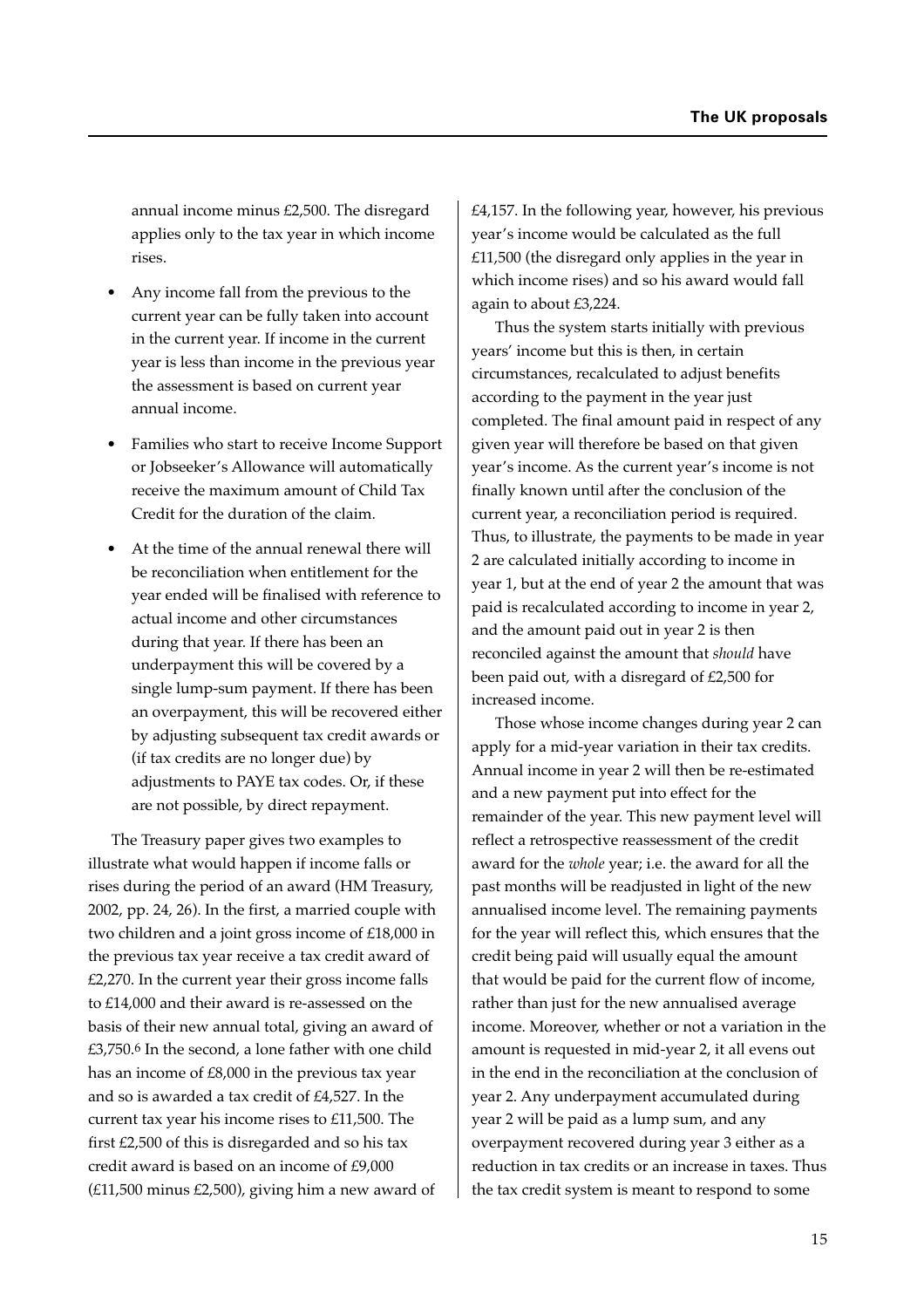changes in circumstances that occur during the course of an award but also, to some extent, to allow people to choose between immediate responsiveness to income changes and annual reconciliation.

Overall the reporting requirements do seem to have a 'light touch', with very few requirements to report changes in circumstances and no requirements to notify any changes in income. However, although the design is elegant, what is important is how this will work in practice. In order to assess this we need to consider first, how many families might experience changes during the course of a year; second, how many might report these changes at the time they happen and how many at the end of the year; and finally, we need to assess what might happen to take-up rates.

#### **How many income changes might be expected?**

As noted above, there are two main types of changes that families are required to report. The first are changes in the number of adults in a family – from lone-parent to two-parent family or vice versa. The Treasury paper gives no estimate of how many families might be expected to experience such changes during the course of a year. Data from the *Families and Children Survey* found that around 8 per cent of lone parents became couples over the course of the year 1999–2000, and about 6 per cent of low to moderate income couples became lone parents (Marsh and Rowlingson, 2002).7 This implies that around 7 per cent of all Child Tax Credit recipients might experience changes in family status in a 12-month period such that they are required to make a new claim. The other type of change that must be reported is when childcare costs cease or reduce 'significantly', defined as a fall of more than £10 per week for at least a fourweek period. Again there is no estimate in the Treasury paper of how many families might be affected by this.

The Treasury paper does give some estimates of how many families might experience income changes during the course of one year. It concludes that:

… in steady state, around 750,000 individuals and couples a year will move onto a current year basis of entitlement and see their awards change as a result of a rise in income. These are the people who would be advised to ask for an adjusted award during the year to reduce the risk of overpayments. This compares with around 1 million cases with falling income leading to a changed award, who would also have the option of asking for an adjusted award during the year. (HM Treasury, 2002, p. 28)

About 5.75 million families will fall within the range of the Child Tax Credit. The estimate of 1.75 million households with income changes is for all households, not just those with children. Nevertheless it does suggest that families with income changes may be a fairly substantial proportion of the total.

The Treasury paper provides no estimates for the other changes that families might experience. Changes in the hours of work, for example, could affect entitlements and not just level of awards. The requirement to be in work is continuous, with minor exceptions such as sick pay and maternity pay, which means that the hours/work requirements must be fulfilled all the time that the Working Tax Credit and childcare element are in receipt. Those in receipt of the 30 hours bonus must also fulfil the 30 hours requirement all the time. Similarly, the childcare element for couples requires both parents to be usually working 16 or more hours per week, so if one parent leaves work or has a reduction in usual hours of work the family would lose their entitlement to help with childcare costs. In fact these hours requirements, which are not discussed at any length in the Treasury paper, may prove to be quite a complex aspect of administration, since the rules involve *weekly* hours but *annual* income.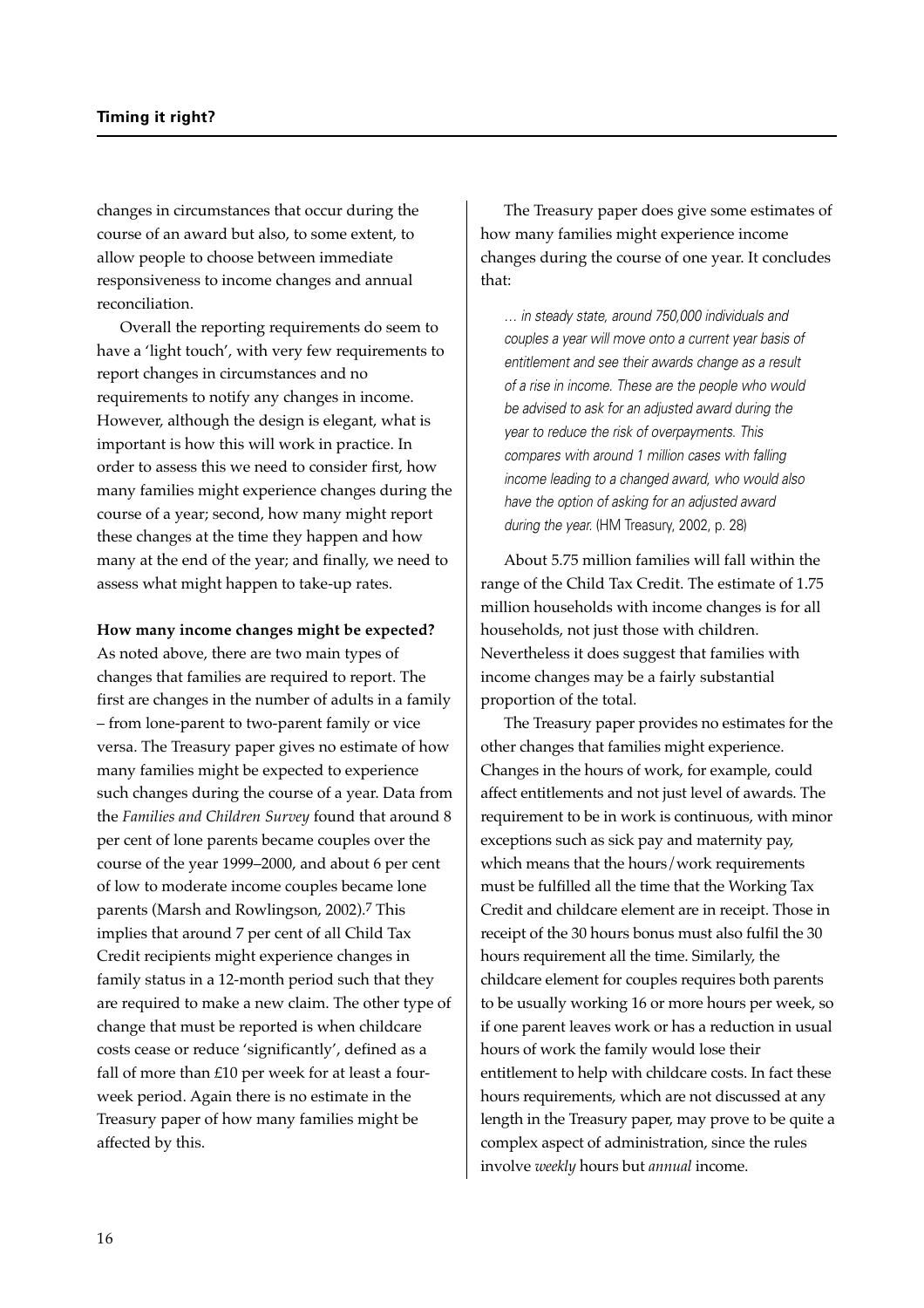There is little information about the type of families who are most likely to experience changes in income or circumstances. For middle-income families, who are eligible only for the Child Tax Credit, the system is relatively simple. But for lowincome families, who are also eligible for the Working Tax Credit and the childcare element, as well as other benefits such as Housing Benefit, this is not the case. The Treasury estimates that, of the 750,000 households who have a rise in income that would affect their awards, about 100,000 are estimated to be eligible for the maximum rate and 500,000 are estimated to have income below the first income taper. The exact income level of the first income taper depends on factors such as family size and eligible childcare costs. But many of those below the first taper are low-paid and it is low-income households in particular who will have to make decisions about whether or not to report income changes during the year.

In the first year of the new tax credits (starting from April 2003), all assessments will be made on the basis of income during the tax year ending April 2002. In the first year, therefore, the time gap between current income and the income on which the tax credit is assessed is longer than it will be once the system is fully up and running. The first year is therefore likely to have a particularly large number of people potentially seeking reassessment.

#### **When will people report changes?**

Overall, therefore, it is difficult to estimate the number of changes that families might experience during the course of a year. It is also difficult to estimate whether or not these will be reported as (or soon after) they happen, or not be picked up until the end of the year. Some changes are likely to be identified more readily than others. This applies both to the changes that families are required to report and to those where reporting is not required at the time of the change. For example, women who become lone parents often start to claim Income

Support, so many of these families may be picked up in this way. But lone parents who form new partnerships may be less likely to report this as a change, for a variety of reasons, not necessarily fraudulent. Income Support estimates, for example, show that failure to declare that they had a partner accounts for about 42 per cent of money lost to fraud/error in payments for lone parents (DWP, 2000). The changes in circumstances that affect entitlement (such as the birth of a child, a child reaching the age of 16, a change in the adults in the household, a change in hours of work) are, it could be argued, rather visible changes that families are not likely to miss. But much will depend on families knowing and understanding the rules. And this in turn will depend to a great extent on the effectiveness of the Inland Revenue's advertising and awareness campaign.

On the income changes, the Treasury paper states, 'where a change would result in an increased amount being paid out, it is very likely that this will provide sufficient incentive to tell the Revenue and get extra support' (HM Treasury, 2002, p. 20). This would suggest that the expectation is that income falls (leading to underpayments) will be reported, while income rises (leading to overpayments) might not be. On the other hand, however, many decades of evidence on take-up of benefits shows that people often do not, in fact, collect benefits to which they are entitled. In practice, as such research has consistently shown, people are often eligible for some time before they make a claim – they do not respond immediately. The parallel is not quite exact, since tax credit recipients are already in the system and eligible non-claimants of benefits are not. Nevertheless, if people behave as they do for means-tested benefits, then it is likely that many changes will go unreported and so the end-year reconciliation is likely to be the main point when the Inland Revenue will be taking these changes into account. This was true in Australia and, as happened there, the end of year reconciliation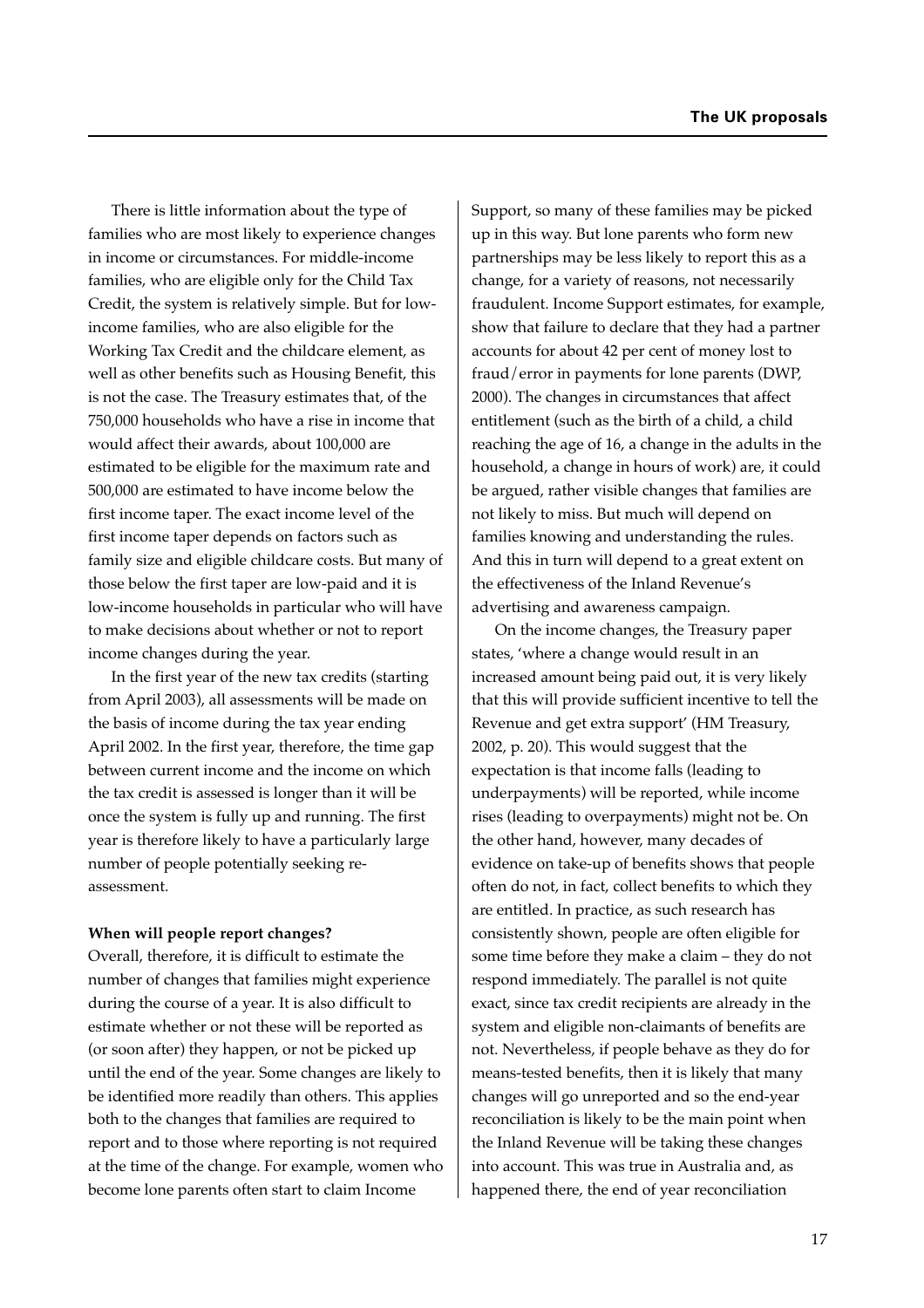could involve a substantial number of families.

Thus, as Thurley (2002, p. 7) notes, 'to avoid overpayments it will be particularly important to keep track of how earnings, hours and childcare costs change over time and report significant changes'. Families will not necessarily have to keep detailed records themselves but they will need to keep on top of what does, and does not, have to be reported. The Treasury paper is quite sanguine about this, suggesting that these families are used to dealing with the Inland Revenue and that this is less of a reporting requirement than under Working Families Tax Credit,<sup>8</sup> but making a new claim every six months is not the same as reporting some, but not other, changes in circumstances and income when they happen. This is quite a challenging task and, if families fail to do this and inadvertently receive too much, they may find themselves with reduced tax credit payments in the future. Or they may lose money because some payments (following changes in circumstances) cannot be backdated for more than three months. Given that these credits are intended as the main support for children in poor families either of these could have significant consequences for their income and living standards. And, if families fail to notify those changes that they are required to notify, they will be at risk of committing fraud. The Department for Work and Pensions has increasingly come to realise that one of the best ways to tackle fraud and error is to 'secure the gateway', to have systems that reduce the risks of overpayments following from failure to understand the rules, rather than from people deliberately seeking to cheat the system (DSS, 1999). Looked at from this perspective the tax credits system could be vulnerable to 'inadvertent fraud', if people fail to understand these rules.

#### **What will happen to take-up rates?**

Achieving high take-up rates for income-related benefits has always been difficult. Take-up is measured in two main ways: caseload (the proportion of eligible people who are in receipt) and expenditure (the proportion of money that is claimed). The latter is usually higher than the former because people with higher entitlement are more likely to take these up. In the first year of the Working Families Tax Credit (2000–2001) the takeup rates were 62 to 65 per cent by caseload and 73 to 78 per cent by expenditure (IR, 2002).9

But it is difficult to use these figures to extrapolate to take-up of the new tax credits, since the systems are very different. For example, new ways of measuring take-up will be needed, since eligibility is not fixed over any single time period, but changes as income and circumstances change. As long as eligible families are receiving some payment, they can be considered to be taking up the tax credit, even if they are not receiving the 'correct' amount in relation to their current circumstances. It will therefore be important to get as many families as possible into the system. There are, however, some complicated messages for the Inland Revenue to get across here. Potential claimants have to be able to recognise that they may be eligible and it is therefore important that people understand that the award is initially made on the basis of family income during the previous tax year. But they also have to be aware that, if their income and circumstances have changed since then they can be assessed on the basis of current income. They also have to understand that there are some changes that they are required to report and others that they are not.

Claiming must also be seen as worthwhile. There is some reason to think that getting the middle/higher income families into the system might present a particular challenge in this respect. Those with entitlement only to the 'family element' may feel that the amount they would receive is not worth the effort of applying (as noted above, takeup is lower for lower amounts). It is estimated that the Children's Tax Credit (which was, broadly speaking, the equivalent of the family element) was received by about 72 per cent of those eligible in 2000–2001 (IFS, 2002, p. 82).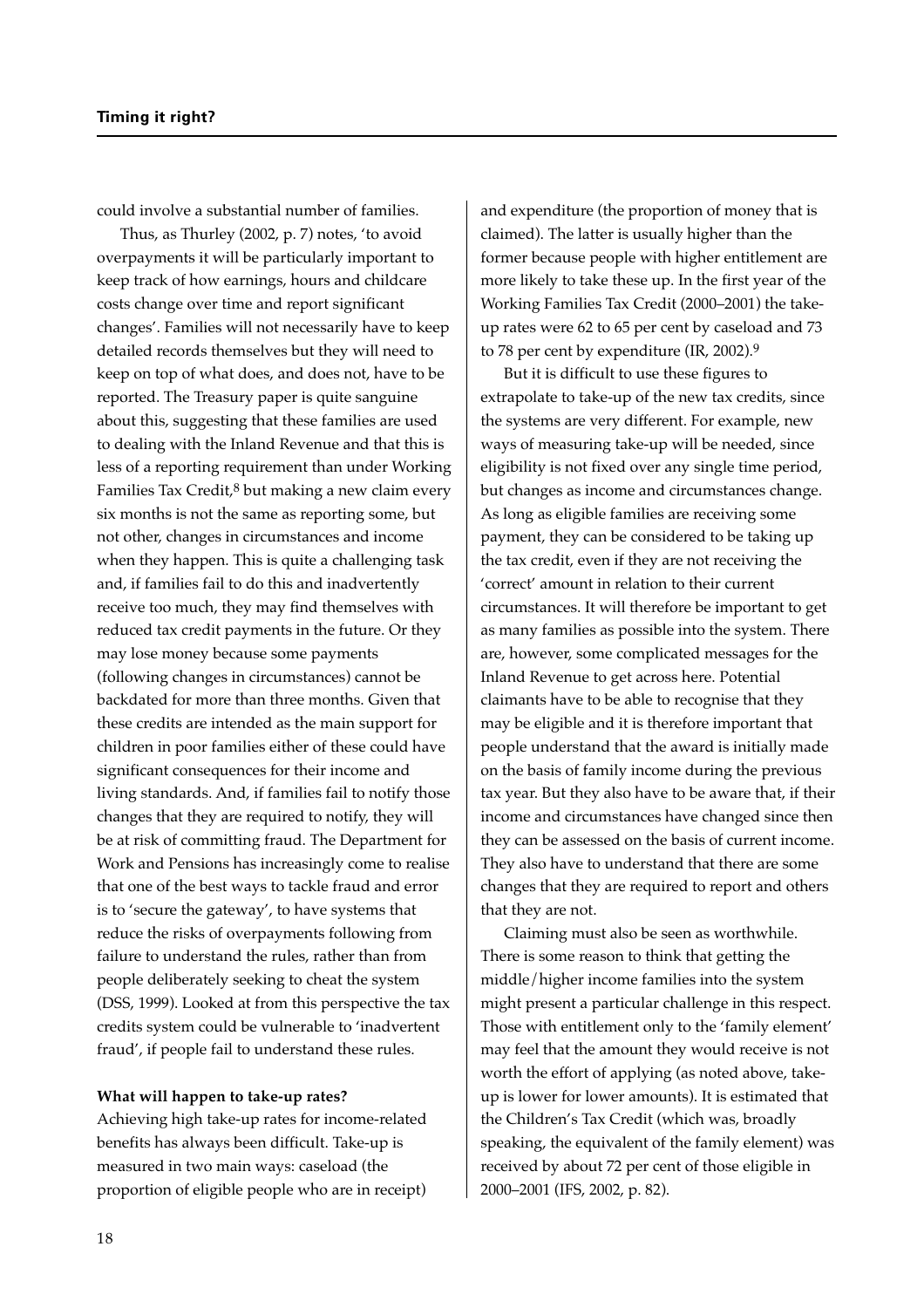For lower-income families, take-up of the Child Tax Credit may be higher as the amounts involved are higher. For families who start to receive Income Support or Jobseeker's Allowance the maximum amount of Child Tax Credit will automatically be paid. This should be relatively straightforward, provided that the two administrative bodies involved – Jobcentre Plus and the Inland Revenue – have the necessary (computer) systems of communication.

But the situation for families entering low-paid work is complicated by the other credits and benefits to which they might be entitled. On moving into work, the Treasury argues that there will be:

greater security on the move into work – families will continue to receive the Child Tax Credit when they return to work without the need to re-apply. The Child Tax Credit will be paid at the maximum rate for all families until income reaches £13,000 a year, delivering a secure stream of income for families moving off welfare and into work. (HM Treasury, 2002, p. 9)

However, the maximum rate only applies to the Child Tax Credit and not to the Working Tax Credit or to the childcare element – both of which will presumably have to be claimed at that point. Nor is it obvious how they will be able to receive the Child Tax Credit 'without the need to re-apply' since it will be necessary to re-assess their entitlement at that point. However, they will still be within the system, and still be receiving the Chid Tax Credit, while this is happening (unlike the current system). The Child Tax Credit may be seamless in this sense, but the total system is not, and it is the latter that poor families experience. In general, the relationships between the different tax credits and between tax credits and other forms of in-work support (notably Housing Benefit) are not fully addressed in the Treasury paper. But it is the interrelationship with the various benefits that is likely to make the tax credits opaque rather than

transparent to recipients, particularly low income families, and which may affect take-up.

#### **Learning lessons?**

The Treasury paper notes that lessons have been learned from Australia and Canada, and in particular that the UK design will avoid the main problems that developed in Australia. How far is this the case? As we noted above, apart from the general tendency to underestimate forthcoming income, there were four main factors that generated the overpayments in the Australian system: income changes among workers on moderate to average earnings; increased incomes for second earners (particularly for women (re-)entering the labour force) receipt of lump-sum child support payments; and children leaving school and starting work partway through the year. In the UK, children moving out of eligibility because they leave full-time education should be picked up by the same administrative procedures that operate in respect of Child Benefit.10 The child support issue does not apply in the UK, because child support payments are fully disregarded. There is no separate threshold for the wages of second earners in the UK, as there is in Australia, so this factor may also be less important. But changes in total earnings, whether of first or second earners, are likely to be an important factor in the UK, as they have been in Australia.

However, the UK proposals for dealing with mid-year adjustments and end-of-year reconciliation have been designed to minimise the risk of problems as experienced in Australia. If mid-year changes are reported, then awards will be cumulatively adjusted for changes reported during the year, in a similar way as PAYE adjustments are made for income tax. This did not happen in Australia, which meant that even families who reported changes could find that they still owed a debt at the end of the year. In the UK end-year reconciliation, in families where there has been an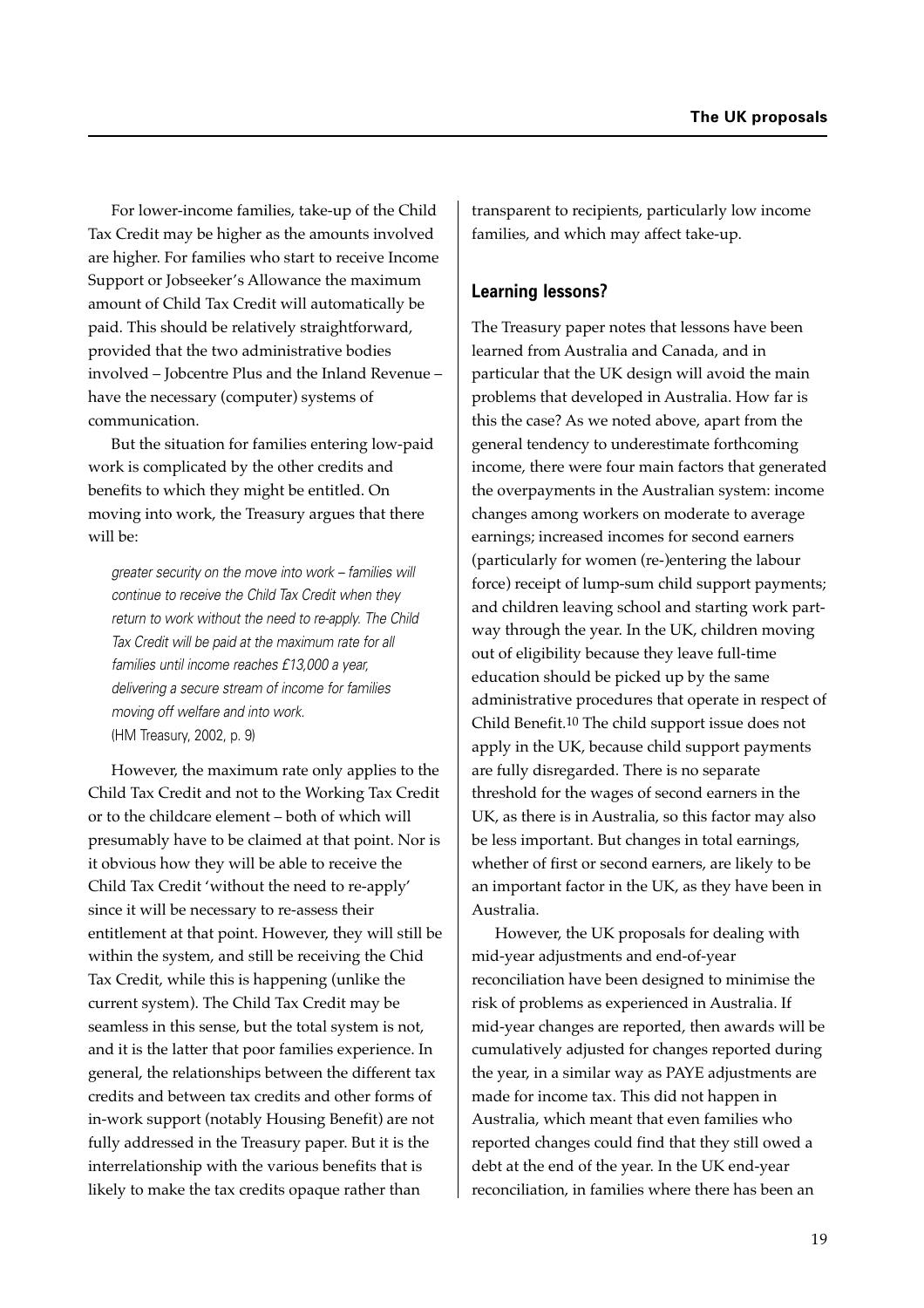underpayment, there will be a lump-sum payment – something that the UK benefits system has not really delivered before and something which families may find of particular value in their budgeting. If the opposite occurs, the £2,500 disregard will 'minimise the scope for substantial overpayments' (HM Treasury, 2002, p. 29) and so will provide a significant reduction in the number of families who would otherwise face a 'debt' in the reconciliation process, resulting in a reduction in next year's credits. As well, because this is a disregard, it affects everyone equally who experiences an increase in income during the year,

even those whose increase exceeds £2,500. This should also greatly reduce the average value of any overpayments that are made.11 The proposed method of recovery of overpayments (by adjustments to subsequent awards) will spread the repayment of any debts that are incurred and avoid the single large bill that has been so unpopular in Australia. On the downside, however, this could mean that, when families have deductions for previous overpayments they will receive payments that bear very little relation to their current incomes, at least until the overpayments have been recovered.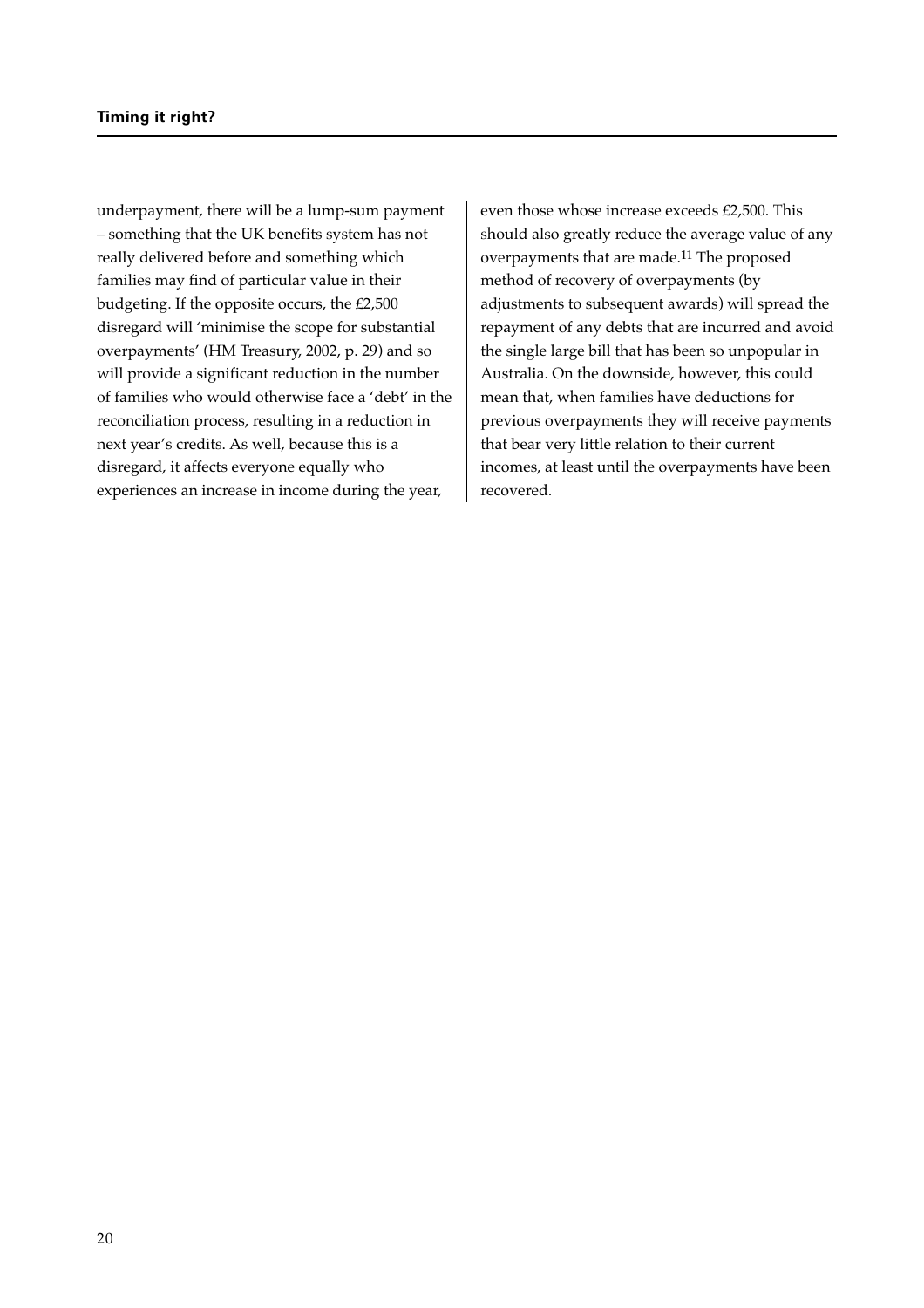Each of the three systems discussed in this report has the same basic design – they deliver incomerelated financial support through the tax system – but each involves different trade-offs between competing objectives. How should we assess these systems? In this chapter, we first compare the way each country has dealt with the issue of responsiveness (timeliness of change in benefits in response to income change) and then discuss the three systems in relation to issues of administrative burden; transparency, intrusiveness and compliance costs for recipients; equity; and work incentives.

#### **Comparative analysis of responsiveness in each system**

Unlike Canada, both the Australian and the UK systems are designed so that the tax credits awards can be adjusted to reflect current income. In Canada, payments are based on last tax year's income and may be seriously out of date. The Canadian system does not attempt to reflect current income, so child benefits will often not be increased when a family is experiencing a decline in income (and conversely Canadian benefits will be paid when a family's income has increased). If the core objective of an income security system is to provide families with income when they need it, then the Canadian system fails for many families in this central objective.

If the purpose of an income-tested child benefit system is to supplement the incomes of families with children inversely to income, then such long time lags in response to change in income must be of concern. If child benefits were paid four or five years later, could this be acceptable? Obviously, at some point the lack of timeliness in an incometested system defeats the whole reason for having the system in the first place. However, up to this time, unlike both the Australian and the planned UK system, Canadians have accepted the one large trade-off of a lengthy time lag to achieve an extraordinarily simple system.

The Canadian system has relatively lower benefit levels than that in Australia and those planned in the UK (Battle and Mendelson, 2001). Could it be that the trade-off of responsiveness and simplicity tips in favour of responsiveness as benefits increase? Perhaps the need to reflect more current income increases in proportion to the relative size of the benefit. In this case, the more or less unproblematic operation of the Canada Child Tax Benefit with out-of-date income might not be quite so acceptable were the amounts paid at the Australian or planned UK levels.1 Against this point of view is the actual Canadian experience, which has been just the opposite – the development of a simple, straightforward tax credit has coincided with a steady increase in benefits in the last several years. There is no evidence of dissatisfaction with the non-responsiveness of the Canadian system in that period. Indeed many Canadians would argue that the simplicity of the system has made benefit increases possible.

However, there may be intrinsic limits on responsiveness in any system. Unless the accounting period (i.e. the period over which entitlement is assessed) coincides exactly with the pay period (i.e. the period over which payments are made), every system will respond to average income over a multi-pay period of time and to that extent cannot be fully responsive. As the Australian and UK systems have annualised accounting systems with much shorter pay periods (weekly/ monthly in the UK, fortnightly in Australia), this limitation on responsiveness necessarily applies in these countries.

In addition, in both the Australian and UK systems, the annual reconciliation must compromise responsiveness, by introducing another type of accounting and accountable period. For example, unless families inform the government immediately of any income changes (and other relevant circumstances, such as changes in family structure) and unless adjustments to benefits can then be made immediately, revised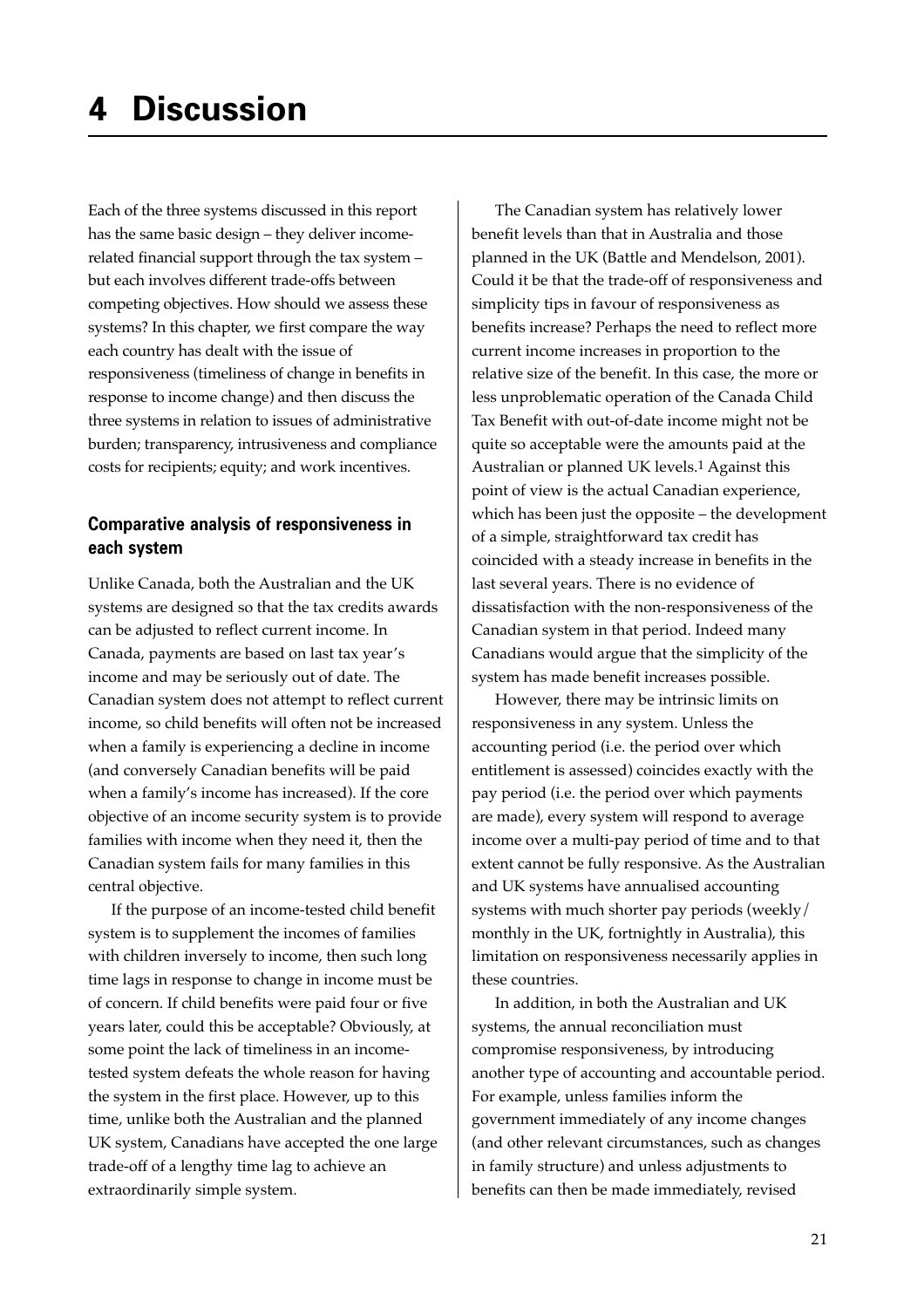payments will not match current income. This is because the unavoidable time gap in adjusting payments will mean that for a certain period families will have been overpaid, so to achieve annual balance they should then be underpaid. Indeed, this is reflected in Australia in the most recent changes announced in September 2002. If income or circumstances change more than once in a year, the situation will become even more complex and current payments will never precisely reflect current family incomes, but will instead reflect a sort of moving average. In the UK, payments may also be reduced in order to recover previous overpayments, which also means that current income and current payments may be out of line with each other.

Given these considerations it can be asked whether 'full responsiveness' is actually a reasonable goal since any fully responsive system would likely also be highly intrusive. A fully responsive system is one that involves fortnightly or weekly income testing alongside fortnightly or weekly pay periods. Although shortened accounting and pay periods are often the basis for social assistance benefits, few governments would want such a system to be applied to the majority of families with children. Indeed, for the UK government, moving away from such a system in respect of support for children is one of the perceived advantages of the Child Tax Credit. On the other hand, with information technology continuing to fall in price and increase in capacity, and with cash rapidly disappearing in favour of electronic funds transfer, the day may not be too far off when benefits may be adjusted automatically on a bi-weekly basis without the need for any forms to be submitted. Of course, the trade-off here would be a massive loss of privacy.

#### **Administrative burden**

Both the UK and the Australian system will result in many families receiving overpayments that must be recovered in some form. Aside from reducing responsiveness, this also places an administrative burden on both government and recipients.

It has been argued in Australia that overpayments accumulated could be regarded as an interest-free loan from the Government, rather than a problem to be minimised. Indeed, the Labour opposition in the 2001 election proposed that families should be able to borrow up to A\$1,000 from their future family payments. However, there is a difference between consciously choosing to borrow against future entitlements, and retrospectively discovering that you have done so. Presumably in the former case, family payments would have been reduced during the year to repay gradually the funds borrowed and there would not be a problem at the end of the year. With current unplanned 'loans', except in the unlikely event of families placing their family payments in a separate account and earning income on the overpayments, reconciliation is likely to produce an unwelcome surprise for those affected. Nor would it appear to be desirable to tell families that they should treat the system as providing interest-free loans, unless that was a deliberate policy decision, and a system in place to make monthly repayments. Moreover, at the end of the day, whether warned in advance or not, families still resent paying money back to the government and say so loudly and clearly to the media and to politicians.

Clearly, there were a number of disadvantages inherent in the Australian approach as originally undertaken. From a political perspective, the fact that a new system can lead to nearly 12 months of negative media reporting and political controversy can hardly be regarded as a positive. The waiving of the first A\$1,000 of overpayments involved additional unanticipated direct expenditures of around A\$319 million. This is less than 3 per cent of total expenditure on Family Tax Benefit, but it is still a substantial amount. The cost also does not include advertising the government's response to the overpayments, or the recruitment of additional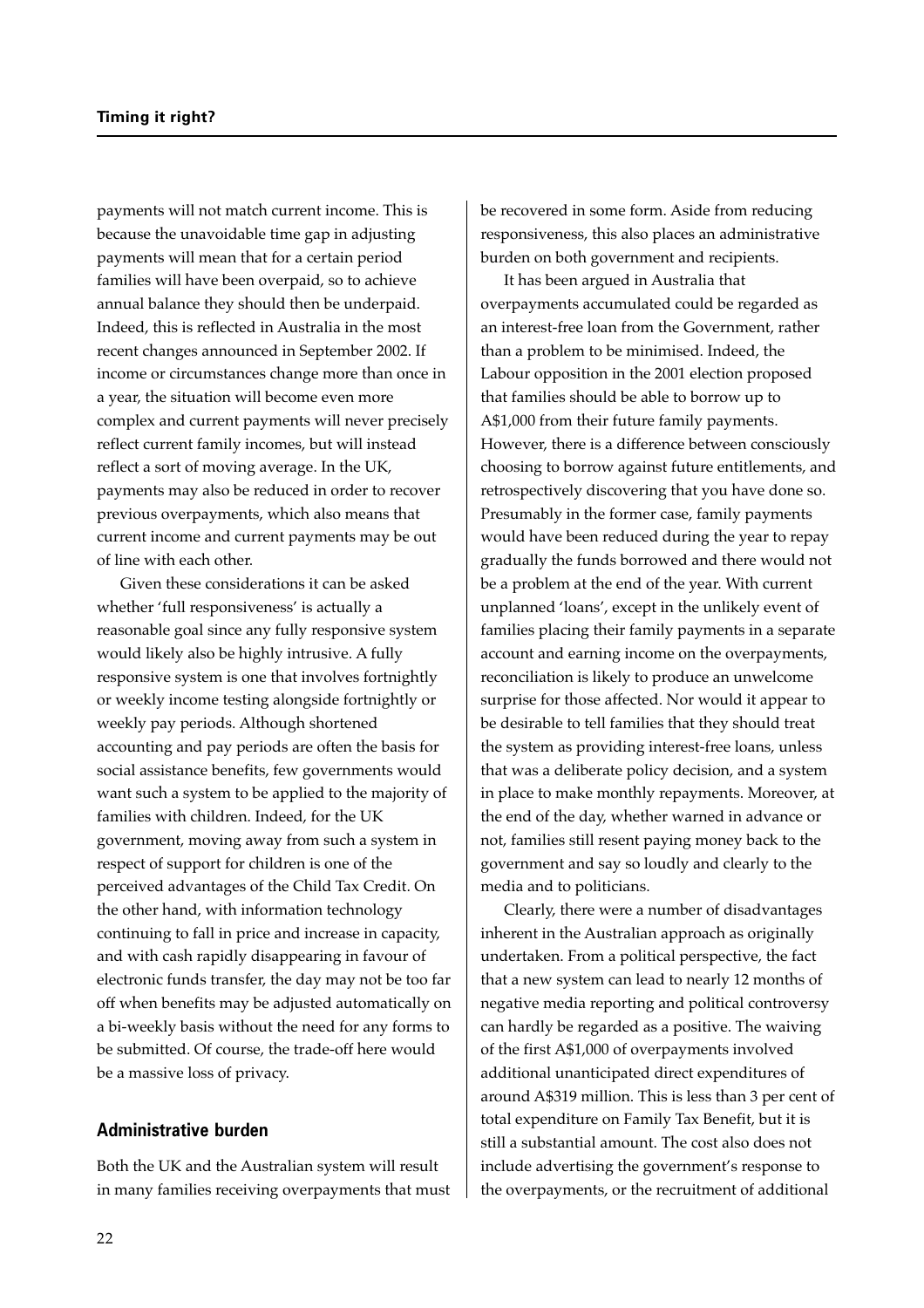staff to deal with the reconciliation process, although these would be far less significant than the cost of the waiver.

One of the goals of Australian policy makers in introducing the prospective income test was to give families a great deal of choice about the way they receive benefits, both in respect of frequency and method of payment.2 The previous system in Australia did not allow families to receive additional assistance if they initially overestimated their income, so it could not equitably accommodate prospective attempts to estimate current income. The new Australian system provides reconciliation at the end of the year so that no matter how benefits are paid – whether through the tax system, as a lump sum or in regular instalments – it all comes out the same in the end (assuming there is no waiver and ignoring the exclusion of time on social assistance).

Like Australia, Canada and the UK both have a reconciliation period. Since all three systems have a reconciliation period, all can provide choice of payment mechanism. What is not known is whether recipients particularly value this choice over payment method and timing. So far, early indications are that few families choose to take their benefits as a lump sum in Australia. Interestingly, this is exactly the opposite to the situation in the US, where the Earned Income Tax Credit may be taken either as a lump-sum payment or as an addition to regular paycheques, but 99 per cent of recipients choose a lump-sum benefit. (Meyer, 2001)

#### **Transparency, intrusiveness and customer compliance costs**

Due to its simplicity, the Canadian system is easy to understand and it is easy for any recipient to figure out the basis upon which their child benefit is paid. Although the situation in Australia will no doubt improve over time and with some continuing finetuning, it will remain a difficult system to

understand. In Australia, there are two sets of calculations to comprehend: the setting of the award based on prospective income and the reconciliation based on income in the year just past. In the UK system, there will also be a reconciliation based on immediate past year's income, with initial awards based on the previous year's income. As well, in the UK the amount of the award can be adjusted to reflect an overpayment and the reconciliation may be affected by the £2,500 disregard. This will make it difficult to understand the amount of the award at any given time.

There is also a high administrative burden for the families in Australia and the UK, who must keep records of income and circumstances, and changes in these, and be aware of often quite complex rules about the reporting of changes. These compliance costs may be significant. For example, the Australian system is more intrusive for families in respect of the amount of information they need to provide to the government (and therefore also has additional administrative costs for the government). Associated with this is the possibility that the additional reporting burden and the potential for accruing overpayments may reduce the public acceptability of the programme, both for recipients and for others.

One view in Australia is that the problem of overpayments is transitory and after a couple of years, families will be able more accurately to estimate their incomes. Indeed, the Department of Family and Community Services and Centrelink have been working intensively to remind families of the need to keep their income estimates up to date and are providing assistance to help avoid an overpayment. A continuing strategy is in place to remind customers to update their estimates with every contact and through the media. Letters are being sent to customers with overpayments including information to help them estimate their income, and the Family Assistance Office is helping families adjust their income estimates to reduce the chance of overpayment. Alternatively, families that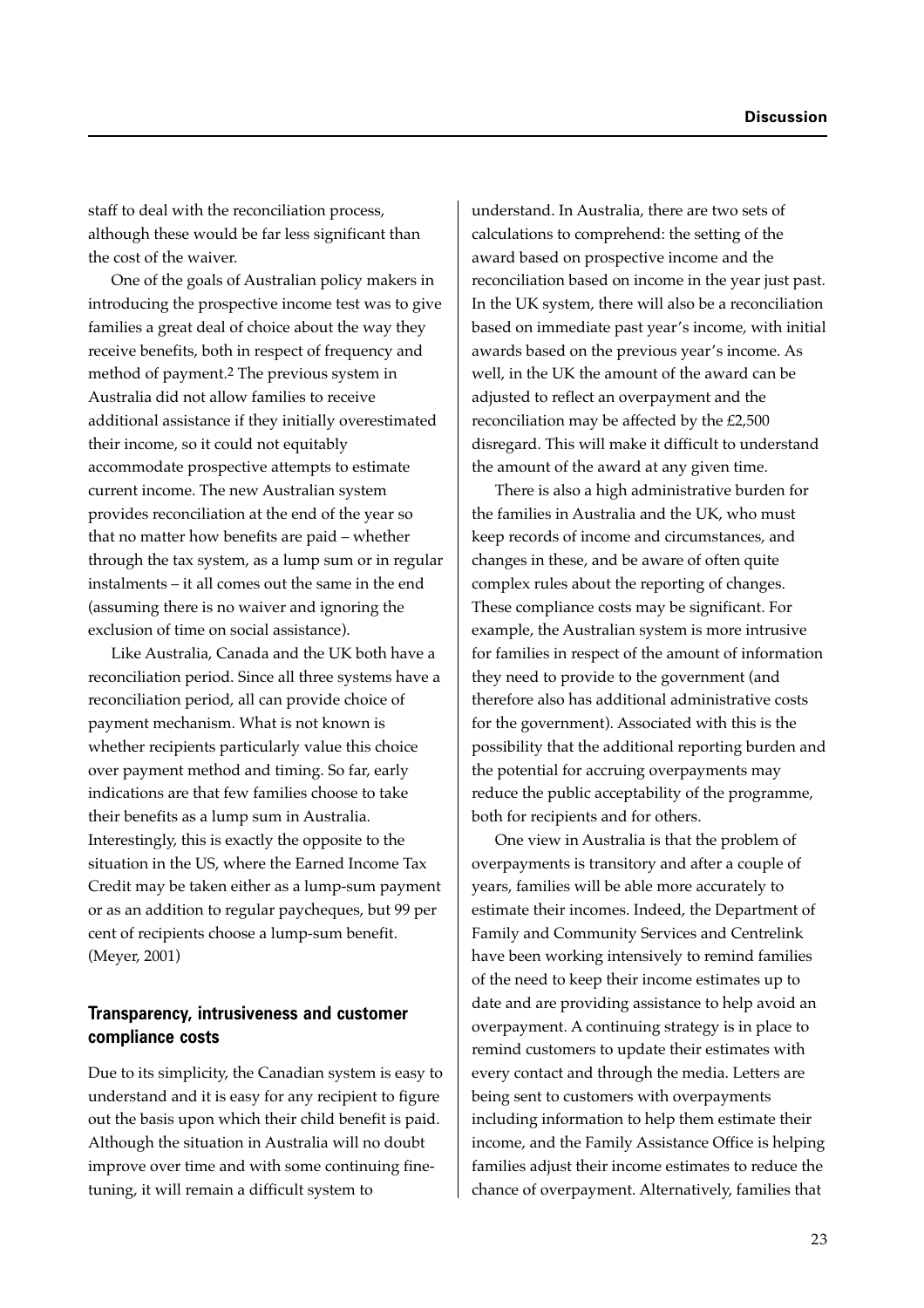have particular difficulty in providing a forward estimate of their income are able to claim their family assistance as a lump sum at the end of the financial year, when their actual income is known. Customers also have the option of minimising the risk by estimating their income towards the top of its likely range with the assurance that they can receive a top-up at the end of the year.

While this approach is consistent with the view that full reconciliation is desirable, to some degree it relies on optimism about the ability of families accurately to foresee their incomes. In addition, there will always be new families entering the system. It also implies a permanently higher administrative burden, both on the government and on individual families, than under the previous approach. Finally, it assumes a rather rosy view of human nature. Why not underestimate income, get higher payments and hope that this year the government will, despite its denials, once again forgive some of the overpayment?

An alternative might be to maintain the principle of prospective income reporting with reconciliation, but make sure that everyone is underpaid initially. This could be achieved by adding a 'buffer amount' to all estimates. The problem with this approach is that it contradicts the objective of being responsive to actual changes in income. It also restricts choice, and may be regarded as penalising those families whose estimates are accurate, not to mention those whose incomes drop during the year. Further, families could quickly learn to respond by providing their own 'counter-buffer' implicit in their estimates. Having said this, it could also be noted that the approach of providing intensive advice to families to adjust their income estimates might be little more than a more complicated and burdensome way of achieving the same objective.

The planned UK system will also have overpayments, but the UK has learned from the experience in Australia: through the disregard and through gradually deducting overpayments from future benefits, the UK hopes to minimise the negative effects. Ironically, this is at a sacrifice of responsiveness, which is the reason why the system was permitted to have overpayments in the first place. Is a system with retrospective recollection of overpayments due to a previous tax year's income more or less responsive than one that pays from the start according to the previous year's income? The answer to this question is not self-evident and only time, experience and careful evaluation will provide an answer.

The Canadian system has no overpayments and very low compliance costs for recipients. The amount to be paid during the year is known and easy to understand. Monthly cheques once established are reliable and do not often change, in what may be perceived as an unpredictable fashion, from month to month. The administrative costs are low, both for the government and especially for families who do not have to fill out any special forms, except once in a child's lifetime (excluding changes in family composition). This lack of intrusiveness may reflect the preferences of recipient families. In Canada, a focus group of working Child Tax Benefit recipients was asked if they would prefer a non-intrusive monthly reporting system so that the benefit level could change if their income changes. The response was unanimously and loudly negative. The intrusiveness of a more responsive system was not seen as remotely worth the trade-off. At least to the extent that this focus group was representative, working families would rather risk doing without a full child benefit for a year, than put up with a more intrusive system (Battle and Mendelson, 1997). However, these views may also depend on the size of the award and people might respond differently if more substantial sums of money were involved.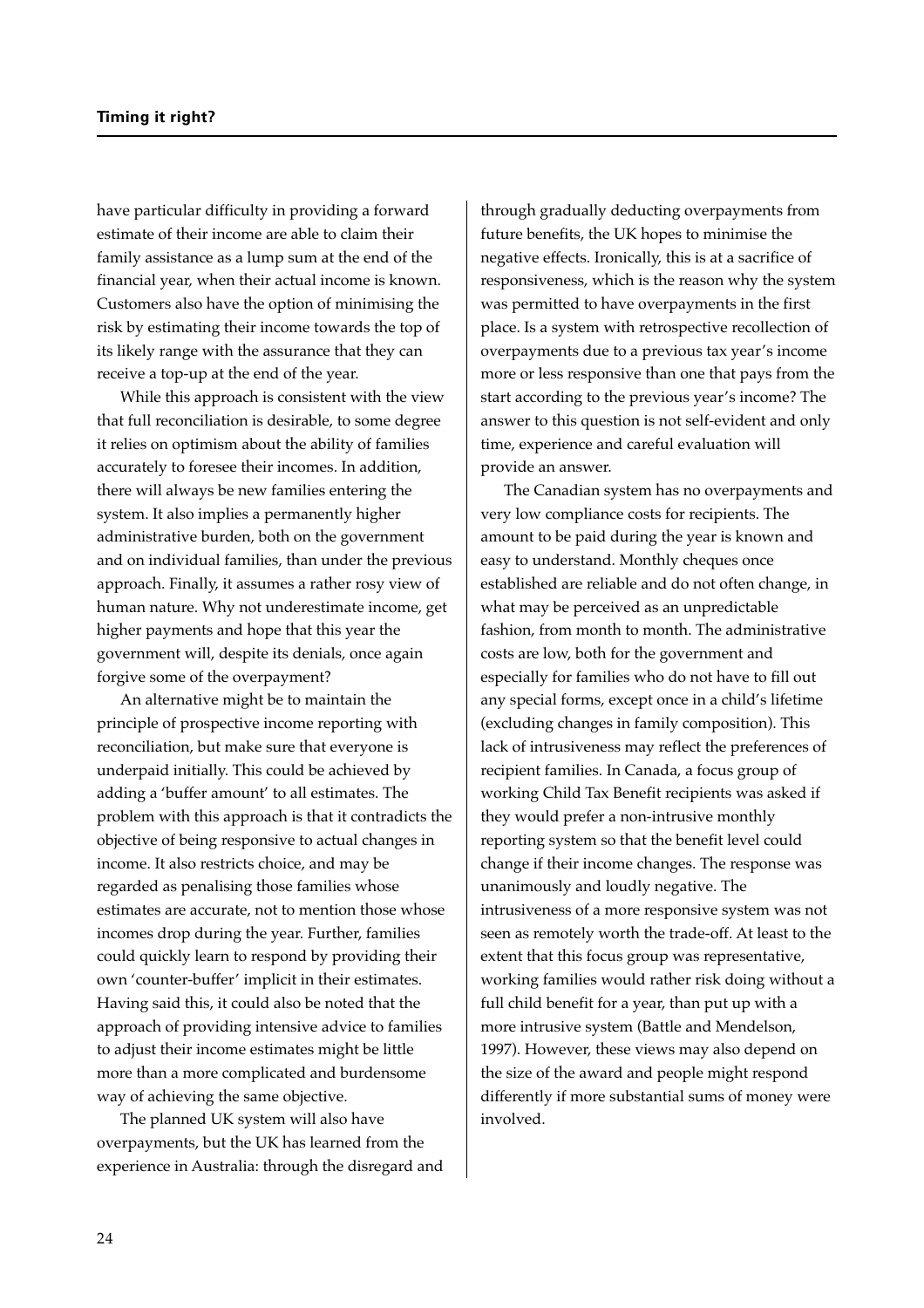#### **Equity**

The Australian reconciliation system was designed to deliver equal annual entitlements regardless of delivery method, and regardless of how incomes fluctuated during the year. This is intended to ensure that families in like circumstances are treated the same.3 However, in the first year of prospective income reporting Australia was forced to waive the first A\$1,000 of overpayments. This means that families underestimating their income ended up with somewhat higher benefits than other families with exactly the same income who accurately estimated their income. The Australian government has not repeated the A\$1,000 waiver in the second year of the system, but has therefore had to cope with a large number of smaller overpayments – increasing equity but at the cost of administrative burden and loss of transparency.

In the UK, the £2,500 income disregard has been built in as a permanent feature, as a means of reducing overpayments. The UK system will thus be somewhat inequitable in that those with an increase in income during the year will be better off than those whose income is more accurately forecast at the beginning of the year. For example, a family with £10,000-a-year income last year whose income rises to an annual average of £15,000 will have their benefit award adjusted to an income of only £12,500, while a family that starts and finishes the year with an average annual income of £15,000 will not experience the £2,500 disregard. For many families the disregard will be worth £925, which is not at all a trivial amount of money. For a family with £15,000 income this would amount to a difference of about 6 per cent in before-tax income.

The Canadian system does treat families the same that have the same income and are in the same circumstances, but it is last tax year's income rather than current income. The Canadian approach provides 'retrospective equity.'

#### **Responsiveness and work incentives**

There is very little information available to assess directly the effect of varying responsiveness regimes on work incentives. In Canada, negative effects on work incentives are reduced because awards do not respond immediately to increases in income (as used to be the case in the UK under Family Credit/Working Families Tax Credit). In Australia, the arguments are mixed. The system appears more responsive, so therefore work disincentives should be greater, and the familiar 'poverty trap' effect should apply (see Barr, 1998). However, the fact that recipients have to notify the authorities before payments are adjusted (that is, entitlements change, not payments), and the adjustment is not necessarily made until the end of the financial year, means that the loss of benefit is: in the future, and hence discounted; and uncertain (e.g. the increase in income may have reduced again by the end of the financial year). Indeed, the fact that the level of overpayments has been so high suggests that over the past two years actual behaviour has been largely unaffected by these potential work disincentives – clearly significant numbers of people simply went ahead and increased their income. However, the counterfactual is unobservable – what would be the amount of work undertaken if the system was less responsive? Perhaps the most important potential impact of the Australian system is in reducing public satisfaction with the system. Similarly, for the UK, the impact on work incentives is difficult to predict. It could be positive in that the disregard means that some increase in earnings is protected from a reduction in the tax credit award. On the other hand, the system is not very transparent and if people cannot understand the system they may be reluctant to risk their awards by increasing their earnings.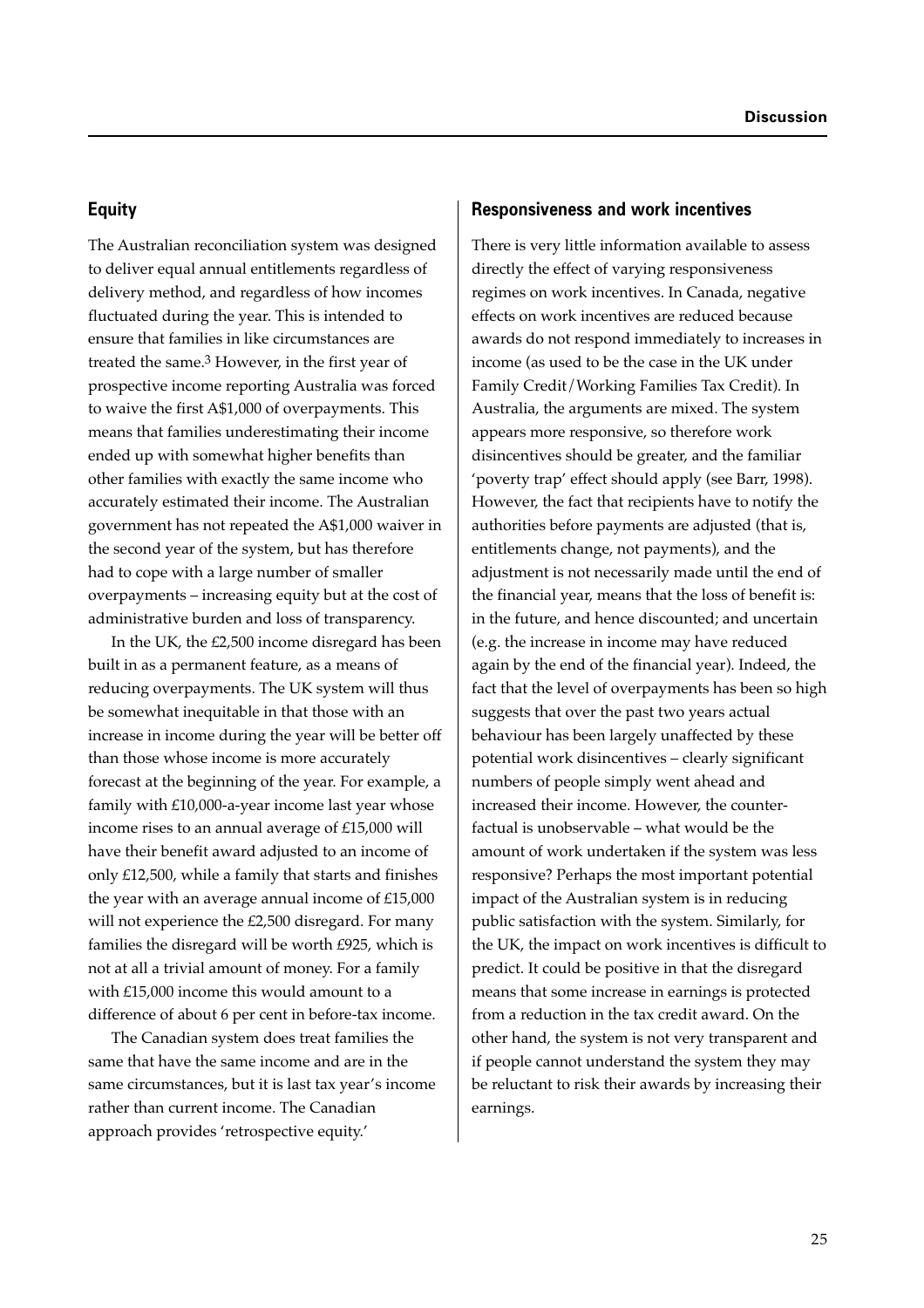Table 2 gives an overall assessment of the strengths and weaknesses of the three countries' systems of child benefits, in respect of these key objectives: timely responsiveness to income change, administrative burden, transparency and compliance costs, equity and impact on work incentives.

One of the purposes of the UK design is to move away from a fully responsive system, such as in Income Support assessments, where weekly payments relate to current weekly income and circumstances, so that all changes in these must be reported as they happen. Such a system may be equitable, in the sense that awards relate to income in the same way for all claimants. It may be more or less transparent, depending on the complexity of the reporting requirements. But it is highly intrusive for recipients and it also has substantial administrative costs. It may also have a more direct negative impact on work incentives, since awards will be reduced more immediately by income earned, although this can be offset by high earnings disregards.

The new UK design also rejects the Canadian model – which is similar to the Family Credit/ Working Families Tax Credit design – in which income is measured over one set period and awards paid over another, regardless of changes in income or circumstances. Such a system is very simple to administer, is non-intrusive for recipients and does not involve them in significant compliance costs. It is equitable in the sense that it treats families with the same income and

circumstances in the same way, although it is last tax year's income rather than current income that applies. The impact on work incentives is reduced because awards do not respond immediately to increases in income.

The UK and Australian systems have much in common, except that Australia uses prospective and the UK retrospective income for the initial assessment. Each then seeks to respond to some changes as they happen and other changes in an annual reconciliation. These are therefore quite complex systems, both in administration and in compliance costs and intrusiveness for recipients. This is especially true in the UK, where there are several tax credits and in-work benefits. Equity is compromised by the existence of the disregard in the UK. For the UK, the impact on work incentives is difficult to predict. It could be positive in that the disregard means that some increase in earnings is protected from a reduction in the tax credit award. On the other hand, the system is not very transparent and this may reduce take-up.

The annual reconciliation is very new to the UK benefits system and indeed to most UK taxpayers who currently pay their income tax through PAYE and do not complete annual tax returns (unlike Canada and Australia). The Australian experience warns us of some of the problems that can arise. A key lesson for the Inland Revenue is that it will be critical to ensure that all potential recipients have the right information and advice at the right time.

The UK appears to have taken a bit of each of the Canadian and Australian system. Has it made

|                           | Australia                | Canada   | UK           |
|---------------------------|--------------------------|----------|--------------|
| Responsiveness            | High                     | Very low | High         |
| Administrative burden     | High                     | Very low | High         |
| Transparency              | Low/Moderate             | High     | Low/Moderate |
| Customer compliance costs | High                     | Very low | High         |
| Equity                    | High (except for waiver) | High     | Moderate     |
| Work incentives           | Positive?                | Positive | Positive?    |

#### **Table 2 Assessment of alternative approaches to dealing with changes in income and circumstances**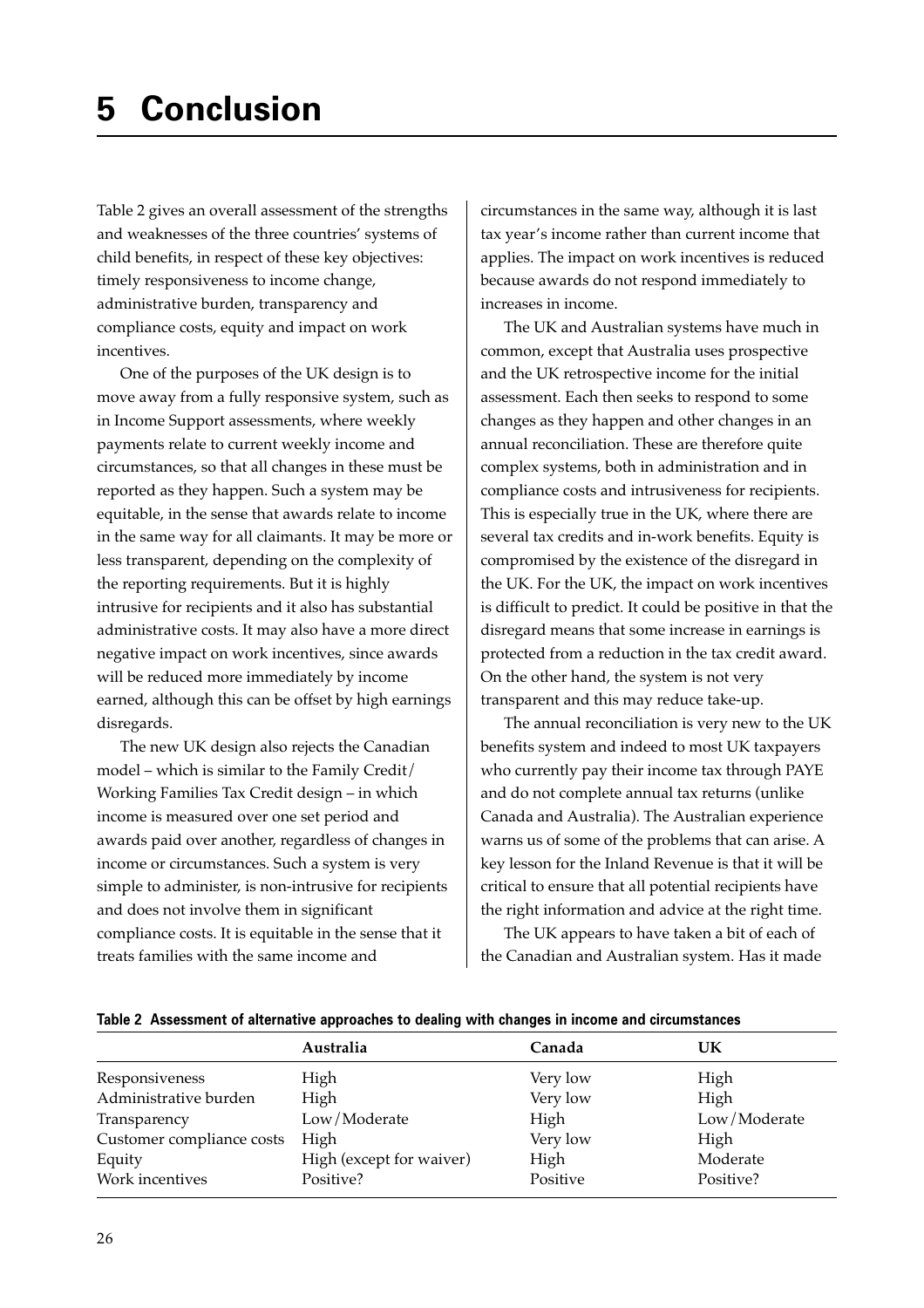the right trade-off? Income testing can never be both simple and responsive in practice. There is always a trade-off between a simple system that does not reflect exactly the current circumstances of the recipient and a more complex system that adjusts to the detailed profile of a recipient's needs. The challenge is to decide when the trade-off is worthwhile. Should the UK instead have opted for the simplicity and efficiency of the Canadian

approach at the expense of not responding to current needs? Is the UK courting a smaller version of the Australian difficulties by requiring people to pay back the government? Or has the UK found the optimal compromise between the two? The question for the UK is whether in so compromising it will have created a system that is reasonably acceptable to all, or whether instead it will fail fully to satisfy anyone.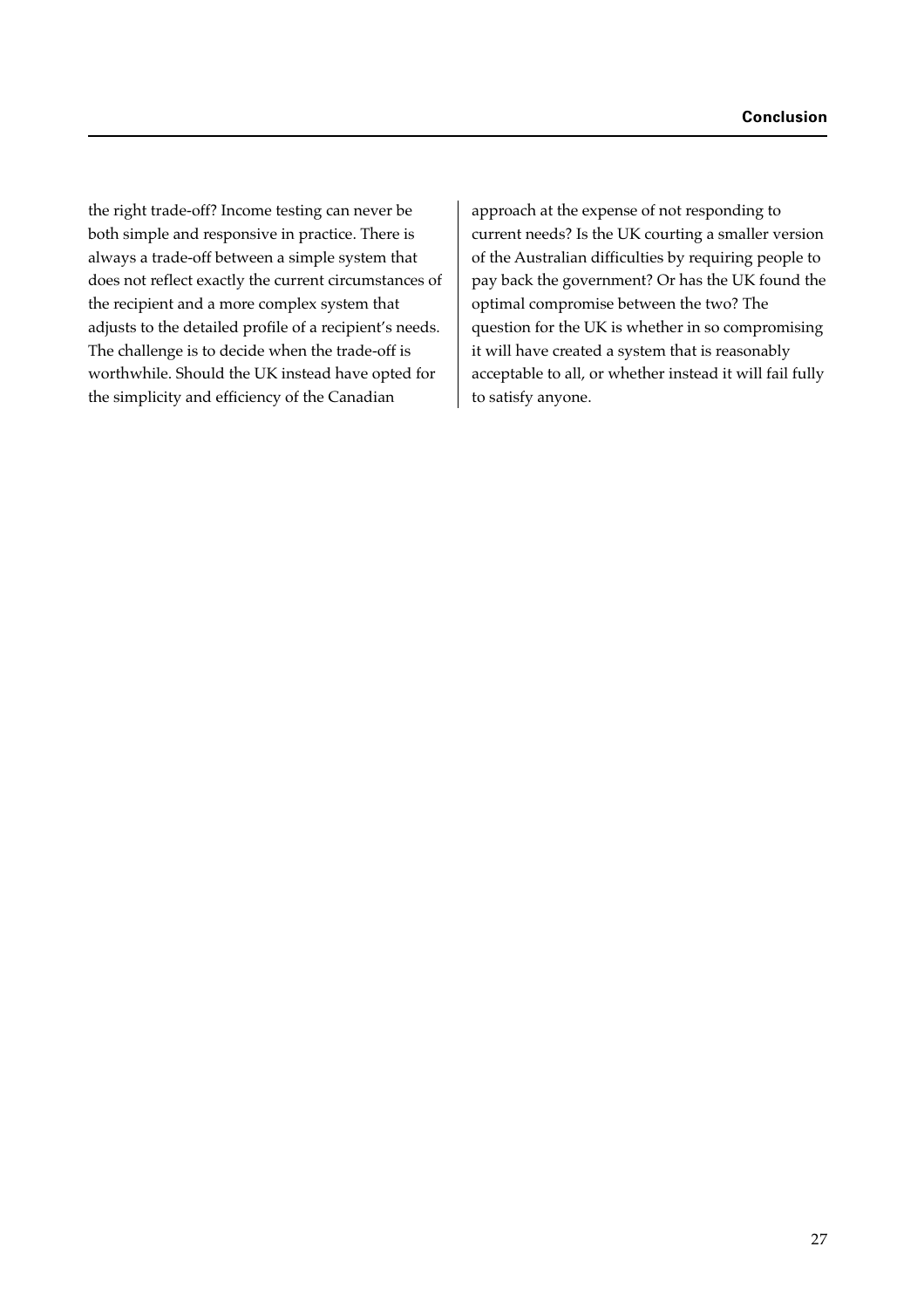#### **Chapter 1**

- 1 By 'child additions' we mean the additional benefits paid to families with children in any income security programme just as a consequence of having a child or children in the family.
- 2 The Child Tax Credit was initially described as the 'Integrated Child Credit' (HM Treasury, 2000), reflecting the importance placed on this bringing together of support for working and non-working parents.
- 3 Many European countries also use their tax systems to transfer resources to families with children (Bradshaw and Finch, 2002).
- The US system is similar to Canada's in regard to many of the main administrative issues we are interested in here, in that it pays the Earned Income Tax credit based on last year's income tax filing. However, the US has never attempted to develop an integrated child credit, so it has not had to consider most of the issues discussed in this paper.
- 5 There is also an income-tested Rent Assistance scheme. In this article we focus upon the family payments, not on rent allowances or childcare costs. See Whiteford (2001) for further information on the operation of these.
- 6 The current exchange rate is £1 equals A\$2.71, but the purchasing power parity is £1 equals A\$ 2.06. For Canada, the exchange rate is £1 equals C\$ 2.27, but the purchasing power parity is £1 equals C\$1.87. Purchasing power parity is likely a more relevant indicator for comparing benefit levels since it reflects the relative purchasing power of national currencies in their home countries.
- 7 In 1999–2000, average gross family income for couples with children was nearly A\$61,000 and median family income for couples with children was A\$52,000. For lone parents the

average was A\$26,500 and the median was \$A22, 000 (Australian Bureau of Statistics, 2001). Around two-thirds of lone-parent families and 16 per cent of couples with children would be eligible for the maximum rate of Family Tax Benefit Part A.

- 8 Further details can be found at http://www.familyassist.gov.au/.
- 9 Most wage and salary earners in Australia are paid on a fortnightly basis.
- 10 There is a separate income test on child support payments.
- 12 In addition, just over 100,000 families received around \$15 million worth of overpayments of Childcare Benefit.

#### **Chapter 2**

- 1 In addition, there was a C\$80 per year supplement for the third and each additional child and up to C\$228 per year extra for each child under age seven for whom the childcare expense deduction (a tax break for families with receipted child care) was not claimed.
- 2 Provinces have constitutional sovereignty over their social assistance systems and cannot legally be prevented from adjusting their social assistance benefits for children. However, provinces that reduced their child-related social assistance benefits to reflect federal increases were often perceived to have 'taken away' the federal increase from social assistance recipients and were browbeaten both by the federal government and social advocacy groups.
- 3 The major controversy in Canada's Child Tax Benefit has stemmed from replacing social assistance child-related benefits only gradually. Each increase in federal child benefits has been accompanied by an equivalent decrease in provincial child benefits for social assistance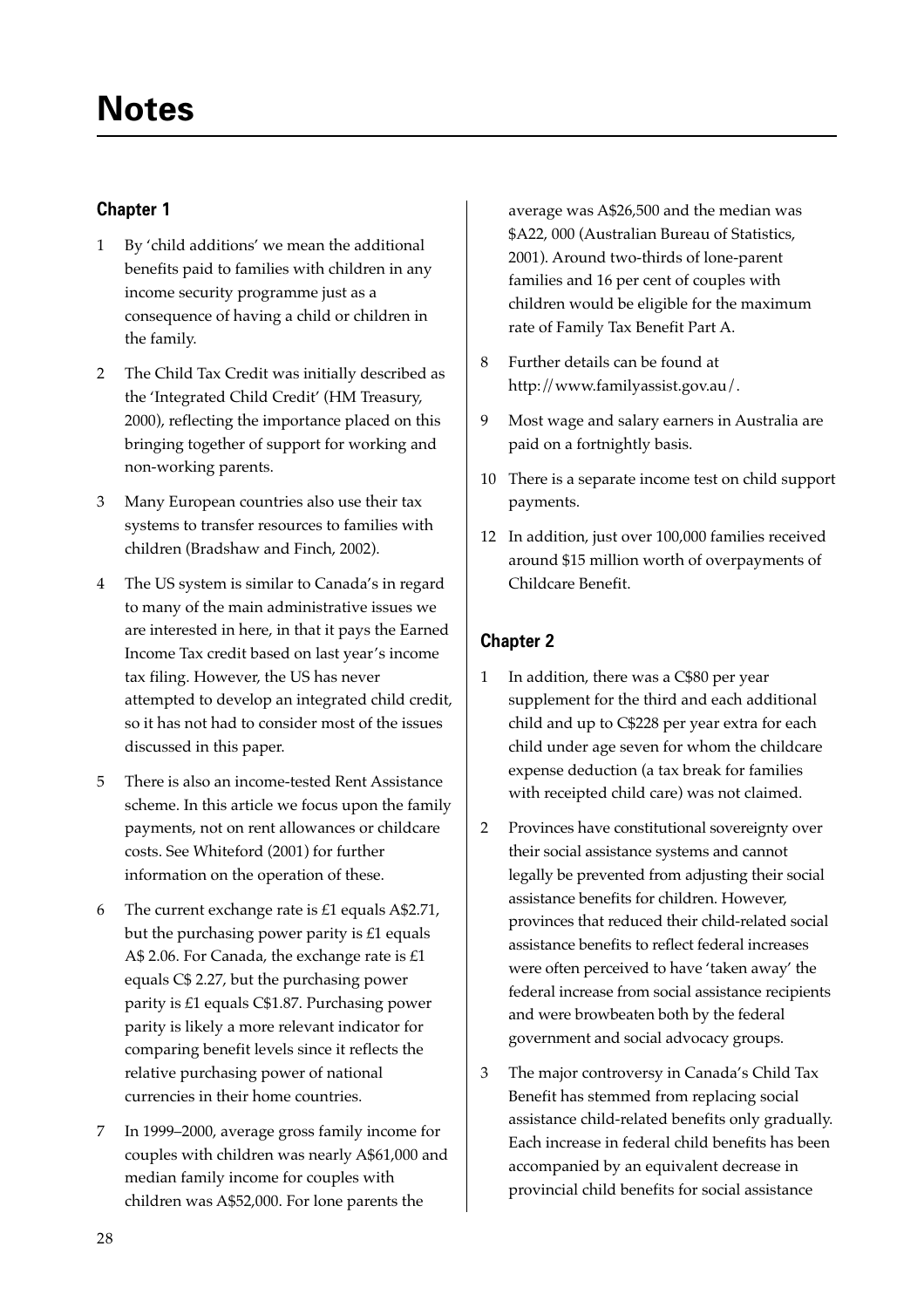recipients, in most provinces. Although provinces have undertaken to reinvest their savings in programmes for families with children, and recipients are no worse off, these 'reductions' in social assistance have been widely condemned by advocacy groups and have proven very hard to explain. In contrast, had there been a simple one-time increase large enough to offset fully social assistance, as is planned in the UK, the substitution of one form of payment for another would have been much easier to explain.

- 4 Tax must be filed by April 30 but Canadians are encouraged to file earlier if they have all the needed information.
- 5 Specifically, a recipient is requested to contact the Canadian Customs and Revenue Authority as soon as possible about the changes listed below, as well as the date they happened or will happen. If a recipient fails to report any of these changes their benefit will be retrospectively adjusted to the date that the benefit would have decreased, or up to 11 months in the past if the benefit would have increased (and special circumstances may be pleaded to obtain retrospective adjustment beyond 11 months). The income tax system provides penalties for failing to report accurately, but there are no penalties for non-reporting of changes outside of the income tax system. Changes:
	- i if a child for whom you were receiving the benefit is no longer in your care, stops living with you, or dies
	- ii if a child is born or adopted or otherwise comes into your care
	- iii if you move residence
	- iv if your marital status changes
	- v if a CCTB recipient (for example, the child's mother) dies
	- vi if you or your spouse or common-law partner's immigration or residency status changes
- vii if any of the personal information, such as marital status or child information, shown on your Canada Child Tax Benefit Notice is incorrect.
- 6 The estimates are courtesy of the Canadian Customs and Revenue Agency, personal correspondence with author (2002).
- 7 An income supplementation programme that allowed for prospective estimation of income was introduced in one Canadian province (Saskatchewan) in the mid-1970s. As in Australia, the Saskatchewan government found itself in hot water trying to collect money from lower-income families at the end of the year. This experience may have coloured decision making in the design of federal tax credits, especially since many Saskatchewan officials moved to influential positions in the federal government in subsequent years.
- 8 Data from Saskatchewan Child Benefit Adjustment programme, private correspondence.
- 9 A family member may also be entitled to unemployment benefits, worker's compensation or public or private disability benefits. Most families on these benefits will experience a sizable drop in income, although income will not be as low as on social assistance. Unemployment benefits provide some child-related supplements, and this may partly offset some demand for immediate adjustments in the Canada Child Tax benefit, but unemployment benefits are far from universal and this will affect relatively few recipients. Data is not presently available on the overlap of these programmes.

#### **Chapter 3**

1 The development of these new tax credits is outlined in various Treasury papers (HM Treasury, 2000, 2002), and in Inland Revenue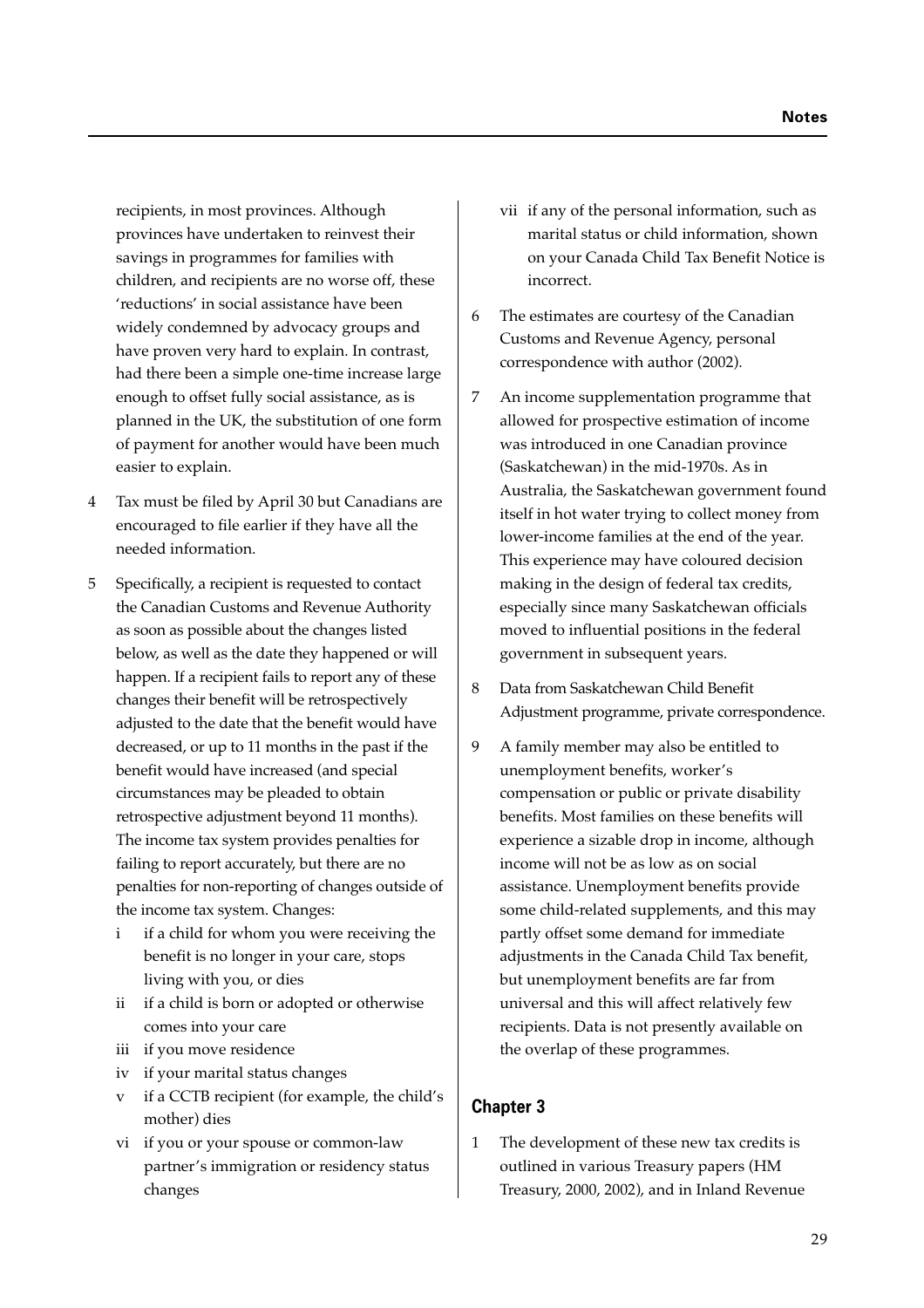(2001), House of Commons Social Security Committee (2001), Bennett and Hirsch (2000), Hirsch (2000) and Brewer *et al*. (2001).

- 2 Couples will be asked to nominate the 'main carer.' As Bennett (2002) points out, 'joint ownership is new territory', and may cause problems, for example, if couples separate but have a joint liability for overpayments.
- 3 If both partners in a couple are employed, they can choose who should receive the payment. But payment will be made through the pay packet – they cannot choose to be paid directly (except in certain specified circumstances).
- 4 The UK tax year runs from April to March.
- 5 Thus, for couples, payments via the pay packet will be reduced before payments to the main carer. The main carer will be receiving the childcare element as well as the Child Tax Credit and so would lose some of their payment when the childcare element of the Working Tax Credit is withdrawn. However, the main element of Working Tax Credit is withdrawn before the childcare element.
- 6 Note that if this income change occurred in, for example, week 12, annual income in the current year would be estimated as 12 weeks at £18,000 pro-rata and 40 weeks at £14,000 pro-rata – an annual total of about £14,900.
- 7 This is a longitudinal sample of families with children, which started in 1999 (Marsh *et al.*, 2001). It is representative of all lone parents but initially of low to moderate income couples only. Since 2001 it has been extended to cover all families with children, regardless of income.
- 8 'Such recipients will generally have some experience of regular contact with the Inland Revenue, and currently have to make two claims each year.' (HM Treasury, 2002, p. 28).
- 9 By comparison, in the final year of operation (1998–99), Family Credit take-up was about 66–70 per cent by caseload and about 73–79 per cent by expenditure (IR, 2002). Survey data for 2001 suggest a slightly higher take-up rates of Working Families Tax Credit, at 67 per cent (McKay, 2003).
- 10 Child Benefit is payable to children aged under 16 or under 19 and in full-time education. All recipients are written to when their children are coming up to age 16, to check if they are still in education and therefore still eligible.
- 11 The disregard will also reduce disincentives to working extra hours or in higher-paid employment, and for second earners, since in all these cases the family would benefit from the disregard. But this reduced disincentive may still not be enough to encourage second earners. See Bennett (2002) and Brewer *et al*. (2002) for further discussion of incentives issues.

#### **Chapter 4**

- 1 Canadians may get a chance to find out: the February 2003 Canadian budget announced that maximum Canada Child Tax Benefit payment will rise from C\$2,632 in July 2003 for the first child to a projected C\$3,243 in July 2007. The maximum benefit for a second child will increase from C\$2,423 in 2003 to C\$3,016 in 2007, and for the third and each additional child from C\$2,427 to C\$3,020 over that period.
- 2 The level of assistance is also significantly higher than before July 2000, and the withdrawal rates are lower, but these are not results of the way the new system deals with changes in income.
- 3 Although it should be noted that none of these systems is strictly equitable because each has a flat plateau across which families with different levels of income nevertheless receive the same amount of money.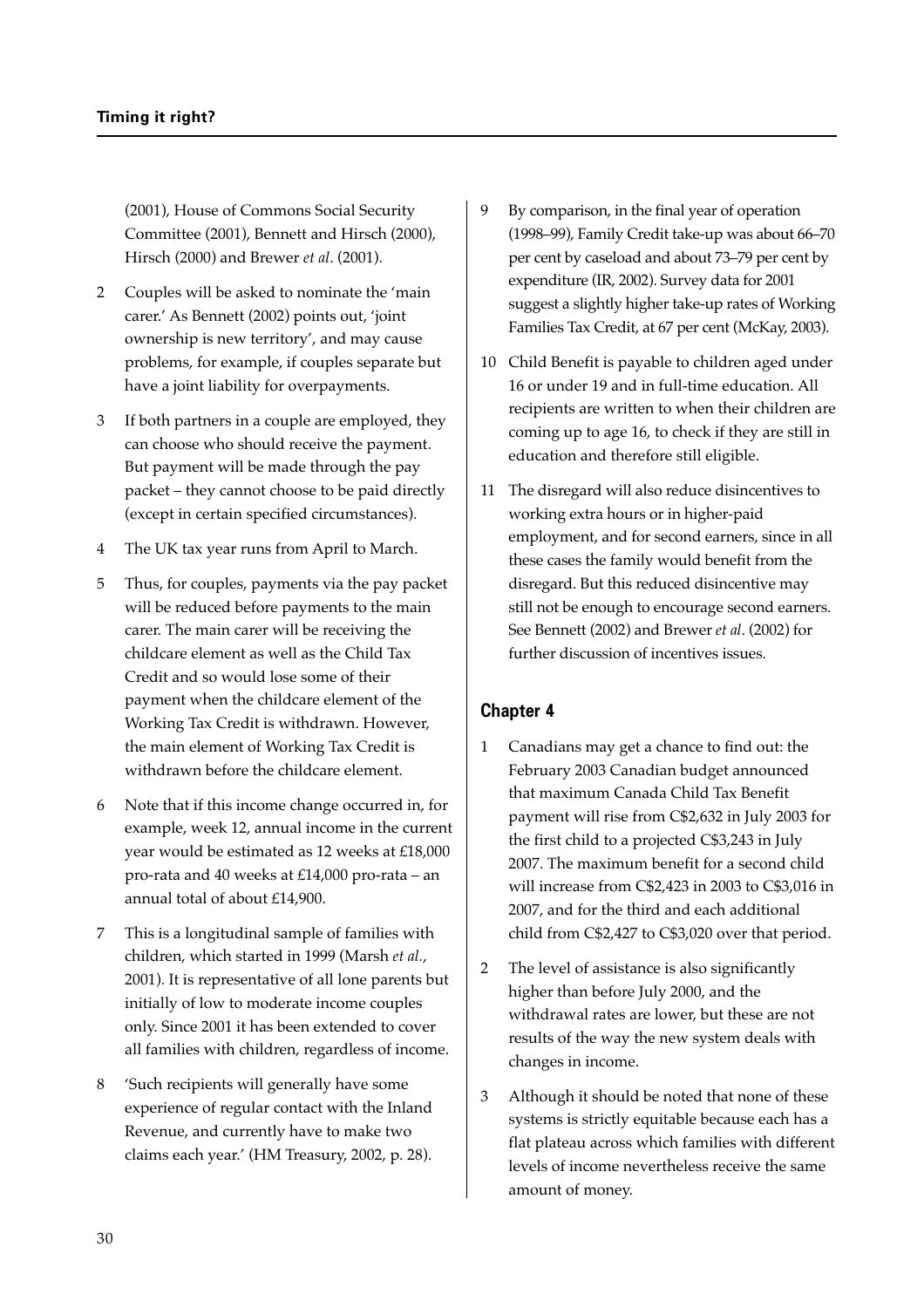Australian Bureau of Statistics (2001), *Income Distribution, 1999–2000.* Catalogue No. 6523.0. Canberra: Australian Bureau of Statistics

Australia, Commonwealth Ombudsman (2003) *Own Motion Investigation into Family Assistance Administration and Impacts on Family Assistance Office Customers*. Report under section 15 of the Ombudsman Act 1976, Canberra, http://www. ombudsman.gov.au/publications\_information/ Special\_Reports/family\_assistance\_2003feb.html

Barr, N. (1998) *The Economics of the Welfare State* (3rd edn). Oxford: Oxford University Press

Battle, K. and Mendelson, M. (eds) (2001), *Benefits for Children: A Four Country Study.* Caledon Institute of Social Policy, supported by Joseph Rowntree Foundation. Ottawa: Caledon Institute of Social Policy

Battle, K. and Mendelson, M. (1997), *Child Benefit Reform in Canada: An Evaluative Framework and Future Directions.* Ottawa: Caledon Institute of Social Policy

Bennett, F. and Hirsch, D. (2000) *The Employment Tax Credit.* York: York Publishing Services for the Joseph Rowntree Foundation

Bennett, F. (2002) 'Gender implications of current social security reforms', *Fiscal Studies,* Vol. 23, No. 4, pp. 559–84

Bradshaw, J. and Finch, N. (2002) *A Comparison of Child Benefit Packages in 22 Countries*. Research Report No. 174. London: DWP

Brewer, M., Myck, M. and Reed, H. (2001) *Financial Support for Families with Children: Options for the New Integrated Child Credit.* Commentary No, 92. London: Institute for Fiscal Studies

Brewer, M., Clark, T. and Wakefield, M. (2002) 'Social security in the UK under New Labour: What did the third way mean for welfare reform?', *Fiscal Studies,* Vol. 23, No. 4, pp. 505–37

Commonwealth of Australia (2001) *Consideration of Additional Estimates*. Committee Hansard, Senate, Community Affairs Legislation Committee, Wednesday 30 May 2001, Canberra

Commonwealth of Australia (2002) *Consideration of Additional Estimates*. Committee Hansard, Senate, Community Affairs Legislation Committee, Thursday 21 February 2002, Canberra

DSS (Department of Social Security) (1999) *A New Contract for Welfare: Safeguarding Social Security.* Cm 4276. London: The Stationery Office

DWP (Department for Work and Pensions) (2002) *Fraud and Error in Claims for Income Support and Jobseeker's Allowance.* London: National Statistics

Duncan, A. (2002) 'Promoting employment through welfare reform: lessons from the past, prospects for the future', the 2002 R I Downing Lecture, 10th September 2002. Melbourne: Faculty of Economics and Commerce, University of Melbourne

Hirsch, D. (2000) *A Credit to Children: the UK's Radical Reform of Children's Benefits in International Perspective*. York: York Publishing Services for the Joseph Rowntree Foundation

House of Commons, Social Security Committee (2001), *Integrated Child Credit,* Second Report, Session 2000*–*2001, HC 72. London: The Stationery **Office** 

HM Treasury, (2000) *Tackling Poverty and Making Work Pay – Tax Credits for the 21st Century.* The Modernisation of Britain's Tax and Benefit System, Paper No. 6. London: The Treasury

HM Treasury (2002) *The Child and Working Tax Credits.* The Modernisation of Britain's Tax and Benefit System, Paper No. 10. London: The Treasury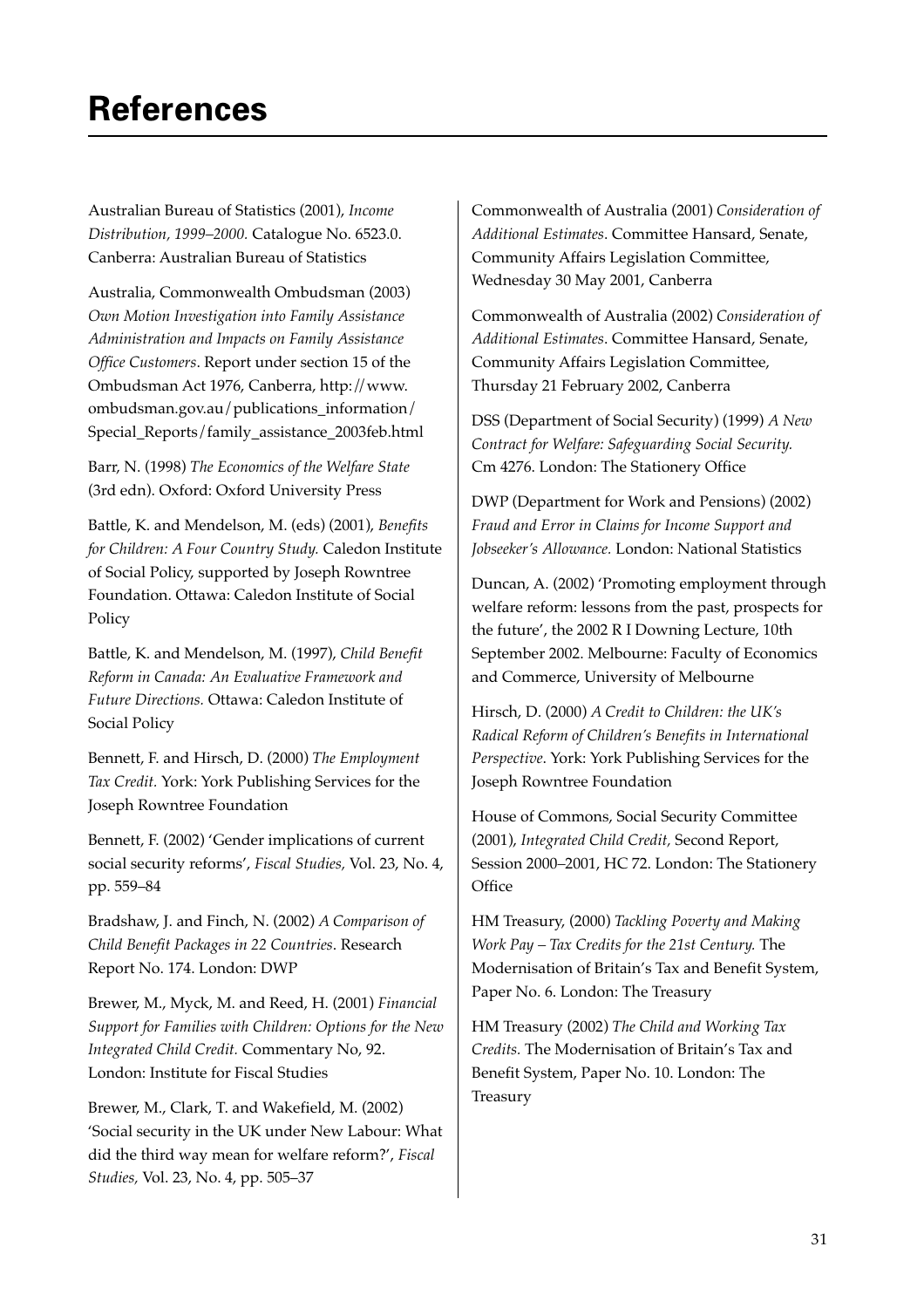Inland Revenue (IR) (2001) 'New Tax Credits; supporting families, making work pay and tackling poverty', a consultative document. London: Inland Revenue

Inland Revenue (IR) (2002) *Working Families Tax Credit: Estimates of Take-up Rates in 2000–01.* London: Inland Revenue

Institute for Fiscal Studies (IFS) (2002) *Green Budget.* London: IFS

Marsh, A., McKay, S., Smith, A. and Stephenson, A. (2001) *Low-Income Families in Britain: Work, Welfare and Social Security in 1999.* Department of Social Security Research Report No. 138. Leeds: Corporate Document Services

Marsh, A. and Rowlingson, K. (2002) *Low/Moderate Income Families in Britain: Changes in 1999 and 2000*. DSS Research Report No. 165. Leeds: Corporate Document Services

McKay, S. (2002) *Low/Moderate Income Families in Britain: Work, Working Families Tax Credit and Childcare in 2000.* DWP Research Report No. 161. Leeds: Corporate Document Services

McKay, S. (2003) *Working Families Tax Credit in 2001*. DWP Research Report No. 181. Leeds: Corporate Document Services

Meyer, D. (2001) 'Benefits for children: the US', in K. Battle and M. Mendelson (eds) *Benefits for Children: A Four Country Study.* Caledon Institute of Social Policy, supported by Joseph Rowntree Foundation. Ottawa: Caledon Institute of Social Policy

National Council for One-Parent Families (2002) *Tax Credits and One-Parent Families.* London: The National Council for One-Parent Families

Naylor, N., Abbott, R. and Hewner, E. (1994) *The Design of the Ontario Child Income Programme.* Ottawa: Caledon Institute of Social Policy

Stanton, D. and Fuery, M. (1995) 'Developments in Family Payments since 1983', *Social Security Journal* (Department of Social Security, Canberra)*,* December, pp. 120–54

Statistics Canada (2001) *Income in Canada 1999*. Catalogue No. 75-202-XIE. Ottowa: Minister of Industry

Thurley, D. (2002) 'Tax credits', *Welfare Rights,* August

Whiteford, P. (2001) 'Benefits for children, Australia', in K. Battle and M. Mendelson, (eds) *Benefits for Children: A Four Country Study.* Caledon Institute of Social Policy, supported by Joseph Rowntree Foundation. Ottawa: Caledon Institute of Social Policy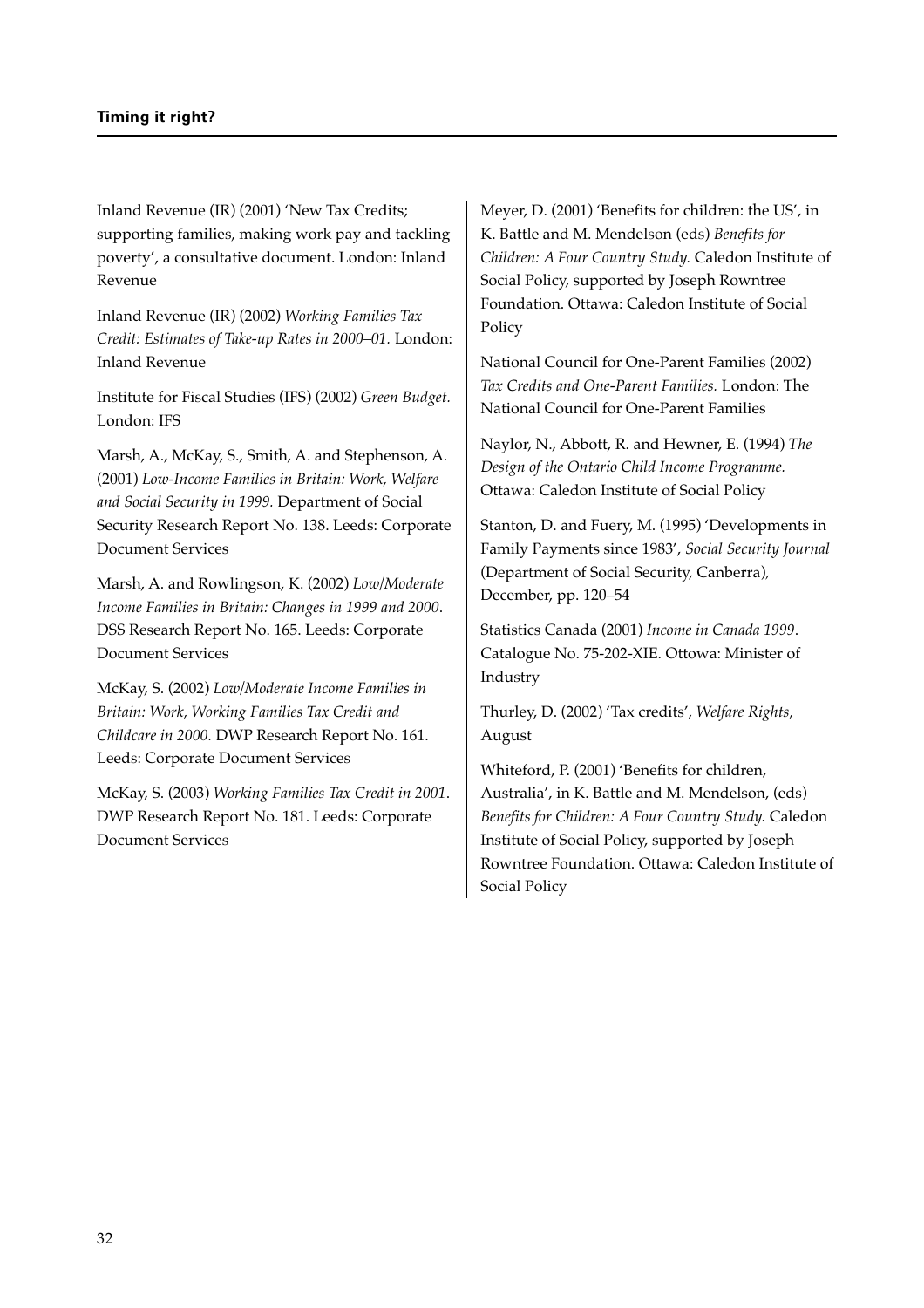## **Appendix**

### **The UK Tax Credits: how the income test works**

Income used to calculate tax credit entitlement is annual gross income, before any tax or national insurance deductions. For couples this will be joint income and the claim form requires that both partners supply information and sign the form. Capital is not taken into account, but income from capital (not including the first £300) is included. Taxable social security benefits are also included as income (for example, Widowed Mothers

Allowance, Invalid Care Allowance, contributory Jobseeker's Allowance, Incapacity Benefit, Widows' Pension) but with some elements partially disregarded (for example, £100 per week of Statutory Maternity Pay is not counted). Earnings from employment, or self-employment, are all included.

The tax credits are made up of a number of elements (shown in Table A1), which are added

|                                                                                |       | Amount $(E)$ |
|--------------------------------------------------------------------------------|-------|--------------|
| Working Tax Credit (for employed people)**                                     |       |              |
| Basic element (per person)                                                     |       | 1,525        |
| Couple and lone parents element (per couple/lone parent)                       |       | 1,500        |
| 30 hours element (for couples this can be 30 jointly)                          |       | 620          |
| Disabled worker element                                                        |       | 2,040        |
| Enhanced disabled worker element                                               |       | 865          |
| Childcare Element (in couples both parents must<br>work 16 or more hours p.w.) |       |              |
| Maximum eligible cost for one child                                            |       | 135 p.w.     |
| Maximum eligible cost for two or more children                                 |       | 200 p.w.     |
| Per cent of eligible costs covered                                             | 70%   |              |
| Child Tax Credit (for families with dependent children)                        |       |              |
| Family element (per family)                                                    |       | 545          |
| Family element, baby addition (for first year of life)                         |       | 545          |
| Child element (per child)                                                      |       | 1,445        |
| Disabled child element (per child)                                             |       | 2,155        |
| Enhanced disabled child element (per child)                                    |       | 865          |
| <b>Income Thresholds</b>                                                       |       |              |
| First income threshold                                                         |       | 5,060        |
| First withdrawal rate                                                          | 37%   |              |
| Second income threshold                                                        |       | 50,000       |
| Second withdrawal rate                                                         | 6.67% |              |
| First income threshold for those entitled to CTC only                          |       | 13,230       |
|                                                                                |       |              |

#### **Table A1 The UK Child and Working Tax Credits, 2003–2004\***

\* All figures are in £s per year unless otherwise stated.

\*\* For disabled people and those with children, the hours requirement is 16 or more per week. For single people aged over 25 (under 25s are not eligible) and childless couples, the hours requirement is 30 or more hours per week.

\*\*\* The childcare element is expressed in weeks not years, as it is the four-weekly childcare payment that determines entitlement.

Source: HM Treasury, 2002, Table A.1